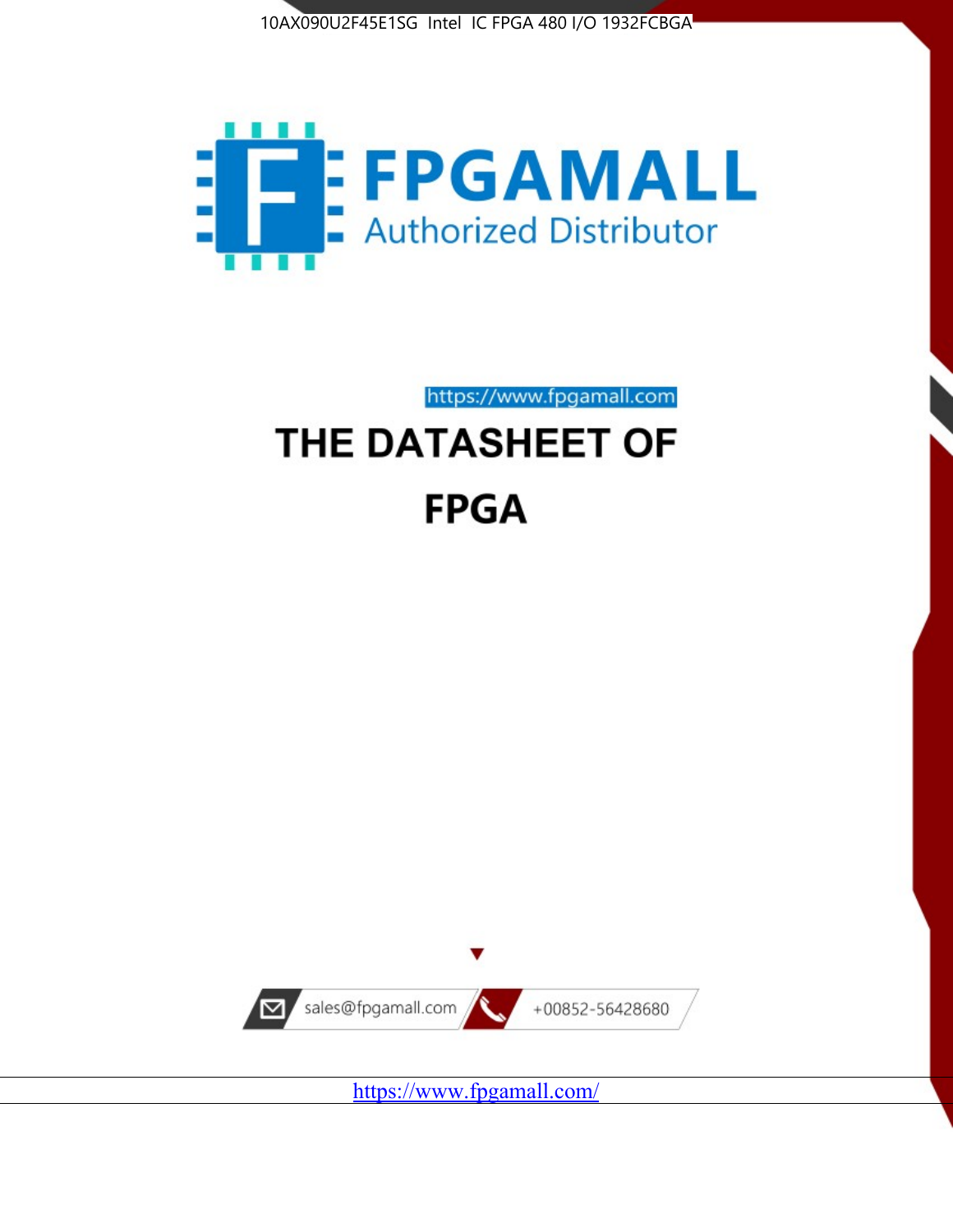10AX090U2F45E1SG Intel IC FPGA 480 I/O 1932FCBGA



# **Intel® Arria® 10 Device Overview**



**A10-OVERVIEW | 2018.12.06** Latest document on the web: **[PDF](https://www.intel.com/content/dam/www/programmable/us/en/pdfs/literature/hb/arria-10/a10_overview.pdf)** | **[HTML](https://www.intel.com/content/www/us/en/programmable/documentation/sam1403480274650.html)**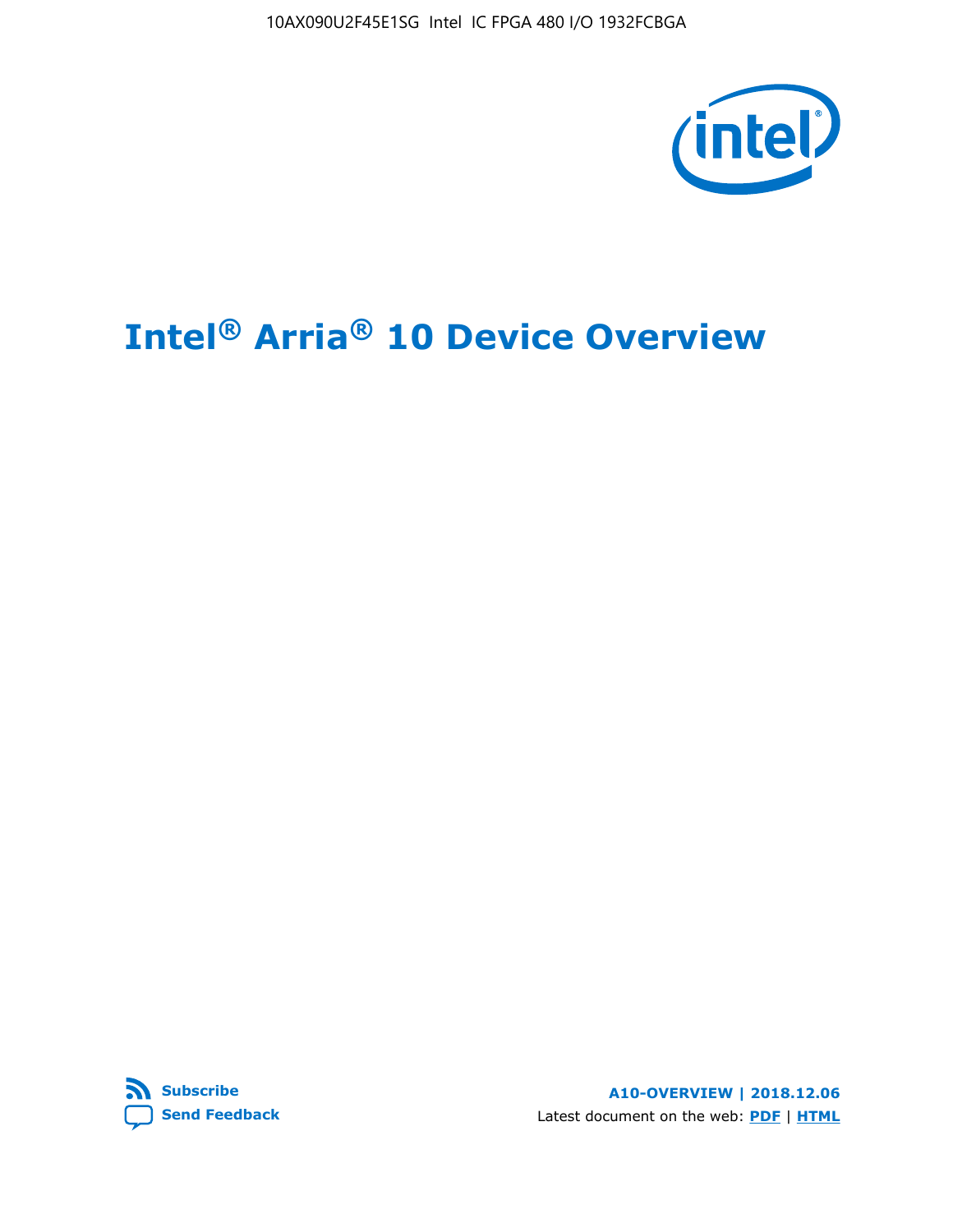

**Contents** 

# **Contents**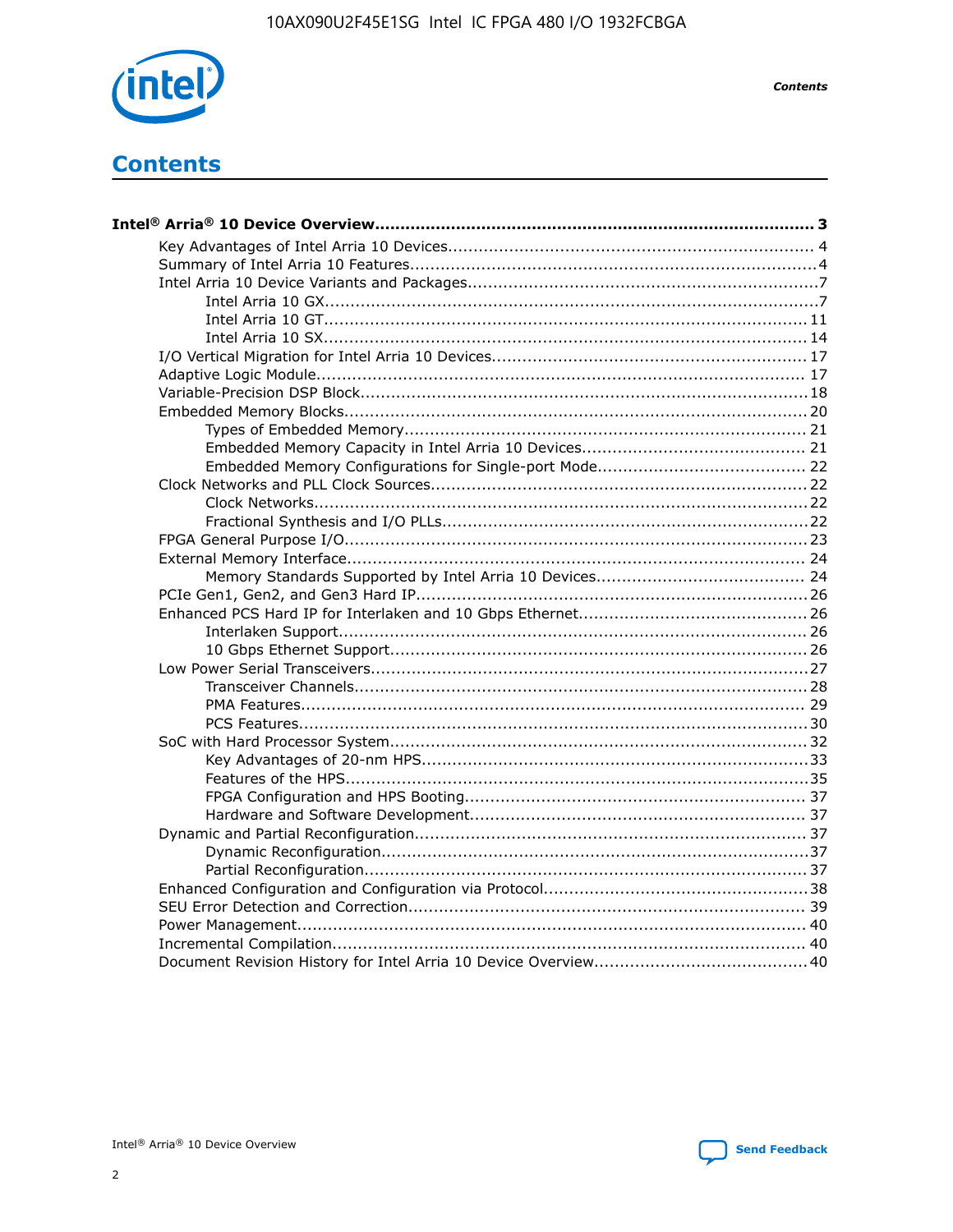**A10-OVERVIEW | 2018.12.06**

**[Send Feedback](mailto:FPGAtechdocfeedback@intel.com?subject=Feedback%20on%20Intel%20Arria%2010%20Device%20Overview%20(A10-OVERVIEW%202018.12.06)&body=We%20appreciate%20your%20feedback.%20In%20your%20comments,%20also%20specify%20the%20page%20number%20or%20paragraph.%20Thank%20you.)**



# **Intel® Arria® 10 Device Overview**

The Intel<sup>®</sup> Arria<sup>®</sup> 10 device family consists of high-performance and power-efficient 20 nm mid-range FPGAs and SoCs.

Intel Arria 10 device family delivers:

- Higher performance than the previous generation of mid-range and high-end FPGAs.
- Power efficiency attained through a comprehensive set of power-saving technologies.

The Intel Arria 10 devices are ideal for high performance, power-sensitive, midrange applications in diverse markets.

| <b>Market</b>         | <b>Applications</b>                                                                                               |
|-----------------------|-------------------------------------------------------------------------------------------------------------------|
| Wireless              | Channel and switch cards in remote radio heads<br>٠<br>Mobile backhaul<br>٠                                       |
| Wireline              | 40G/100G muxponders and transponders<br>٠<br>100G line cards<br>٠<br><b>Bridging</b><br>٠<br>Aggregation<br>٠     |
| <b>Broadcast</b>      | Studio switches<br>٠<br>Servers and transport<br>٠<br>Videoconferencing<br>٠<br>Professional audio and video<br>٠ |
| Computing and Storage | Flash cache<br>٠<br>Cloud computing servers<br>٠<br>Server acceleration<br>٠                                      |
| Medical               | Diagnostic scanners<br>٠<br>Diagnostic imaging<br>٠                                                               |
| Military              | Missile guidance and control<br>٠<br>Radar<br>٠<br>Electronic warfare<br>٠<br>Secure communications<br>٠          |

#### **Table 1. Sample Markets and Ideal Applications for Intel Arria 10 Devices**

#### **Related Information**

- [Intel Arria 10 Device Handbook: Known Issues](http://www.altera.com/support/kdb/solutions/rd07302013_646.html) Lists the planned updates to the *Intel Arria 10 Device Handbook* chapters.
- [Intel Arria 10 GX/GT Device Errata and Design Recommendations](https://www.intel.com/content/www/us/en/programmable/documentation/agz1493851706374.html#yqz1494433888646)
- [Intel Arria 10 SX Device Errata and Design Recommendations](https://www.intel.com/content/www/us/en/programmable/documentation/cru1462832385668.html#cru1462832558642)

Intel Corporation. All rights reserved. Intel, the Intel logo, Altera, Arria, Cyclone, Enpirion, MAX, Nios, Quartus and Stratix words and logos are trademarks of Intel Corporation or its subsidiaries in the U.S. and/or other countries. Intel warrants performance of its FPGA and semiconductor products to current specifications in accordance with Intel's standard warranty, but reserves the right to make changes to any products and services at any time without notice. Intel assumes no responsibility or liability arising out of the application or use of any information, product, or service described herein except as expressly agreed to in writing by Intel. Intel customers are advised to obtain the latest version of device specifications before relying on any published information and before placing orders for products or services. \*Other names and brands may be claimed as the property of others.

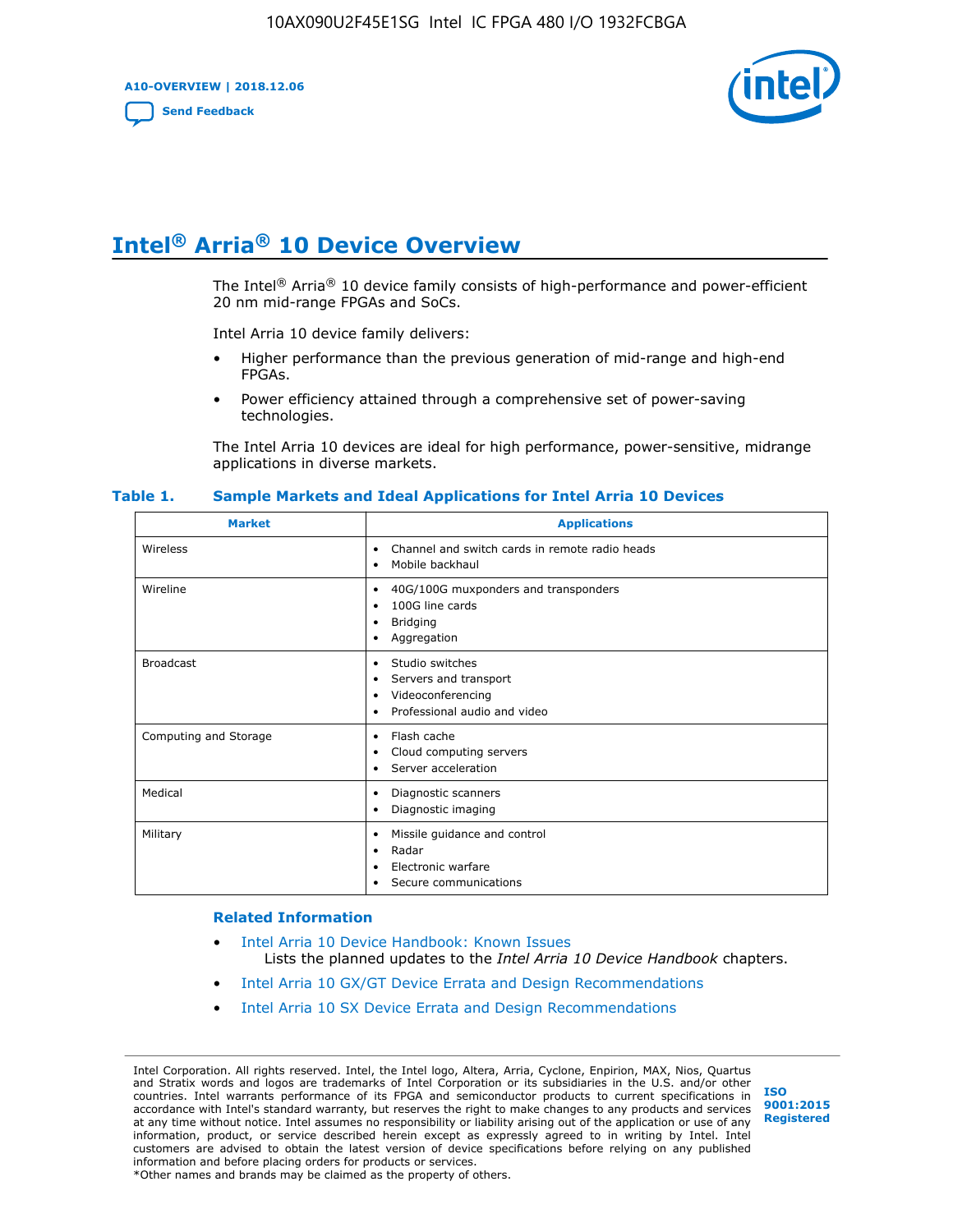

# **Key Advantages of Intel Arria 10 Devices**

# **Table 2. Key Advantages of the Intel Arria 10 Device Family**

| <b>Advantage</b>                                                                                          | <b>Supporting Feature</b>                                                                                                                                                                                                                                                                                                |
|-----------------------------------------------------------------------------------------------------------|--------------------------------------------------------------------------------------------------------------------------------------------------------------------------------------------------------------------------------------------------------------------------------------------------------------------------|
| Enhanced core architecture                                                                                | Built on TSMC's 20 nm process technology<br>٠<br>60% higher performance than the previous generation of mid-range FPGAs<br>٠<br>15% higher performance than the fastest previous-generation FPGA<br>٠                                                                                                                    |
| High-bandwidth integrated<br>transceivers                                                                 | Short-reach rates up to 25.8 Gigabits per second (Gbps)<br>٠<br>Backplane capability up to 12.5 Gbps<br>٠<br>Integrated 10GBASE-KR and 40GBASE-KR4 Forward Error Correction (FEC)<br>٠                                                                                                                                   |
| Improved logic integration and<br>hard IP blocks                                                          | 8-input adaptive logic module (ALM)<br>٠<br>Up to 65.6 megabits (Mb) of embedded memory<br>٠<br>Variable-precision digital signal processing (DSP) blocks<br>Fractional synthesis phase-locked loops (PLLs)<br>Hard PCI Express Gen3 IP blocks<br>Hard memory controllers and PHY up to 2,400 Megabits per second (Mbps) |
| Second generation hard<br>processor system (HPS) with<br>integrated ARM* Cortex*-A9*<br>MPCore* processor | Tight integration of a dual-core ARM Cortex-A9 MPCore processor, hard IP, and an<br>٠<br>FPGA in a single Intel Arria 10 system-on-a-chip (SoC)<br>Supports over 128 Gbps peak bandwidth with integrated data coherency between<br>$\bullet$<br>the processor and the FPGA fabric                                        |
| Advanced power savings                                                                                    | Comprehensive set of advanced power saving features<br>٠<br>Power-optimized MultiTrack routing and core architecture<br>٠<br>Up to 40% lower power compared to previous generation of mid-range FPGAs<br>٠<br>Up to 60% lower power compared to previous generation of high-end FPGAs                                    |

# **Summary of Intel Arria 10 Features**

## **Table 3. Summary of Features for Intel Arria 10 Devices**

| <b>Feature</b>                  | <b>Description</b>                                                                                                                                                                                                                                                                                                                                                                                           |
|---------------------------------|--------------------------------------------------------------------------------------------------------------------------------------------------------------------------------------------------------------------------------------------------------------------------------------------------------------------------------------------------------------------------------------------------------------|
| Technology                      | TSMC's 20-nm SoC process technology<br>Allows operation at a lower $V_{\text{CC}}$ level of 0.82 V instead of the 0.9 V standard $V_{\text{CC}}$ core voltage                                                                                                                                                                                                                                                |
| Packaging                       | 1.0 mm ball-pitch Fineline BGA packaging<br>٠<br>0.8 mm ball-pitch Ultra Fineline BGA packaging<br>Multiple devices with identical package footprints for seamless migration between different<br><b>FPGA</b> densities<br>Devices with compatible package footprints allow migration to next generation high-end<br>Stratix <sup>®</sup> 10 devices<br>RoHS, leaded $(1)$ , and lead-free (Pb-free) options |
| High-performance<br>FPGA fabric | Enhanced 8-input ALM with four registers<br>Improved multi-track routing architecture to reduce congestion and improve compilation time<br>Hierarchical core clocking architecture<br>Fine-grained partial reconfiguration                                                                                                                                                                                   |
| Internal memory<br>blocks       | M20K-20-Kb memory blocks with hard error correction code (ECC)<br>Memory logic array block (MLAB)-640-bit memory                                                                                                                                                                                                                                                                                             |
|                                 | continued                                                                                                                                                                                                                                                                                                                                                                                                    |



<sup>(1)</sup> Contact Intel for availability.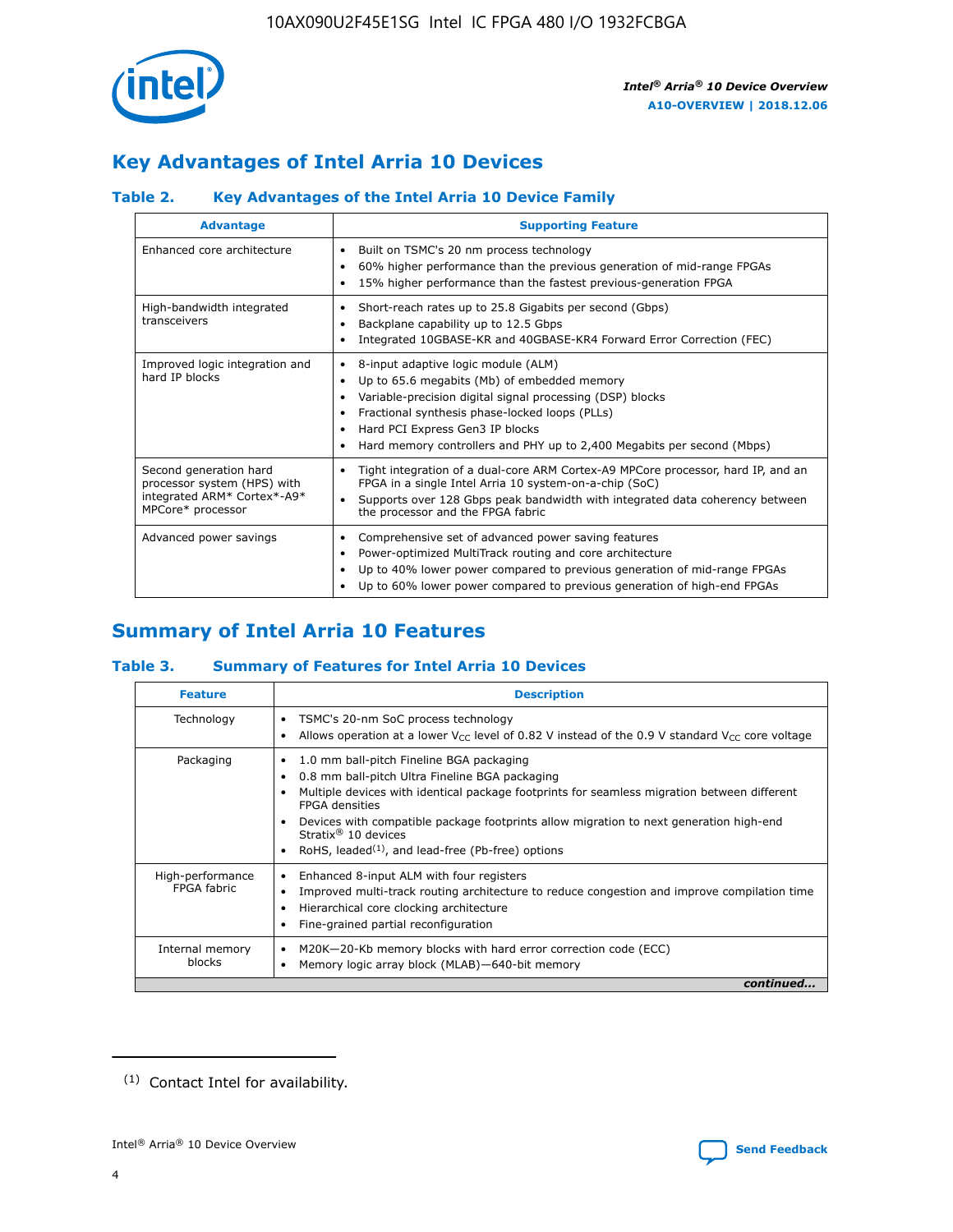r



| <b>Feature</b>                         | <b>Description</b>                                                                                                                                                                                                                                                                                                                |                                                                                                                                                                                                                                                                                                                                                                                                                                                                                                                                                                                                                                                                                                                                                                                                                                                                  |  |  |  |  |  |
|----------------------------------------|-----------------------------------------------------------------------------------------------------------------------------------------------------------------------------------------------------------------------------------------------------------------------------------------------------------------------------------|------------------------------------------------------------------------------------------------------------------------------------------------------------------------------------------------------------------------------------------------------------------------------------------------------------------------------------------------------------------------------------------------------------------------------------------------------------------------------------------------------------------------------------------------------------------------------------------------------------------------------------------------------------------------------------------------------------------------------------------------------------------------------------------------------------------------------------------------------------------|--|--|--|--|--|
| Embedded Hard IP<br>blocks             | Variable-precision DSP                                                                                                                                                                                                                                                                                                            | Native support for signal processing precision levels from $18 \times 19$ to<br>$\bullet$<br>54 x 54<br>Native support for 27 x 27 multiplier mode<br>$\bullet$<br>64-bit accumulator and cascade for systolic finite impulse responses<br>(FIRs)<br>Internal coefficient memory banks<br>$\bullet$<br>Preadder/subtractor for improved efficiency<br>Additional pipeline register to increase performance and reduce<br>power<br>Supports floating point arithmetic:<br>- Perform multiplication, addition, subtraction, multiply-add,<br>multiply-subtract, and complex multiplication.<br>- Supports multiplication with accumulation capability, cascade<br>summation, and cascade subtraction capability.<br>- Dynamic accumulator reset control.<br>- Support direct vector dot and complex multiplication chaining<br>multiply floating point DSP blocks. |  |  |  |  |  |
|                                        | Memory controller                                                                                                                                                                                                                                                                                                                 | DDR4, DDR3, and DDR3L                                                                                                                                                                                                                                                                                                                                                                                                                                                                                                                                                                                                                                                                                                                                                                                                                                            |  |  |  |  |  |
|                                        | PCI Express*                                                                                                                                                                                                                                                                                                                      | PCI Express (PCIe*) Gen3 (x1, x2, x4, or x8), Gen2 (x1, x2, x4, or x8)<br>and Gen1 (x1, x2, x4, or x8) hard IP with complete protocol stack,<br>endpoint, and root port                                                                                                                                                                                                                                                                                                                                                                                                                                                                                                                                                                                                                                                                                          |  |  |  |  |  |
|                                        | Transceiver I/O                                                                                                                                                                                                                                                                                                                   | 10GBASE-KR/40GBASE-KR4 Forward Error Correction (FEC)<br>PCS hard IPs that support:<br>- 10-Gbps Ethernet (10GbE)<br>- PCIe PIPE interface<br>- Interlaken<br>- Gbps Ethernet (GbE)<br>- Common Public Radio Interface (CPRI) with deterministic latency<br>support<br>- Gigabit-capable passive optical network (GPON) with fast lock-<br>time support<br>13.5G JESD204b<br>$\bullet$<br>8B/10B, 64B/66B, 64B/67B encoders and decoders<br>Custom mode support for proprietary protocols                                                                                                                                                                                                                                                                                                                                                                        |  |  |  |  |  |
| Core clock networks                    | $\bullet$                                                                                                                                                                                                                                                                                                                         | Up to 800 MHz fabric clocking, depending on the application:<br>- 667 MHz external memory interface clocking with 2,400 Mbps DDR4 interface<br>- 800 MHz LVDS interface clocking with 1,600 Mbps LVDS interface<br>Global, regional, and peripheral clock networks<br>Clock networks that are not used can be gated to reduce dynamic power                                                                                                                                                                                                                                                                                                                                                                                                                                                                                                                      |  |  |  |  |  |
| Phase-locked loops<br>(PLLs)           | High-resolution fractional synthesis PLLs:<br>$\bullet$<br>Integer PLLs:<br>- Adjacent to general purpose I/Os                                                                                                                                                                                                                    | - Precision clock synthesis, clock delay compensation, and zero delay buffering (ZDB)<br>- Support integer mode and fractional mode<br>- Fractional mode support with third-order delta-sigma modulation<br>- Support external memory and LVDS interfaces                                                                                                                                                                                                                                                                                                                                                                                                                                                                                                                                                                                                        |  |  |  |  |  |
| FPGA General-purpose<br>$I/Os$ (GPIOs) | On-chip termination (OCT)<br>٠<br>$\bullet$                                                                                                                                                                                                                                                                                       | 1.6 Gbps LVDS-every pair can be configured as receiver or transmitter                                                                                                                                                                                                                                                                                                                                                                                                                                                                                                                                                                                                                                                                                                                                                                                            |  |  |  |  |  |
| <b>External Memory</b><br>Interface    | 1.2 V to 3.0 V single-ended LVTTL/LVCMOS interfacing<br>Hard memory controller- DDR4, DDR3, and DDR3L support<br>$\bullet$<br>$-$ DDR4-speeds up to 1,200 MHz/2,400 Mbps<br>- DDR3-speeds up to 1,067 MHz/2,133 Mbps<br>Soft memory controller—provides support for RLDRAM $3^{(2)}$ , QDR IV $^{(2)}$ , and QDR II+<br>continued |                                                                                                                                                                                                                                                                                                                                                                                                                                                                                                                                                                                                                                                                                                                                                                                                                                                                  |  |  |  |  |  |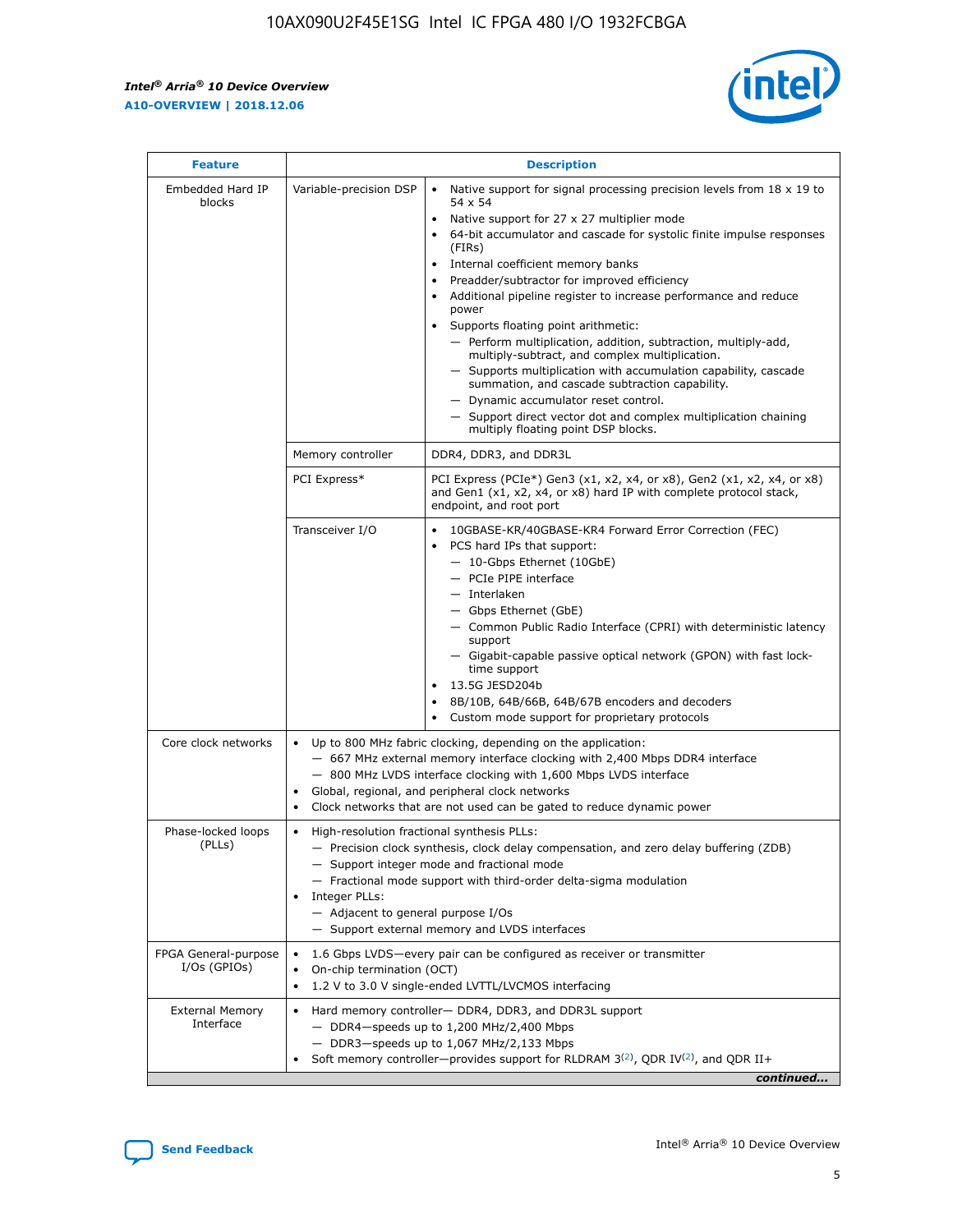

| <b>Feature</b>                                    | <b>Description</b>                                                                                                                                                                                                                                                                                                                                                                                                                                                                                                                                                                                                                         |  |  |  |  |  |  |  |
|---------------------------------------------------|--------------------------------------------------------------------------------------------------------------------------------------------------------------------------------------------------------------------------------------------------------------------------------------------------------------------------------------------------------------------------------------------------------------------------------------------------------------------------------------------------------------------------------------------------------------------------------------------------------------------------------------------|--|--|--|--|--|--|--|
| Low-power serial<br>transceivers                  | • Continuous operating range:<br>- Intel Arria 10 GX-1 Gbps to 17.4 Gbps<br>- Intel Arria 10 GT-1 Gbps to 25.8 Gbps<br>Backplane support:<br>$-$ Intel Arria 10 GX-up to 12.5<br>- Intel Arria 10 GT-up to 12.5<br>Extended range down to 125 Mbps with oversampling<br>ATX transmit PLLs with user-configurable fractional synthesis capability<br>Electronic Dispersion Compensation (EDC) support for XFP, SFP+, QSFP, and CFP optical<br>module<br>• Adaptive linear and decision feedback equalization<br>Transmitter pre-emphasis and de-emphasis<br>$\bullet$<br>Dynamic partial reconfiguration of individual transceiver channels |  |  |  |  |  |  |  |
| <b>HPS</b><br>(Intel Arria 10 SX<br>devices only) | Dual-core ARM Cortex-A9 MPCore processor-1.2 GHz CPU with<br>Processor and system<br>$\bullet$<br>1.5 GHz overdrive capability<br>256 KB on-chip RAM and 64 KB on-chip ROM<br>System peripherals-general-purpose timers, watchdog timers, direct<br>memory access (DMA) controller, FPGA configuration manager, and<br>clock and reset managers<br>Security features-anti-tamper, secure boot, Advanced Encryption<br>$\bullet$<br>Standard (AES) and authentication (SHA)<br>ARM CoreSight* JTAG debug access port, trace port, and on-chip<br>trace storage                                                                              |  |  |  |  |  |  |  |
|                                                   | <b>External interfaces</b><br>Hard memory interface-Hard memory controller (2,400 Mbps DDR4,<br>$\bullet$<br>and 2,133 Mbps DDR3), Quad serial peripheral interface (QSPI) flash<br>controller, NAND flash controller, direct memory access (DMA)<br>controller, Secure Digital/MultiMediaCard (SD/MMC) controller<br>Communication interface-10/100/1000 Ethernet media access<br>$\bullet$<br>control (MAC), USB On-The-GO (OTG) controllers, I <sup>2</sup> C controllers,<br>UART 16550, serial peripheral interface (SPI), and up to 62<br>HPS GPIO interfaces (48 direct-share I/Os)                                                 |  |  |  |  |  |  |  |
|                                                   | High-performance ARM AMBA* AXI bus bridges that support<br>Interconnects to core<br>$\bullet$<br>simultaneous read and write<br>HPS-FPGA bridges-include the FPGA-to-HPS, HPS-to-FPGA, and<br>$\bullet$<br>lightweight HPS-to-FPGA bridges that allow the FPGA fabric to issue<br>transactions to slaves in the HPS, and vice versa<br>Configuration bridge that allows HPS configuration manager to<br>configure the core logic via dedicated 32-bit configuration port<br>FPGA-to-HPS SDRAM controller bridge-provides configuration<br>interfaces for the multiport front end (MPFE) of the HPS SDRAM<br>controller                     |  |  |  |  |  |  |  |
| Configuration                                     | Tamper protection—comprehensive design protection to protect your valuable IP investments<br>Enhanced 256-bit advanced encryption standard (AES) design security with authentication<br>٠<br>Configuration via protocol (CvP) using PCIe Gen1, Gen2, or Gen3<br>continued                                                                                                                                                                                                                                                                                                                                                                  |  |  |  |  |  |  |  |

<sup>(2)</sup> Intel Arria 10 devices support this external memory interface using hard PHY with soft memory controller.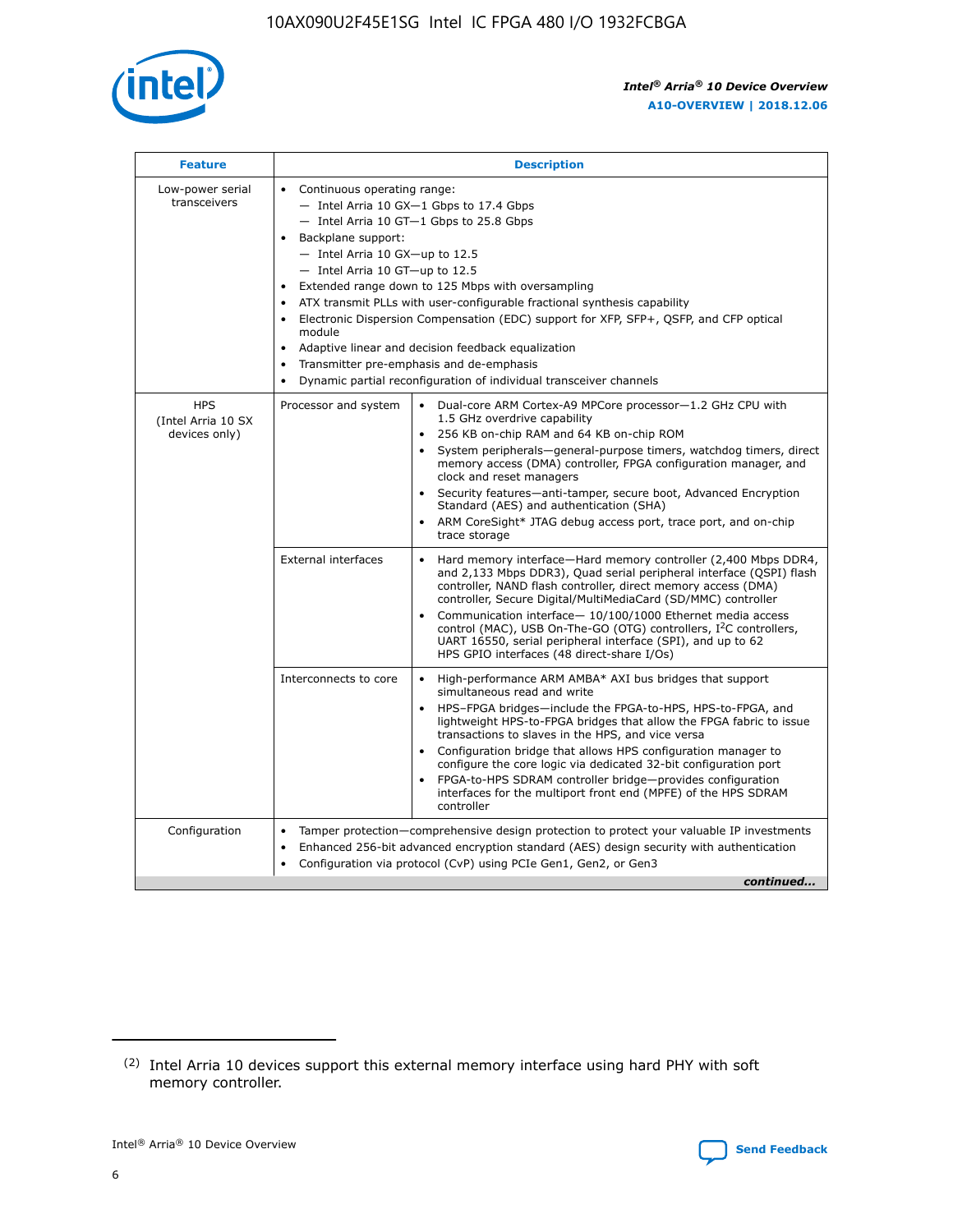

| <b>Feature</b>     | <b>Description</b>                                                                                                                                                                                               |
|--------------------|------------------------------------------------------------------------------------------------------------------------------------------------------------------------------------------------------------------|
|                    | Dynamic reconfiguration of the transceivers and PLLs<br>Fine-grained partial reconfiguration of the core fabric<br>Active Serial x4 Interface<br>$\bullet$                                                       |
| Power management   | SmartVID<br>Low static power device options<br>Programmable Power Technology<br>Intel Quartus <sup>®</sup> Prime integrated power analysis                                                                       |
| Software and tools | Intel Quartus Prime design suite<br>Transceiver toolkit<br>Platform Designer system integration tool<br>DSP Builder for Intel FPGAs<br>OpenCL <sup>™</sup> support<br>Intel SoC FPGA Embedded Design Suite (EDS) |

## **Related Information**

[Intel Arria 10 Transceiver PHY Overview](https://www.intel.com/content/www/us/en/programmable/documentation/nik1398707230472.html#nik1398706768037) Provides details on Intel Arria 10 transceivers.

# **Intel Arria 10 Device Variants and Packages**

#### **Table 4. Device Variants for the Intel Arria 10 Device Family**

| <b>Variant</b>    | <b>Description</b>                                                                                                                                                                                                     |
|-------------------|------------------------------------------------------------------------------------------------------------------------------------------------------------------------------------------------------------------------|
| Intel Arria 10 GX | FPGA featuring 17.4 Gbps transceivers for short reach applications with 12.5 backplane driving<br>capability.                                                                                                          |
| Intel Arria 10 GT | FPGA featuring:<br>17.4 Gbps transceivers for short reach applications with 12.5 backplane driving capability.<br>25.8 Gbps transceivers for supporting CAUI-4 and CEI-25G applications with CFP2 and CFP4<br>modules. |
| Intel Arria 10 SX | SoC integrating ARM-based HPS and FPGA featuring 17.4 Gbps transceivers for short reach<br>applications with 12.5 backplane driving capability.                                                                        |

# **Intel Arria 10 GX**

This section provides the available options, maximum resource counts, and package plan for the Intel Arria 10 GX devices.

The information in this section is correct at the time of publication. For the latest information and to get more details, refer to the Intel FPGA Product Selector.

### **Related Information**

#### [Intel FPGA Product Selector](http://www.altera.com/products/selector/psg-selector.html) Provides the latest information on Intel products.

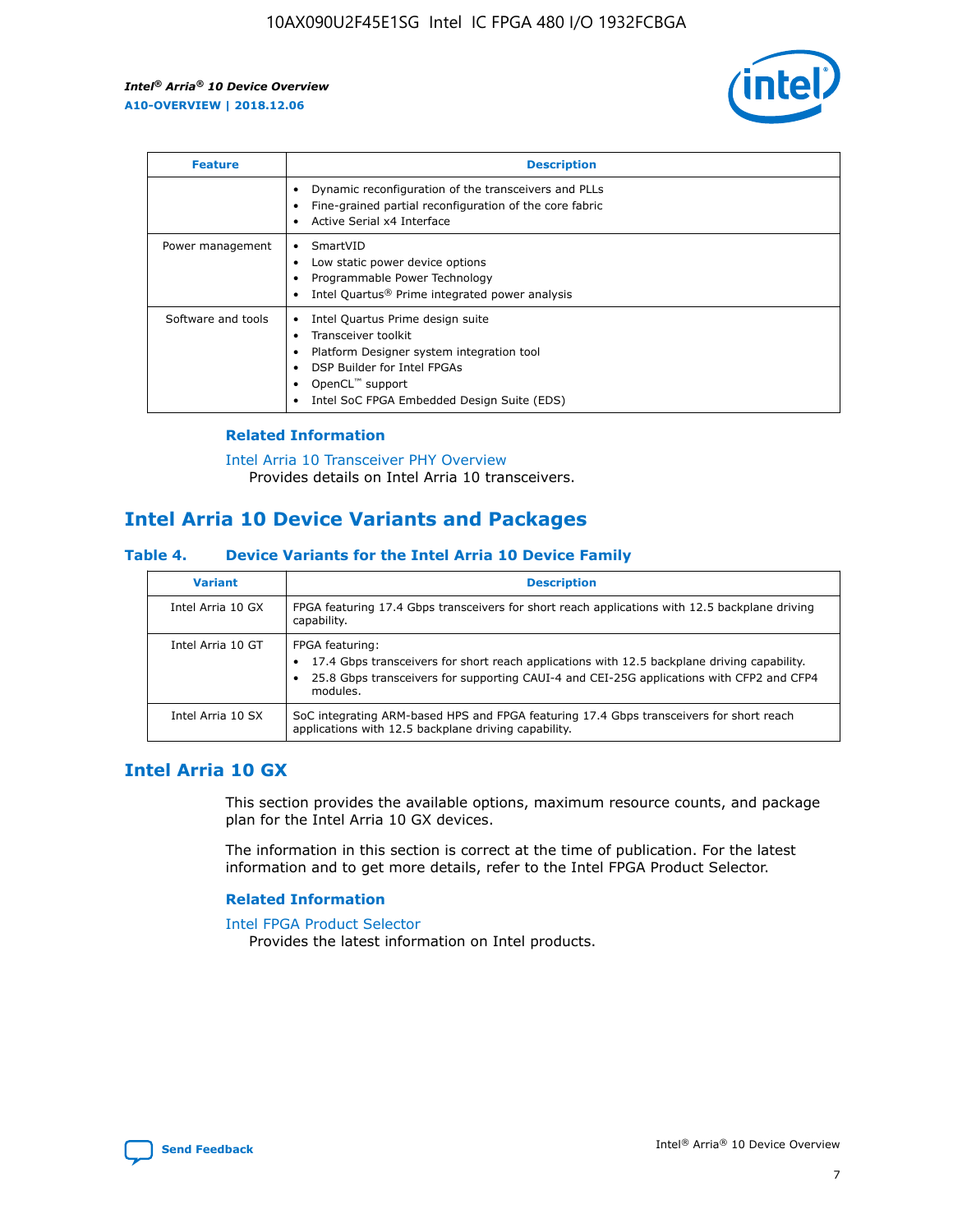

# **Available Options**





#### **Related Information**

[Transceiver Performance for Intel Arria 10 GX/SX Devices](https://www.intel.com/content/www/us/en/programmable/documentation/mcn1413182292568.html#mcn1413213965502) Provides more information about the transceiver speed grade.

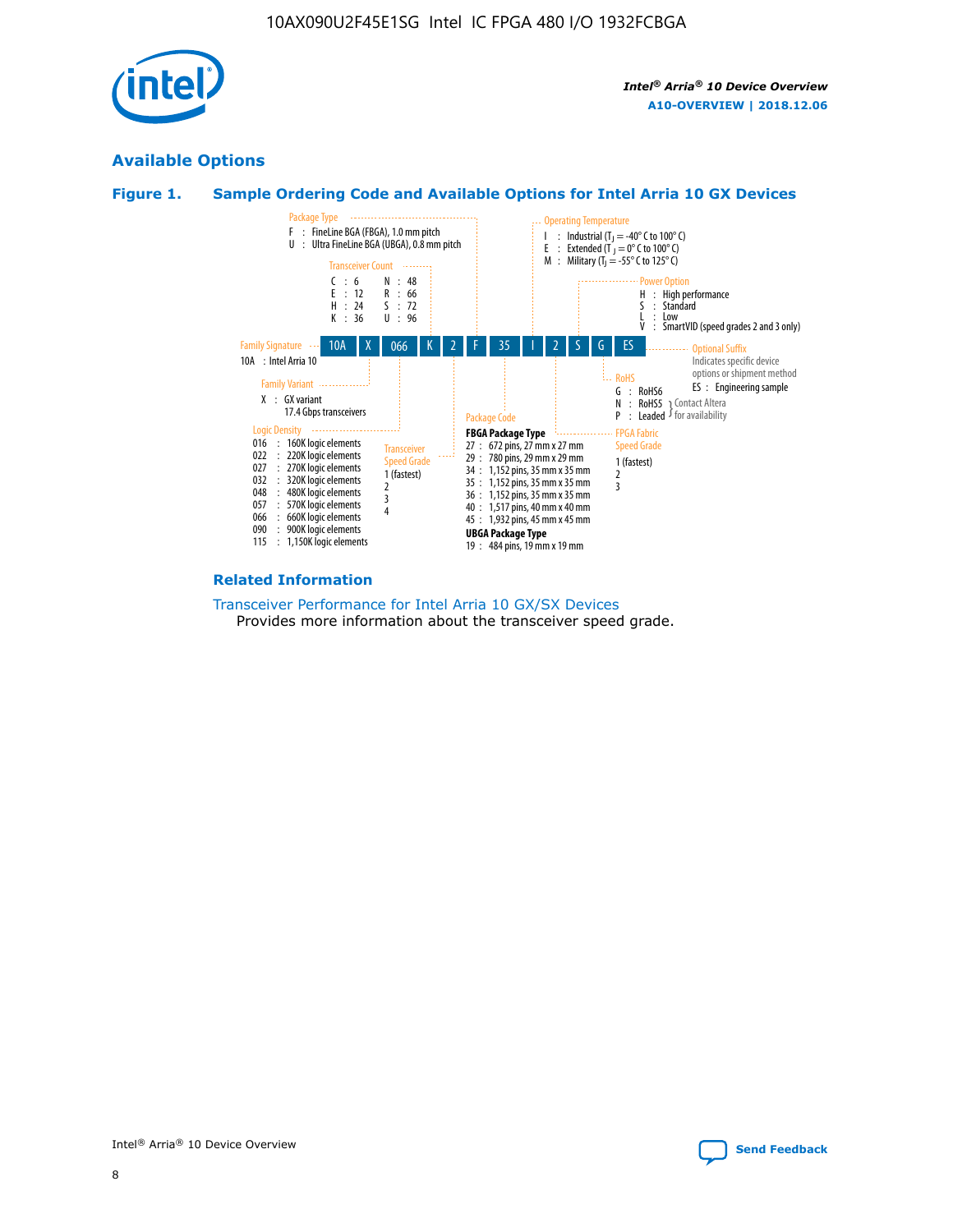

# **Maximum Resources**

#### **Table 5. Maximum Resource Counts for Intel Arria 10 GX Devices (GX 160, GX 220, GX 270, GX 320, and GX 480)**

| <b>Resource</b>              |                         | <b>Product Line</b> |                    |                |                |                |  |  |
|------------------------------|-------------------------|---------------------|--------------------|----------------|----------------|----------------|--|--|
|                              |                         | <b>GX 160</b>       | <b>GX 220</b>      | <b>GX 270</b>  | <b>GX 320</b>  | <b>GX 480</b>  |  |  |
| Logic Elements (LE) (K)      |                         | 160                 | 220                | 270            | 320            | 480            |  |  |
| <b>ALM</b>                   |                         | 61,510              | 80,330             | 101,620        | 119,900        | 183,590        |  |  |
| Register                     |                         | 246,040             | 406,480<br>321,320 |                | 479,600        | 734,360        |  |  |
| Memory (Kb)                  | M <sub>20</sub> K       | 8,800               | 11,740             | 15,000         | 17,820         | 28,620         |  |  |
|                              | <b>MLAB</b>             | 1,050               | 1,690              | 2,452          | 2,727          | 4,164          |  |  |
| Variable-precision DSP Block |                         | 156                 | 192                | 830            | 985            | 1,368          |  |  |
| 18 x 19 Multiplier           |                         | 312                 | 384                | 1,970<br>1,660 |                | 2,736          |  |  |
| PLL                          | Fractional<br>Synthesis | 6                   | 6                  | 8              | 8              | 12             |  |  |
|                              | I/O                     | 6                   | 6                  | 8              | 8              | 12             |  |  |
| 17.4 Gbps Transceiver        |                         | 12                  | 12                 | 24             | 24             | 36             |  |  |
| GPIO <sup>(3)</sup>          |                         | 288                 | 288                | 384            | 384            | 492            |  |  |
| LVDS Pair $(4)$              |                         | 120                 | 120                | 168            | 168            | 222            |  |  |
| PCIe Hard IP Block           |                         | 1                   | 1                  | 2              | $\overline{2}$ | $\overline{2}$ |  |  |
| Hard Memory Controller       |                         | 6                   | 6                  | 8              | 8              | 12             |  |  |

<sup>(4)</sup> Each LVDS I/O pair can be used as differential input or output.



<sup>(3)</sup> The number of GPIOs does not include transceiver I/Os. In the Intel Quartus Prime software, the number of user I/Os includes transceiver I/Os.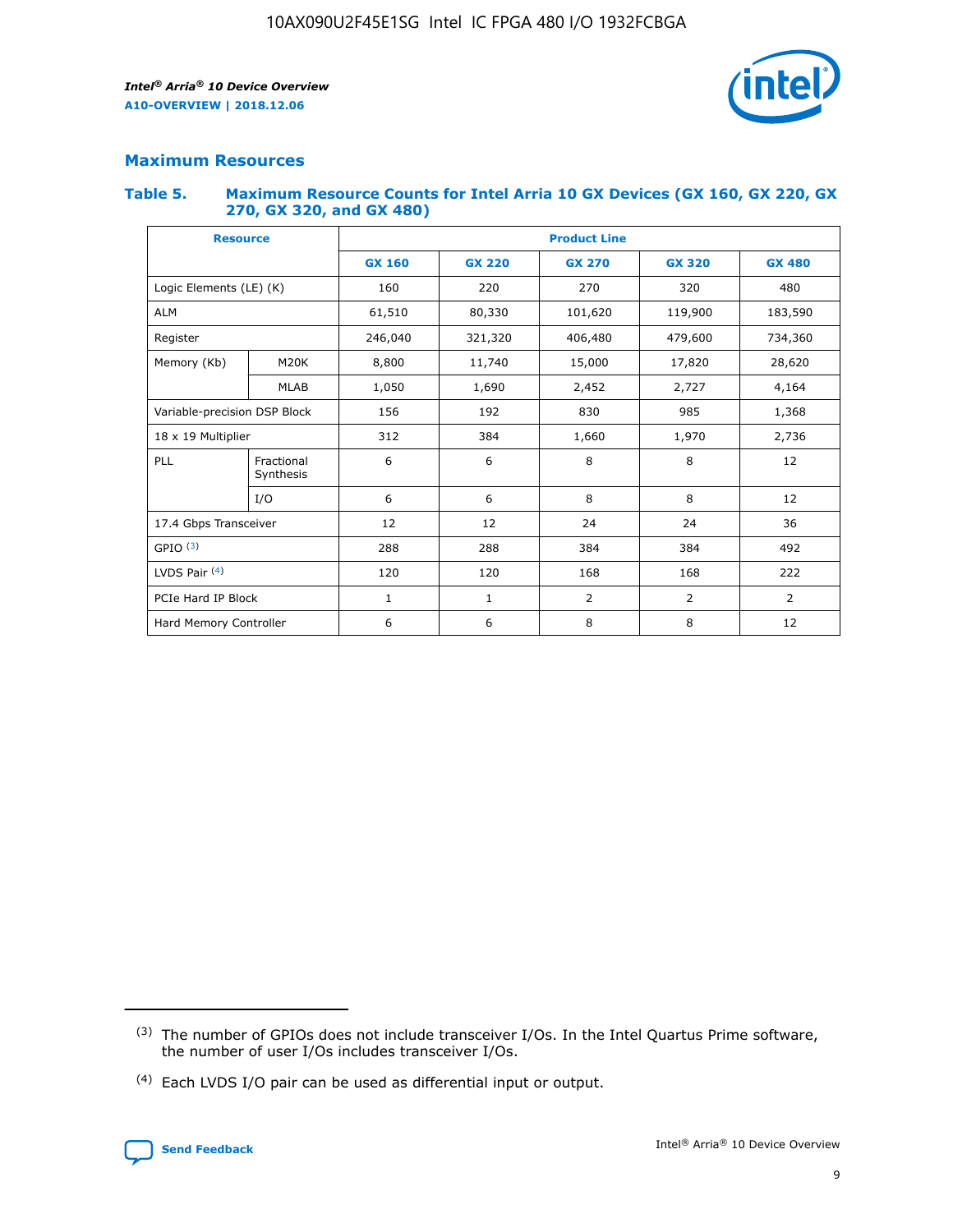

## **Table 6. Maximum Resource Counts for Intel Arria 10 GX Devices (GX 570, GX 660, GX 900, and GX 1150)**

|                              | <b>Resource</b>         | <b>Product Line</b> |                |                |                |  |  |  |
|------------------------------|-------------------------|---------------------|----------------|----------------|----------------|--|--|--|
|                              |                         | <b>GX 570</b>       | <b>GX 660</b>  | <b>GX 900</b>  | <b>GX 1150</b> |  |  |  |
| Logic Elements (LE) (K)      |                         | 570                 | 660            | 900            | 1,150          |  |  |  |
| <b>ALM</b>                   |                         | 217,080             | 251,680        | 339,620        | 427,200        |  |  |  |
| Register                     |                         | 868,320             | 1,006,720      | 1,358,480      | 1,708,800      |  |  |  |
| Memory (Kb)                  | <b>M20K</b>             | 36,000              | 42,620         | 48,460         | 54,260         |  |  |  |
|                              | <b>MLAB</b>             | 5,096               | 5,788          | 9,386          | 12,984         |  |  |  |
| Variable-precision DSP Block |                         | 1,523               | 1,687          | 1,518          | 1,518          |  |  |  |
| 18 x 19 Multiplier           |                         | 3,046               | 3,374          | 3,036          | 3,036          |  |  |  |
| PLL                          | Fractional<br>Synthesis | 16                  | 16             | 32             | 32             |  |  |  |
|                              | I/O                     | 16                  | 16             | 16             | 16             |  |  |  |
| 17.4 Gbps Transceiver        |                         | 48                  | 48             |                | 96             |  |  |  |
| GPIO <sup>(3)</sup>          |                         | 696                 | 696            | 768            | 768            |  |  |  |
| LVDS Pair $(4)$              |                         | 324                 | 324            | 384            | 384            |  |  |  |
| PCIe Hard IP Block           |                         | 2                   | $\overline{2}$ | $\overline{4}$ | $\overline{4}$ |  |  |  |
| Hard Memory Controller       |                         | 16                  | 16             | 16             | 16             |  |  |  |

# **Package Plan**

# **Table 7. Package Plan for Intel Arria 10 GX Devices (U19, F27, and F29)**

Refer to I/O and High Speed I/O in Intel Arria 10 Devices chapter for the number of 3 V I/O, LVDS I/O, and LVDS channels in each device package.

| <b>Product Line</b> | U <sub>19</sub><br>$(19 \text{ mm} \times 19 \text{ mm})$<br>484-pin UBGA) |          |             |         | <b>F27</b><br>(27 mm × 27 mm,<br>672-pin FBGA) |             | <b>F29</b><br>(29 mm × 29 mm,<br>780-pin FBGA) |          |             |  |
|---------------------|----------------------------------------------------------------------------|----------|-------------|---------|------------------------------------------------|-------------|------------------------------------------------|----------|-------------|--|
|                     | 3 V I/O                                                                    | LVDS I/O | <b>XCVR</b> | 3 V I/O | <b>LVDS I/O</b>                                | <b>XCVR</b> | 3 V I/O                                        | LVDS I/O | <b>XCVR</b> |  |
| GX 160              | 48                                                                         | 192      | 6           | 48      | 192                                            | 12          | 48                                             | 240      | 12          |  |
| GX 220              | 48                                                                         | 192      | 6           | 48      | 192                                            | 12          | 48                                             | 240      | 12          |  |
| GX 270              |                                                                            |          |             | 48      | 192                                            | 12          | 48                                             | 312      | 12          |  |
| GX 320              |                                                                            |          |             | 48      | 192                                            | 12          | 48                                             | 312      | 12          |  |
| GX 480              |                                                                            |          |             |         |                                                |             | 48                                             | 312      | 12          |  |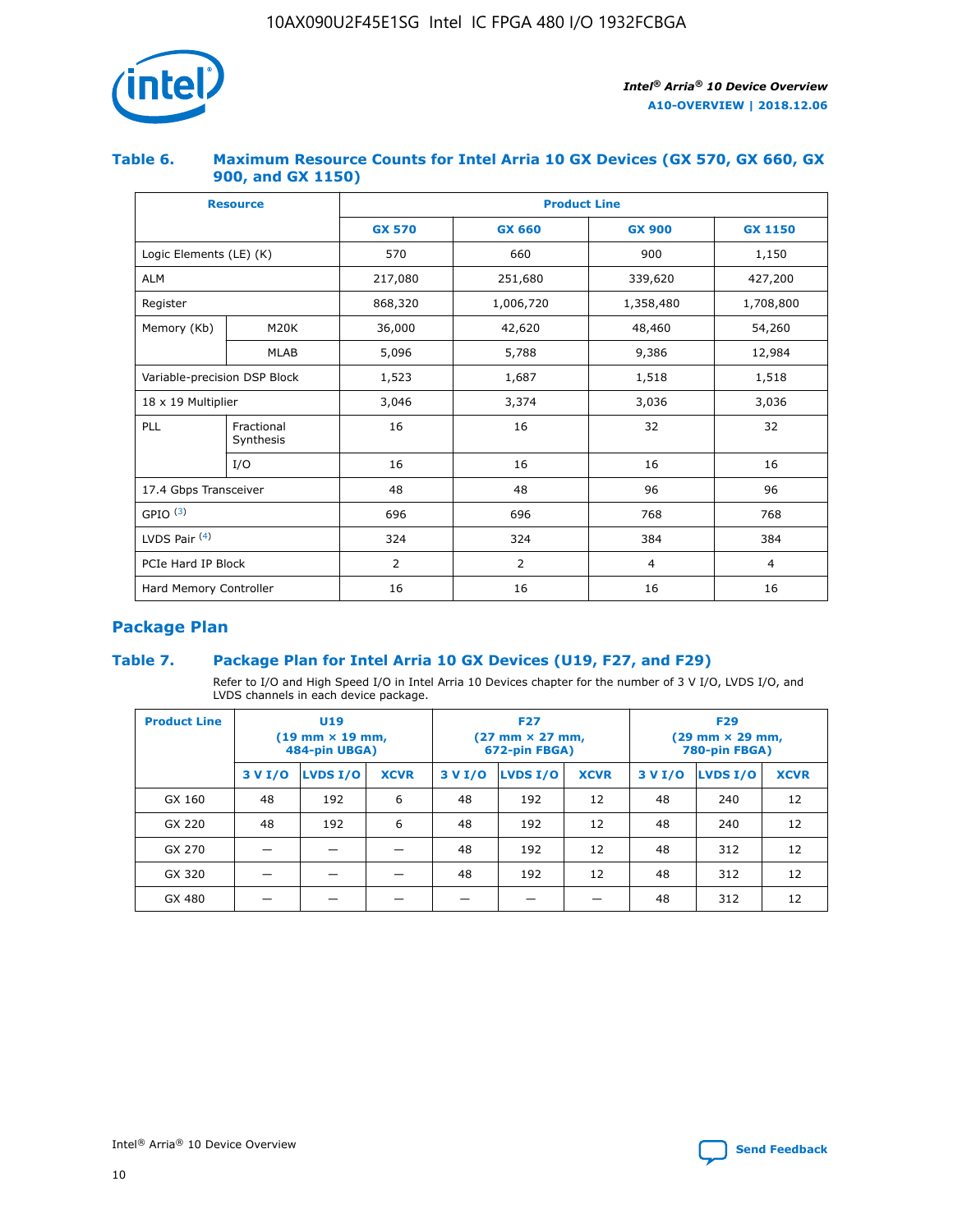

#### **Table 8. Package Plan for Intel Arria 10 GX Devices (F34, F35, NF40, and KF40)**

Refer to I/O and High Speed I/O in Intel Arria 10 Devices chapter for the number of 3 V I/O, LVDS I/O, and LVDS channels in each device package.

| <b>Product Line</b> | <b>F34</b><br>$(35 \text{ mm} \times 35 \text{ mm})$<br>1152-pin FBGA) |                    | <b>F35</b><br>$(35 \text{ mm} \times 35 \text{ mm})$<br><b>1152-pin FBGA)</b> |           | <b>KF40</b><br>$(40$ mm $\times$ 40 mm,<br>1517-pin FBGA) |             |           | <b>NF40</b><br>$(40$ mm $\times$ 40 mm,<br><b>1517-pin FBGA)</b> |             |            |                    |             |
|---------------------|------------------------------------------------------------------------|--------------------|-------------------------------------------------------------------------------|-----------|-----------------------------------------------------------|-------------|-----------|------------------------------------------------------------------|-------------|------------|--------------------|-------------|
|                     | 3V<br>I/O                                                              | <b>LVDS</b><br>I/O | <b>XCVR</b>                                                                   | 3V<br>I/O | <b>LVDS</b><br>I/O                                        | <b>XCVR</b> | 3V<br>I/O | <b>LVDS</b><br>I/O                                               | <b>XCVR</b> | 3 V<br>I/O | <b>LVDS</b><br>I/O | <b>XCVR</b> |
| GX 270              | 48                                                                     | 336                | 24                                                                            | 48        | 336                                                       | 24          |           |                                                                  |             |            |                    |             |
| GX 320              | 48                                                                     | 336                | 24                                                                            | 48        | 336                                                       | 24          |           |                                                                  |             |            |                    |             |
| GX 480              | 48                                                                     | 444                | 24                                                                            | 48        | 348                                                       | 36          |           |                                                                  |             |            |                    |             |
| GX 570              | 48                                                                     | 444                | 24                                                                            | 48        | 348                                                       | 36          | 96        | 600                                                              | 36          | 48         | 540                | 48          |
| GX 660              | 48                                                                     | 444                | 24                                                                            | 48        | 348                                                       | 36          | 96        | 600                                                              | 36          | 48         | 540                | 48          |
| GX 900              |                                                                        | 504                | 24                                                                            | -         |                                                           |             |           |                                                                  |             |            | 600                | 48          |
| GX 1150             |                                                                        | 504                | 24                                                                            |           |                                                           |             |           |                                                                  |             |            | 600                | 48          |

#### **Table 9. Package Plan for Intel Arria 10 GX Devices (RF40, NF45, SF45, and UF45)**

Refer to I/O and High Speed I/O in Intel Arria 10 Devices chapter for the number of 3 V I/O, LVDS I/O, and LVDS channels in each device package.

| <b>Product Line</b> | <b>RF40</b><br>$(40$ mm $\times$ 40 mm,<br>1517-pin FBGA) |                    |             | <b>NF45</b><br>$(45 \text{ mm} \times 45 \text{ mm})$<br><b>1932-pin FBGA)</b> |                    |             | <b>SF45</b><br>$(45 \text{ mm} \times 45 \text{ mm})$<br><b>1932-pin FBGA)</b> |                    |             | <b>UF45</b><br>$(45 \text{ mm} \times 45 \text{ mm})$<br><b>1932-pin FBGA)</b> |                    |             |
|---------------------|-----------------------------------------------------------|--------------------|-------------|--------------------------------------------------------------------------------|--------------------|-------------|--------------------------------------------------------------------------------|--------------------|-------------|--------------------------------------------------------------------------------|--------------------|-------------|
|                     | 3V<br>I/O                                                 | <b>LVDS</b><br>I/O | <b>XCVR</b> | 3 V<br>I/O                                                                     | <b>LVDS</b><br>I/O | <b>XCVR</b> | 3 V<br>I/O                                                                     | <b>LVDS</b><br>I/O | <b>XCVR</b> | 3V<br>I/O                                                                      | <b>LVDS</b><br>I/O | <b>XCVR</b> |
| GX 900              |                                                           | 342                | 66          | _                                                                              | 768                | 48          |                                                                                | 624                | 72          |                                                                                | 480                | 96          |
| GX 1150             |                                                           | 342                | 66          | _                                                                              | 768                | 48          |                                                                                | 624                | 72          |                                                                                | 480                | 96          |

### **Related Information**

[I/O and High-Speed Differential I/O Interfaces in Intel Arria 10 Devices chapter, Intel](https://www.intel.com/content/www/us/en/programmable/documentation/sam1403482614086.html#sam1403482030321) [Arria 10 Device Handbook](https://www.intel.com/content/www/us/en/programmable/documentation/sam1403482614086.html#sam1403482030321)

Provides the number of 3 V and LVDS I/Os, and LVDS channels for each Intel Arria 10 device package.

# **Intel Arria 10 GT**

This section provides the available options, maximum resource counts, and package plan for the Intel Arria 10 GT devices.

The information in this section is correct at the time of publication. For the latest information and to get more details, refer to the Intel FPGA Product Selector.

#### **Related Information**

#### [Intel FPGA Product Selector](http://www.altera.com/products/selector/psg-selector.html)

Provides the latest information on Intel products.

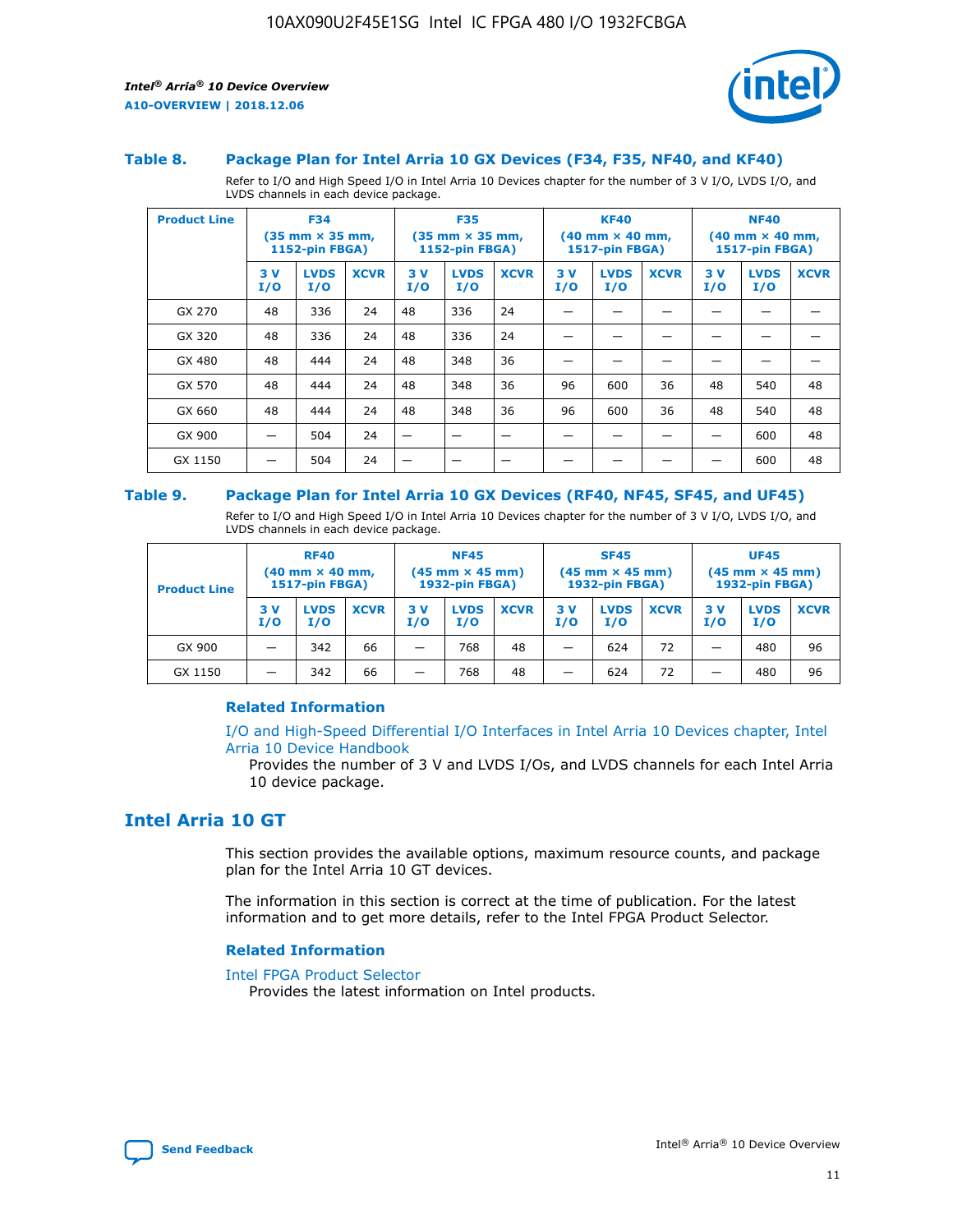

# **Available Options**

# **Figure 2. Sample Ordering Code and Available Options for Intel Arria 10 GT Devices**

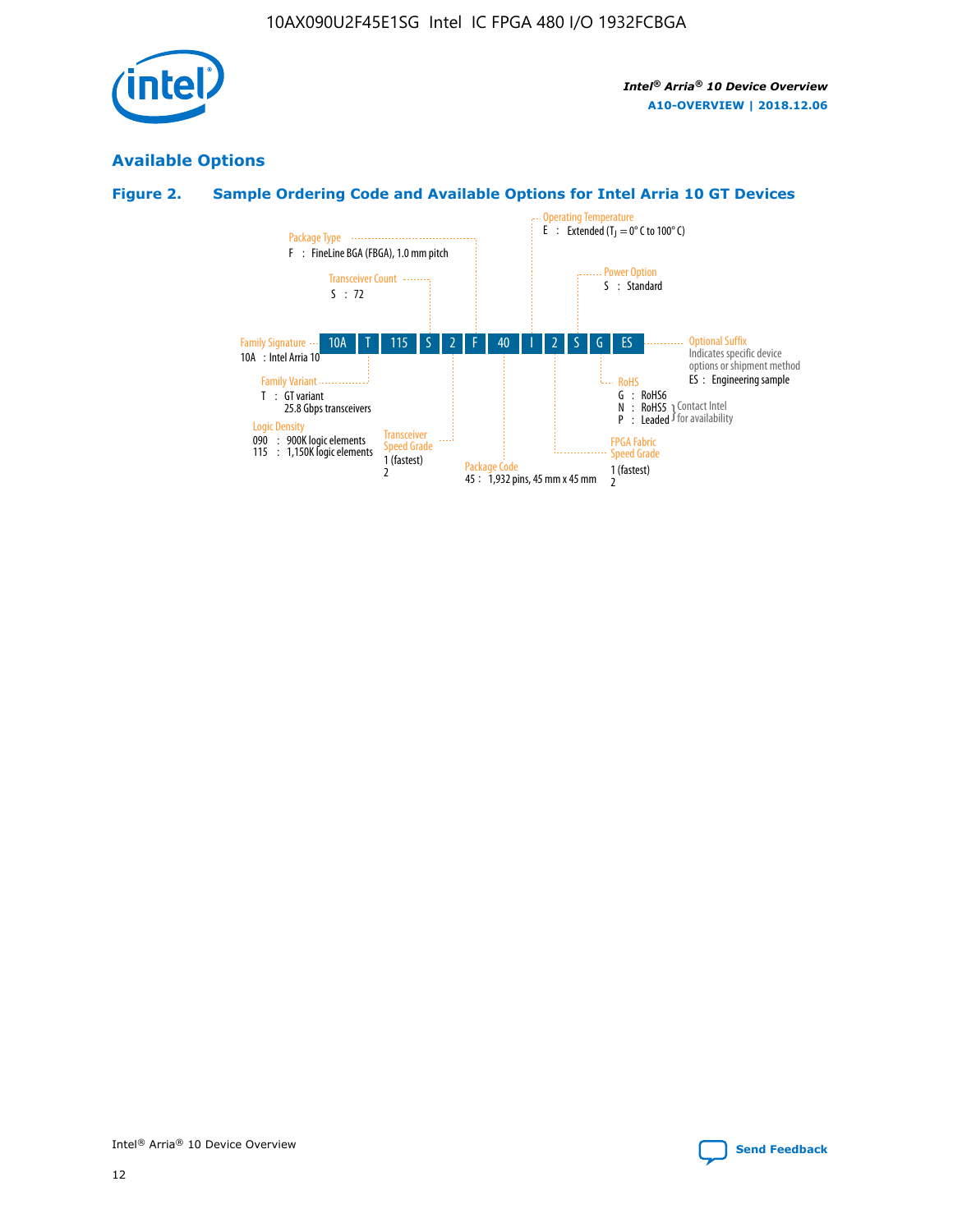

# **Maximum Resources**

#### **Table 10. Maximum Resource Counts for Intel Arria 10 GT Devices**

| <b>Resource</b>              |                      | <b>Product Line</b> |                |  |
|------------------------------|----------------------|---------------------|----------------|--|
|                              |                      | <b>GT 900</b>       | <b>GT 1150</b> |  |
| Logic Elements (LE) (K)      |                      | 900                 | 1,150          |  |
| <b>ALM</b>                   |                      | 339,620             | 427,200        |  |
| Register                     |                      | 1,358,480           | 1,708,800      |  |
| Memory (Kb)                  | M20K                 | 48,460              | 54,260         |  |
|                              | <b>MLAB</b>          | 9,386               | 12,984         |  |
| Variable-precision DSP Block |                      | 1,518               | 1,518          |  |
| 18 x 19 Multiplier           |                      | 3,036               | 3,036          |  |
| PLL                          | Fractional Synthesis | 32                  | 32             |  |
|                              | I/O                  | 16                  | 16             |  |
| Transceiver                  | 17.4 Gbps            | 72(5)               | 72(5)          |  |
|                              | 25.8 Gbps            | 6                   | 6              |  |
| GPIO <sup>(6)</sup>          |                      | 624                 | 624            |  |
| LVDS Pair $(7)$              |                      | 312                 | 312            |  |
| PCIe Hard IP Block           |                      | $\overline{4}$      | $\overline{4}$ |  |
| Hard Memory Controller       |                      | 16                  | 16             |  |

### **Related Information**

#### [Intel Arria 10 GT Channel Usage](https://www.intel.com/content/www/us/en/programmable/documentation/nik1398707230472.html#nik1398707008178)

Configuring GT/GX channels in Intel Arria 10 GT devices.

## **Package Plan**

#### **Table 11. Package Plan for Intel Arria 10 GT Devices**

Refer to I/O and High Speed I/O in Intel Arria 10 Devices chapter for the number of 3 V I/O, LVDS I/O, and LVDS channels in each device package.

| <b>Product Line</b> | <b>SF45</b><br>(45 mm × 45 mm, 1932-pin FBGA) |                 |             |  |  |  |
|---------------------|-----------------------------------------------|-----------------|-------------|--|--|--|
|                     | 3 V I/O                                       | <b>LVDS I/O</b> | <b>XCVR</b> |  |  |  |
| GT 900              |                                               | 624             | 72          |  |  |  |
| GT 1150             |                                               | 624             | 72          |  |  |  |

<sup>(7)</sup> Each LVDS I/O pair can be used as differential input or output.



 $(5)$  If all 6 GT channels are in use, 12 of the GX channels are not usable.

<sup>(6)</sup> The number of GPIOs does not include transceiver I/Os. In the Intel Quartus Prime software, the number of user I/Os includes transceiver I/Os.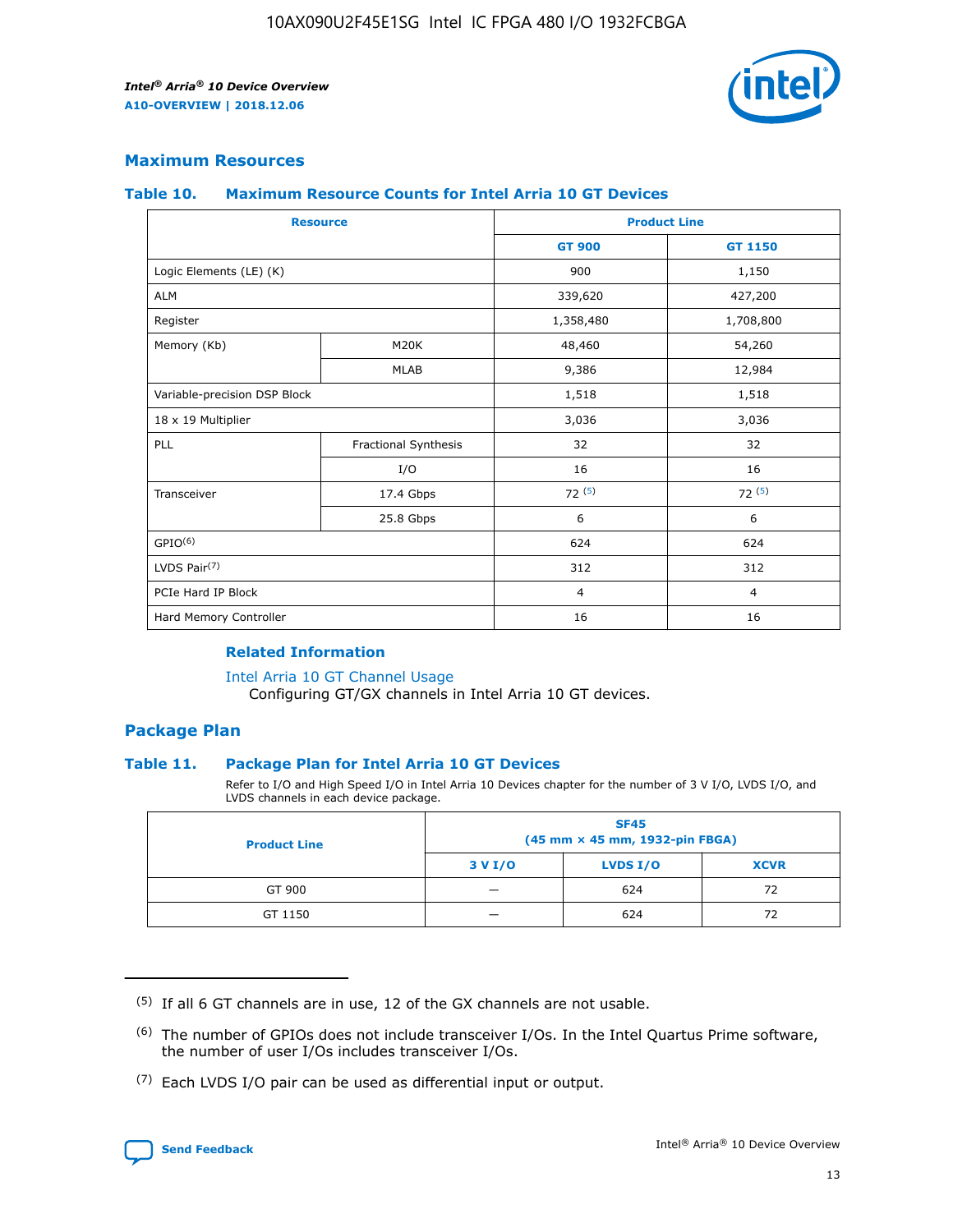

#### **Related Information**

[I/O and High-Speed Differential I/O Interfaces in Intel Arria 10 Devices chapter, Intel](https://www.intel.com/content/www/us/en/programmable/documentation/sam1403482614086.html#sam1403482030321) [Arria 10 Device Handbook](https://www.intel.com/content/www/us/en/programmable/documentation/sam1403482614086.html#sam1403482030321)

Provides the number of 3 V and LVDS I/Os, and LVDS channels for each Intel Arria 10 device package.

# **Intel Arria 10 SX**

This section provides the available options, maximum resource counts, and package plan for the Intel Arria 10 SX devices.

The information in this section is correct at the time of publication. For the latest information and to get more details, refer to the Intel FPGA Product Selector.

#### **Related Information**

[Intel FPGA Product Selector](http://www.altera.com/products/selector/psg-selector.html) Provides the latest information on Intel products.

#### **Available Options**

#### **Figure 3. Sample Ordering Code and Available Options for Intel Arria 10 SX Devices**



#### **Related Information**

[Transceiver Performance for Intel Arria 10 GX/SX Devices](https://www.intel.com/content/www/us/en/programmable/documentation/mcn1413182292568.html#mcn1413213965502) Provides more information about the transceiver speed grade.

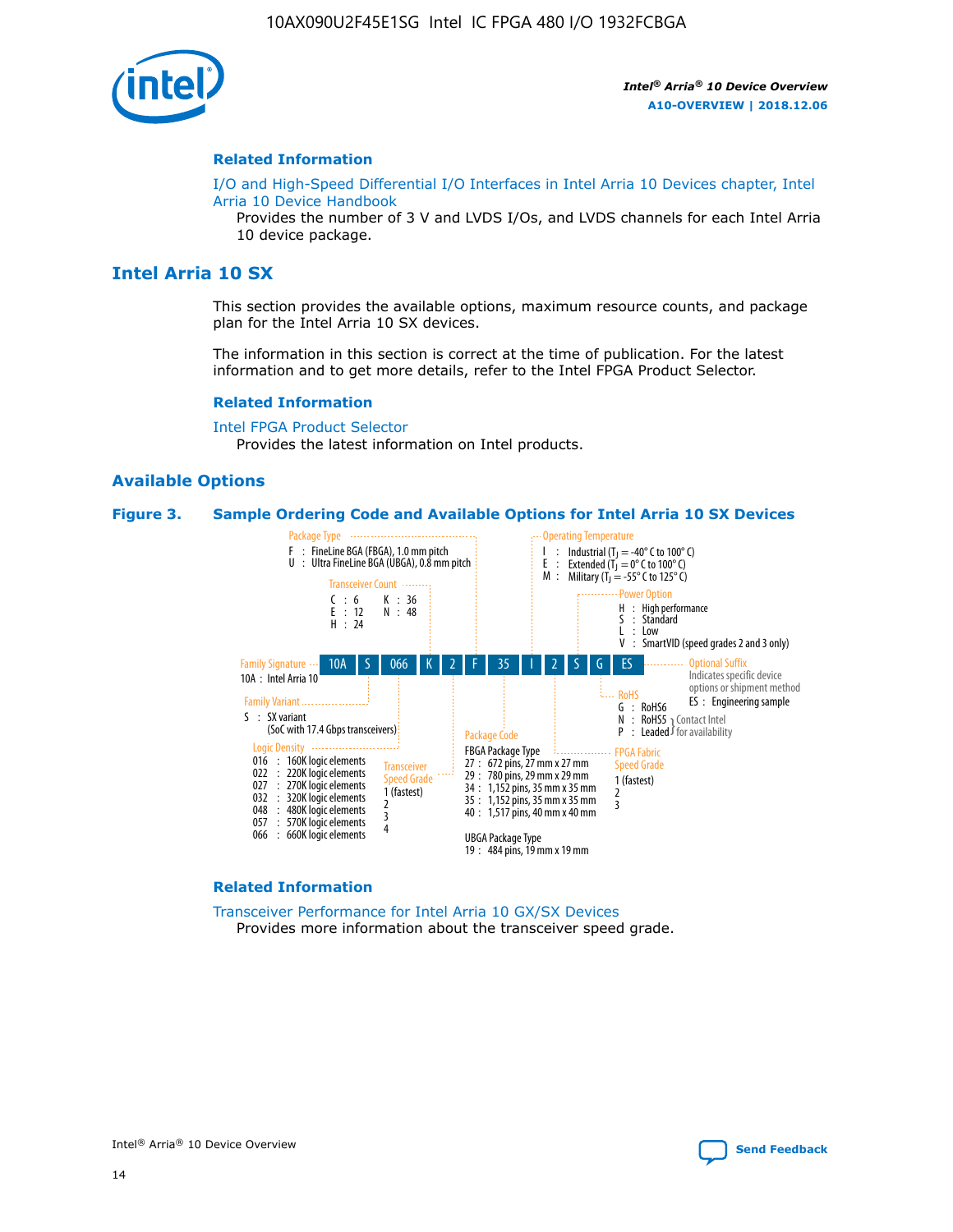

# **Maximum Resources**

#### **Table 12. Maximum Resource Counts for Intel Arria 10 SX Devices**

|                                   | <b>Resource</b>         | <b>Product Line</b> |               |                |                |                |                |                |  |  |  |
|-----------------------------------|-------------------------|---------------------|---------------|----------------|----------------|----------------|----------------|----------------|--|--|--|
|                                   |                         | <b>SX 160</b>       | <b>SX 220</b> | <b>SX 270</b>  | <b>SX 320</b>  | <b>SX 480</b>  | <b>SX 570</b>  | <b>SX 660</b>  |  |  |  |
| Logic Elements (LE) (K)           |                         | 160                 | 220           | 270            | 320            | 480            | 570            | 660            |  |  |  |
| <b>ALM</b>                        |                         | 61,510              | 80,330        | 101,620        | 119,900        | 183,590        | 217,080        | 251,680        |  |  |  |
| Register                          |                         | 246,040             | 321,320       | 406,480        | 479,600        | 734,360        | 868,320        | 1,006,720      |  |  |  |
| Memory (Kb)                       | M <sub>20</sub> K       | 8,800               | 11,740        | 15,000         | 17,820         | 28,620         | 36,000         | 42,620         |  |  |  |
|                                   | <b>MLAB</b>             | 1,050               | 1,690         | 2,452          | 2,727          | 4,164          | 5,096          | 5,788          |  |  |  |
| Variable-precision DSP Block      |                         | 156                 | 192           | 830            | 985            | 1,368          | 1,523          | 1,687          |  |  |  |
|                                   | 18 x 19 Multiplier      |                     | 384           | 1,660          | 1,970          | 2,736          | 3,046          | 3,374          |  |  |  |
| <b>PLL</b>                        | Fractional<br>Synthesis | 6                   | 6             | 8              | 8              | 12             | 16             | 16             |  |  |  |
|                                   | I/O                     | 6                   | 6             | 8              | 8              | 12             | 16             | 16             |  |  |  |
| 17.4 Gbps Transceiver             |                         | 12                  | 12            | 24             | 24             | 36             | 48             | 48             |  |  |  |
| GPIO <sup>(8)</sup>               |                         | 288                 | 288           | 384            | 384            | 492            | 696            | 696            |  |  |  |
| LVDS Pair $(9)$                   |                         | 120                 | 120           | 168            | 168            | 174            | 324            | 324            |  |  |  |
| PCIe Hard IP Block                |                         | $\mathbf{1}$        | $\mathbf{1}$  | $\overline{2}$ | $\overline{2}$ | $\overline{2}$ | $\overline{2}$ | $\overline{2}$ |  |  |  |
| Hard Memory Controller            |                         | 6                   | 6             | 8              | 8              | 12             | 16             | 16             |  |  |  |
| ARM Cortex-A9 MPCore<br>Processor |                         | Yes                 | Yes           | Yes            | Yes            | Yes            | Yes            | Yes            |  |  |  |

# **Package Plan**

#### **Table 13. Package Plan for Intel Arria 10 SX Devices (U19, F27, F29, and F34)**

Refer to I/O and High Speed I/O in Intel Arria 10 Devices chapter for the number of 3 V I/O, LVDS I/O, and LVDS channels in each device package.

| <b>Product Line</b> | U19<br>$(19 \text{ mm} \times 19 \text{ mm})$<br>484-pin UBGA) |                    |             | <b>F27</b><br>$(27 \text{ mm} \times 27 \text{ mm})$ .<br>672-pin FBGA) |                    | <b>F29</b><br>$(29 \text{ mm} \times 29 \text{ mm})$ .<br>780-pin FBGA) |            |                    | <b>F34</b><br>$(35 \text{ mm} \times 35 \text{ mm})$<br><b>1152-pin FBGA)</b> |           |                    |             |
|---------------------|----------------------------------------------------------------|--------------------|-------------|-------------------------------------------------------------------------|--------------------|-------------------------------------------------------------------------|------------|--------------------|-------------------------------------------------------------------------------|-----------|--------------------|-------------|
|                     | 3V<br>I/O                                                      | <b>LVDS</b><br>I/O | <b>XCVR</b> | 3V<br>I/O                                                               | <b>LVDS</b><br>I/O | <b>XCVR</b>                                                             | 3 V<br>I/O | <b>LVDS</b><br>I/O | <b>XCVR</b>                                                                   | 3V<br>I/O | <b>LVDS</b><br>I/O | <b>XCVR</b> |
| SX 160              | 48                                                             | 144                | 6           | 48                                                                      | 192                | 12                                                                      | 48         | 240                | 12                                                                            |           |                    |             |
| SX 220              | 48                                                             | 144                | 6           | 48                                                                      | 192                | 12                                                                      | 48         | 240                | 12                                                                            |           |                    |             |
| SX 270              |                                                                |                    |             | 48                                                                      | 192                | 12                                                                      | 48         | 312                | 12                                                                            | 48        | 336                | 24          |
| SX 320              |                                                                |                    |             | 48                                                                      | 192                | 12                                                                      | 48         | 312                | 12                                                                            | 48        | 336                | 24          |
|                     | continued                                                      |                    |             |                                                                         |                    |                                                                         |            |                    |                                                                               |           |                    |             |

 $(8)$  The number of GPIOs does not include transceiver I/Os. In the Intel Quartus Prime software, the number of user I/Os includes transceiver I/Os.

 $(9)$  Each LVDS I/O pair can be used as differential input or output.

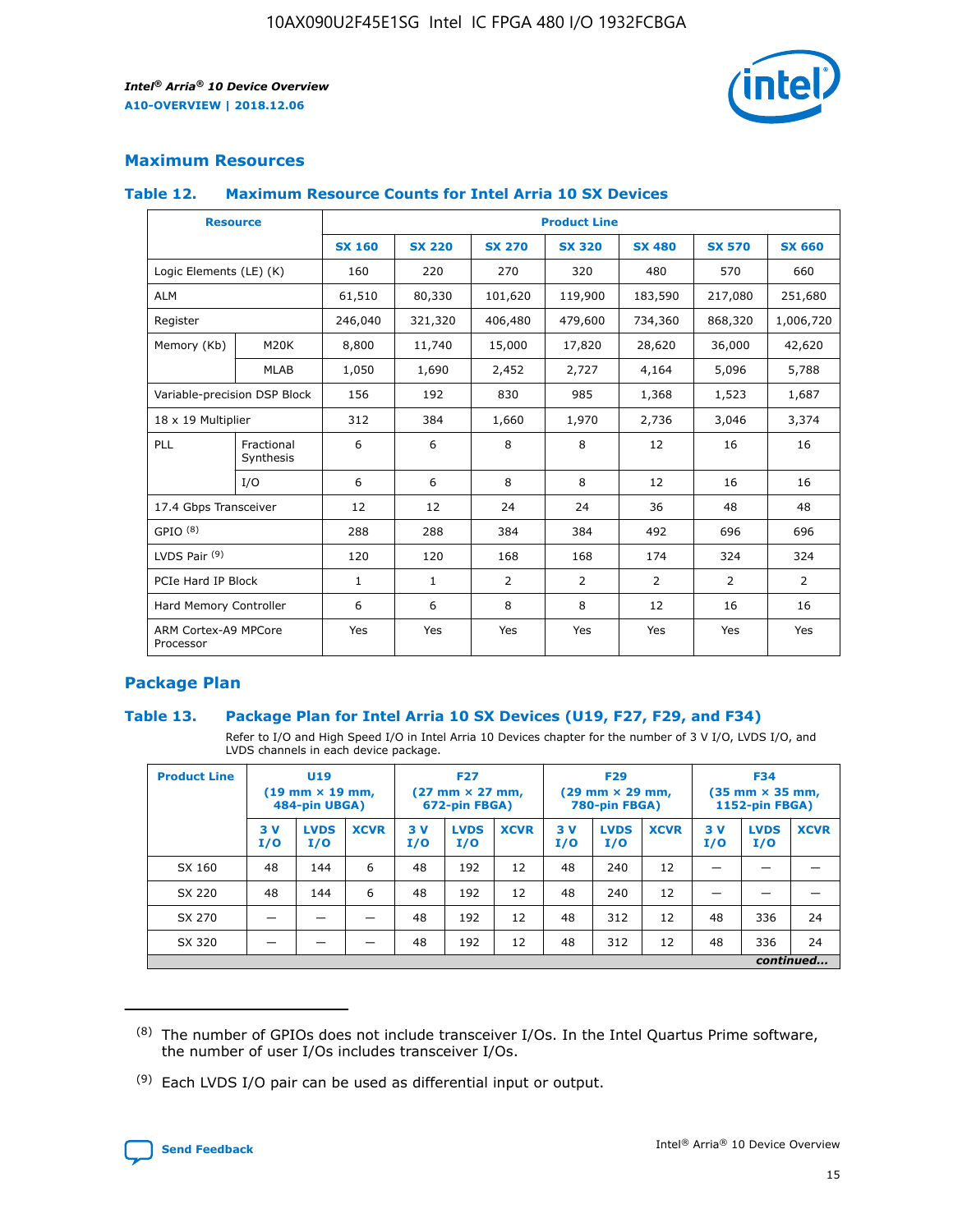

| <b>Product Line</b> | U <sub>19</sub><br>$(19 \text{ mm} \times 19 \text{ mm})$<br>484-pin UBGA) |                    | <b>F27</b><br>$(27 \text{ mm} \times 27 \text{ mm})$<br>672-pin FBGA) |           | <b>F29</b><br>$(29$ mm $\times$ 29 mm,<br>780-pin FBGA) |             |           | <b>F34</b><br>$(35$ mm $\times$ 35 mm,<br><b>1152-pin FBGA)</b> |             |            |                    |             |
|---------------------|----------------------------------------------------------------------------|--------------------|-----------------------------------------------------------------------|-----------|---------------------------------------------------------|-------------|-----------|-----------------------------------------------------------------|-------------|------------|--------------------|-------------|
|                     | 3 V<br>I/O                                                                 | <b>LVDS</b><br>I/O | <b>XCVR</b>                                                           | 3V<br>I/O | <b>LVDS</b><br>I/O                                      | <b>XCVR</b> | 3V<br>I/O | <b>LVDS</b><br>I/O                                              | <b>XCVR</b> | 3 V<br>I/O | <b>LVDS</b><br>I/O | <b>XCVR</b> |
| SX 480              |                                                                            |                    |                                                                       |           |                                                         |             | 48        | 312                                                             | 12          | 48         | 444                | 24          |
| SX 570              |                                                                            |                    |                                                                       |           |                                                         |             |           |                                                                 |             | 48         | 444                | 24          |
| SX 660              |                                                                            |                    |                                                                       |           |                                                         |             |           |                                                                 |             | 48         | 444                | 24          |

## **Table 14. Package Plan for Intel Arria 10 SX Devices (F35, KF40, and NF40)**

Refer to I/O and High Speed I/O in Intel Arria 10 Devices chapter for the number of 3 V I/O, LVDS I/O, and LVDS channels in each device package.

| <b>Product Line</b> | <b>F35</b><br>$(35$ mm $\times$ 35 mm,<br><b>1152-pin FBGA)</b> |          |             |                                           | <b>KF40</b><br>(40 mm × 40 mm,<br>1517-pin FBGA) |    | <b>NF40</b><br>(40 mm × 40 mm,<br>1517-pin FBGA) |          |             |  |
|---------------------|-----------------------------------------------------------------|----------|-------------|-------------------------------------------|--------------------------------------------------|----|--------------------------------------------------|----------|-------------|--|
|                     | 3 V I/O                                                         | LVDS I/O | <b>XCVR</b> | <b>LVDS I/O</b><br><b>XCVR</b><br>3 V I/O |                                                  |    | 3 V I/O                                          | LVDS I/O | <b>XCVR</b> |  |
| SX 270              | 48                                                              | 336      | 24          |                                           |                                                  |    |                                                  |          |             |  |
| SX 320              | 48                                                              | 336      | 24          |                                           |                                                  |    |                                                  |          |             |  |
| SX 480              | 48                                                              | 348      | 36          |                                           |                                                  |    |                                                  |          |             |  |
| SX 570              | 48                                                              | 348      | 36          | 96                                        | 600                                              | 36 | 48                                               | 540      | 48          |  |
| SX 660              | 48                                                              | 348      | 36          | 96                                        | 600                                              | 36 | 48                                               | 540      | 48          |  |

# **Related Information**

[I/O and High-Speed Differential I/O Interfaces in Intel Arria 10 Devices chapter, Intel](https://www.intel.com/content/www/us/en/programmable/documentation/sam1403482614086.html#sam1403482030321) [Arria 10 Device Handbook](https://www.intel.com/content/www/us/en/programmable/documentation/sam1403482614086.html#sam1403482030321)

Provides the number of 3 V and LVDS I/Os, and LVDS channels for each Intel Arria 10 device package.

Intel<sup>®</sup> Arria<sup>®</sup> 10 Device Overview **[Send Feedback](mailto:FPGAtechdocfeedback@intel.com?subject=Feedback%20on%20Intel%20Arria%2010%20Device%20Overview%20(A10-OVERVIEW%202018.12.06)&body=We%20appreciate%20your%20feedback.%20In%20your%20comments,%20also%20specify%20the%20page%20number%20or%20paragraph.%20Thank%20you.)** Send Feedback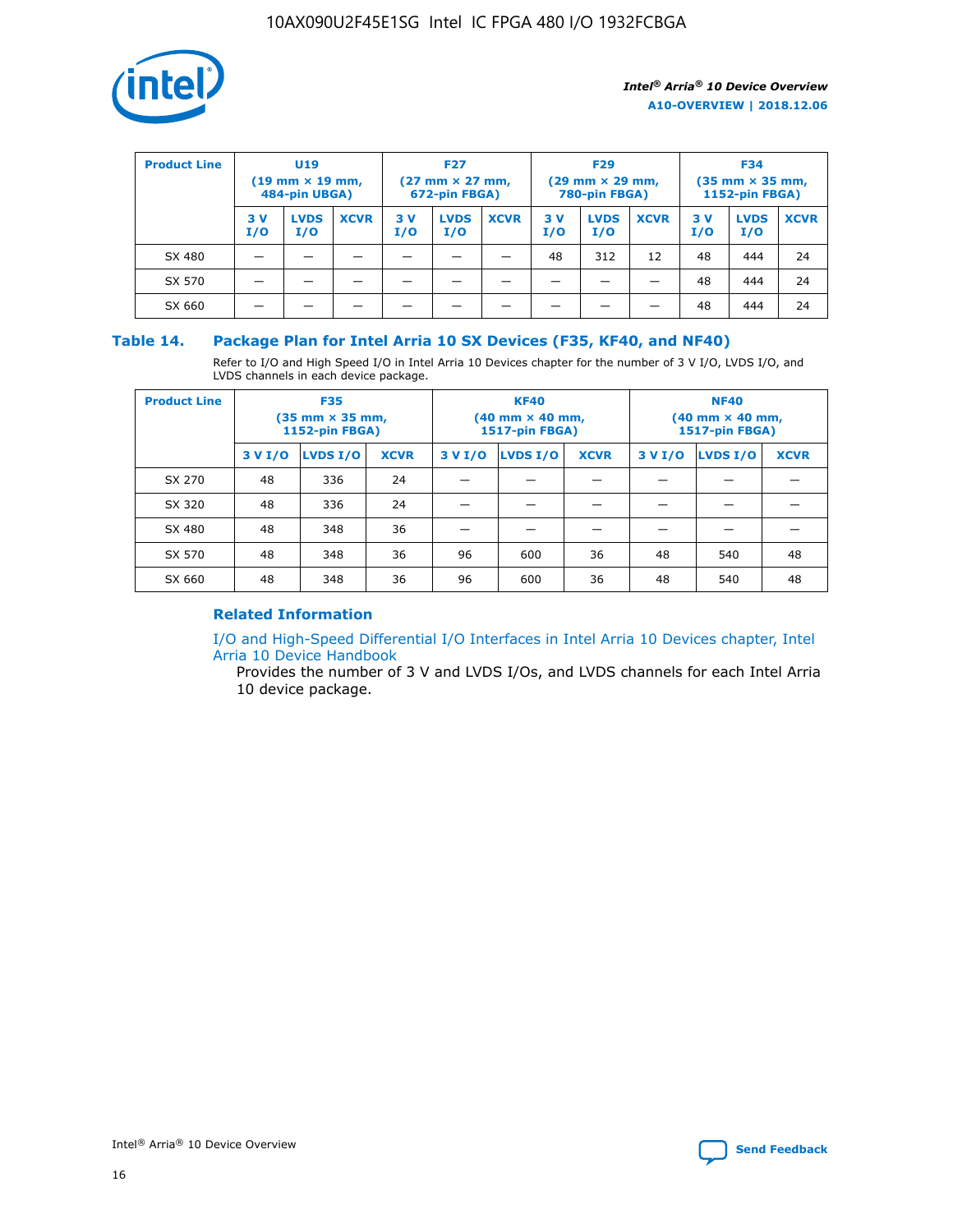

# **I/O Vertical Migration for Intel Arria 10 Devices**

#### **Figure 4. Migration Capability Across Intel Arria 10 Product Lines**

- The arrows indicate the migration paths. The devices included in each vertical migration path are shaded. Devices with fewer resources in the same path have lighter shades.
- To achieve the full I/O migration across product lines in the same migration path, restrict I/Os and transceivers usage to match the product line with the lowest I/O and transceiver counts.
- An LVDS I/O bank in the source device may be mapped to a 3 V I/O bank in the target device. To use memory interface clock frequency higher than 533 MHz, assign external memory interface pins only to banks that are LVDS I/O in both devices.
- There may be nominal 0.15 mm package height difference between some product lines in the same package type.
	- **Variant Product Line Package U19 F27 F29 F34 F35 KF40 NF40 RF40 NF45 SF45 UF45** Intel® Arria® 10 GX GX 160 GX 220 GX 270 GX 320 GX 480 GX 570 GX 660 GX 900 GX 1150 Intel Arria 10 GT GT 900 GT 1150 Intel Arria 10 SX SX 160 SX 220 SX 270 SX 320 SX 480 SX 570 SX 660
- Some migration paths are not shown in the Intel Quartus Prime software **Pin Migration View**.

*Note:* To verify the pin migration compatibility, use the **Pin Migration View** window in the Intel Quartus Prime software Pin Planner.

# **Adaptive Logic Module**

Intel Arria 10 devices use a 20 nm ALM as the basic building block of the logic fabric.

The ALM architecture is the same as the previous generation FPGAs, allowing for efficient implementation of logic functions and easy conversion of IP between the device generations.

The ALM, as shown in following figure, uses an 8-input fracturable look-up table (LUT) with four dedicated registers to help improve timing closure in register-rich designs and achieve an even higher design packing capability than the traditional two-register per LUT architecture.

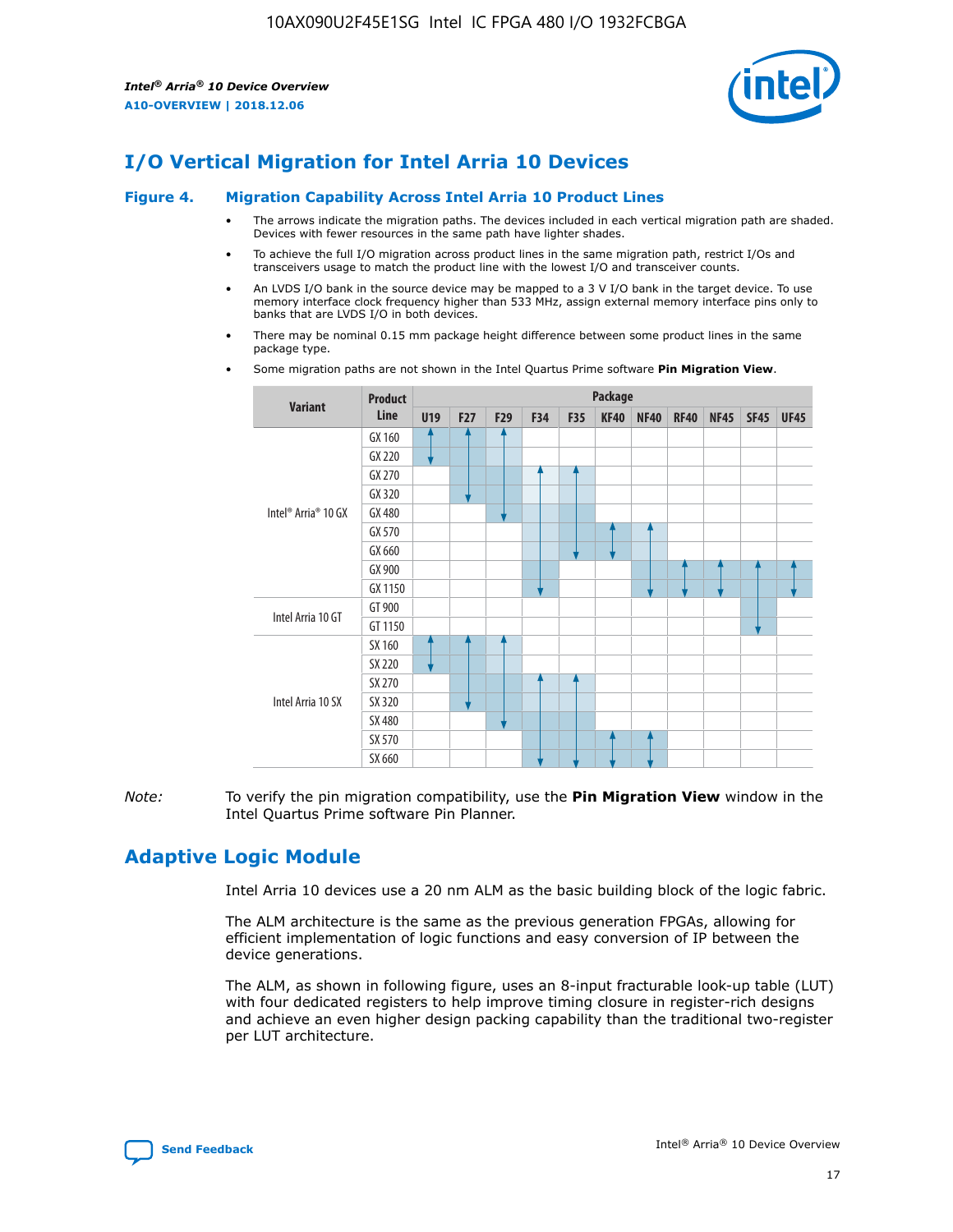

**Figure 5. ALM for Intel Arria 10 Devices**



The Intel Quartus Prime software optimizes your design according to the ALM logic structure and automatically maps legacy designs into the Intel Arria 10 ALM architecture.

# **Variable-Precision DSP Block**

The Intel Arria 10 variable precision DSP blocks support fixed-point arithmetic and floating-point arithmetic.

Features for fixed-point arithmetic:

- High-performance, power-optimized, and fully registered multiplication operations
- 18-bit and 27-bit word lengths
- Two 18 x 19 multipliers or one 27 x 27 multiplier per DSP block
- Built-in addition, subtraction, and 64-bit double accumulation register to combine multiplication results
- Cascading 19-bit or 27-bit when pre-adder is disabled and cascading 18-bit when pre-adder is used to form the tap-delay line for filtering applications
- Cascading 64-bit output bus to propagate output results from one block to the next block without external logic support
- Hard pre-adder supported in 19-bit and 27-bit modes for symmetric filters
- Internal coefficient register bank in both 18-bit and 27-bit modes for filter implementation
- 18-bit and 27-bit systolic finite impulse response (FIR) filters with distributed output adder
- Biased rounding support

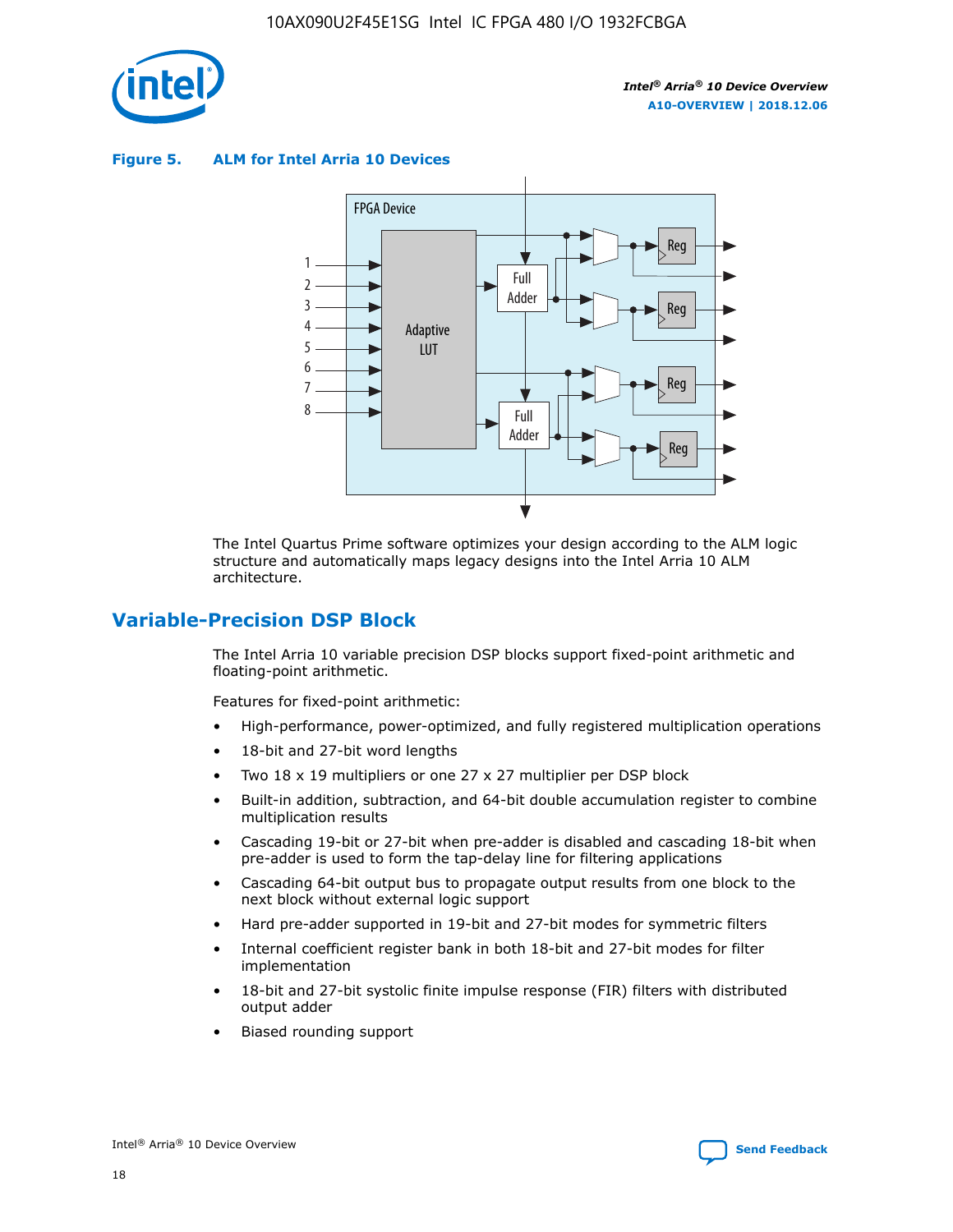

Features for floating-point arithmetic:

- A completely hardened architecture that supports multiplication, addition, subtraction, multiply-add, and multiply-subtract
- Multiplication with accumulation capability and a dynamic accumulator reset control
- Multiplication with cascade summation capability
- Multiplication with cascade subtraction capability
- Complex multiplication
- Direct vector dot product
- Systolic FIR filter

#### **Table 15. Variable-Precision DSP Block Configurations for Intel Arria 10 Devices**

| <b>Usage Example</b>                                       | <b>Multiplier Size (Bit)</b>    | <b>DSP Block Resources</b> |
|------------------------------------------------------------|---------------------------------|----------------------------|
| Medium precision fixed point                               | Two 18 x 19                     |                            |
| High precision fixed or Single precision<br>floating point | One 27 x 27                     |                            |
| Fixed point FFTs                                           | One 19 x 36 with external adder |                            |
| Very high precision fixed point                            | One 36 x 36 with external adder |                            |
| Double precision floating point                            | One 54 x 54 with external adder | 4                          |

#### **Table 16. Resources for Fixed-Point Arithmetic in Intel Arria 10 Devices**

The table lists the variable-precision DSP resources by bit precision for each Intel Arria 10 device.

| <b>Variant</b>  | <b>Product Line</b> | <b>Variable-</b><br>precision<br><b>DSP Block</b> | <b>Independent Input and Output</b><br><b>Multiplications Operator</b> |                                     | 18 x 19<br><b>Multiplier</b><br><b>Adder Sum</b> | $18 \times 18$<br><b>Multiplier</b><br><b>Adder</b> |
|-----------------|---------------------|---------------------------------------------------|------------------------------------------------------------------------|-------------------------------------|--------------------------------------------------|-----------------------------------------------------|
|                 |                     |                                                   | 18 x 19<br><b>Multiplier</b>                                           | $27 \times 27$<br><b>Multiplier</b> | <b>Mode</b>                                      | <b>Summed with</b><br>36 bit Input                  |
| AIntel Arria 10 | GX 160              | 156                                               | 312                                                                    | 156                                 | 156                                              | 156                                                 |
| GX              | GX 220              | 192                                               | 384                                                                    | 192                                 | 192                                              | 192                                                 |
|                 | GX 270              | 830                                               | 1,660                                                                  | 830                                 | 830                                              | 830                                                 |
|                 | GX 320              | 984                                               | 1,968                                                                  | 984                                 | 984                                              | 984                                                 |
|                 | GX 480              | 1,368                                             | 2,736                                                                  | 1,368                               | 1,368                                            | 1,368                                               |
|                 | GX 570              | 1,523                                             | 3,046                                                                  | 1,523                               | 1,523                                            | 1,523                                               |
|                 | GX 660              | 1,687                                             | 3,374                                                                  | 1,687                               | 1,687                                            | 1,687                                               |
|                 | GX 900              | 1,518                                             | 3,036                                                                  | 1,518                               | 1,518                                            | 1,518                                               |
|                 | GX 1150             | 1,518                                             | 3,036                                                                  | 1,518                               | 1,518                                            | 1,518                                               |
| Intel Arria 10  | GT 900              | 1,518                                             | 3,036                                                                  | 1,518                               | 1,518                                            | 1,518                                               |
| GT              | GT 1150             | 1,518                                             | 3,036                                                                  | 1,518                               | 1,518                                            | 1,518                                               |
| Intel Arria 10  | SX 160              | 156                                               | 312                                                                    | 156                                 | 156                                              | 156                                                 |
| <b>SX</b>       | SX 220              | 192                                               | 384                                                                    | 192                                 | 192                                              | 192                                                 |
|                 | SX 270              | 830                                               | 1,660                                                                  | 830                                 | 830                                              | 830                                                 |
|                 |                     |                                                   |                                                                        |                                     |                                                  | continued                                           |

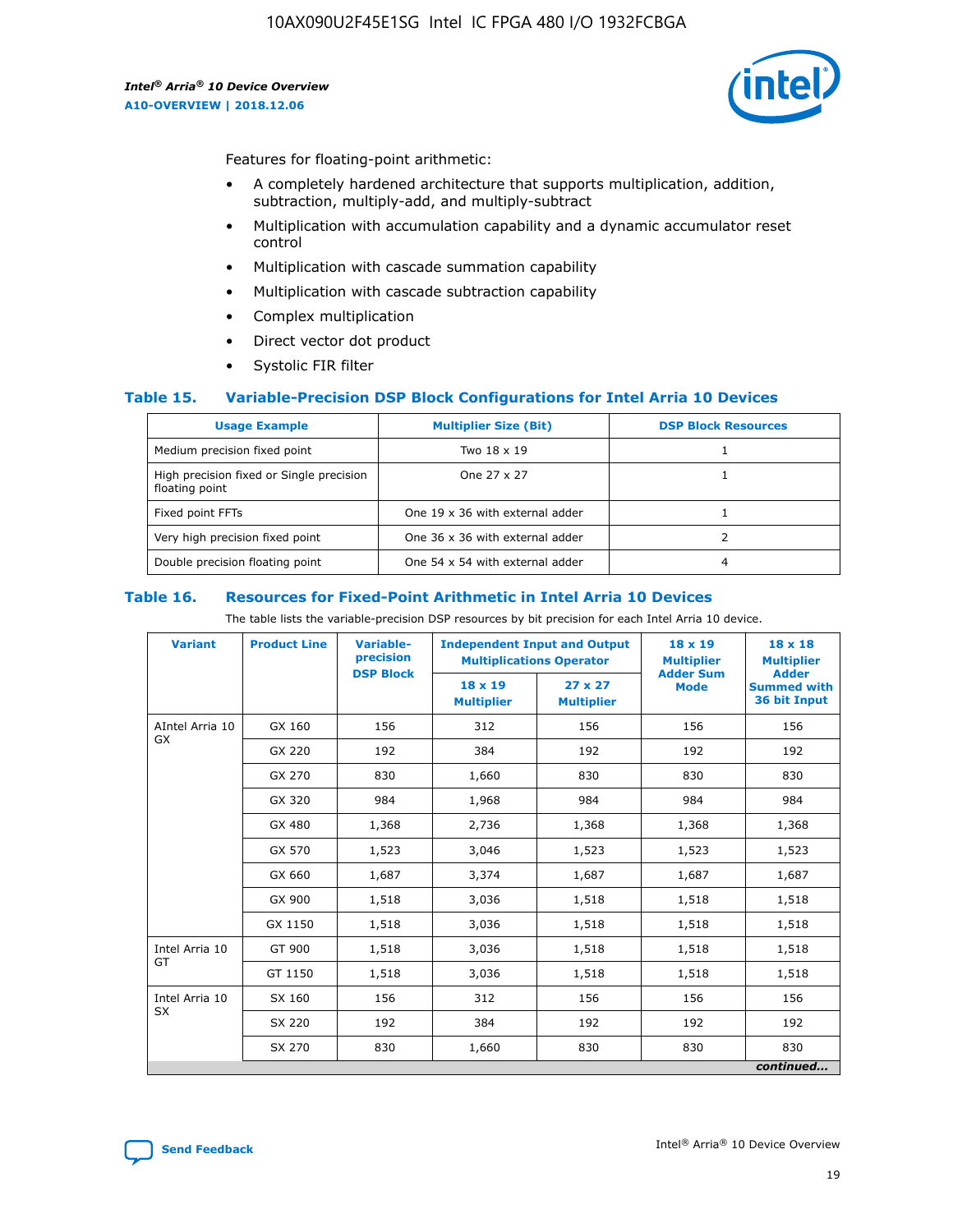

| <b>Variant</b> | <b>Product Line</b> | Variable-<br>precision | <b>Independent Input and Output</b><br><b>Multiplications Operator</b> |                                     | $18 \times 19$<br><b>Multiplier</b> | $18 \times 18$<br><b>Multiplier</b><br><b>Adder</b> |  |
|----------------|---------------------|------------------------|------------------------------------------------------------------------|-------------------------------------|-------------------------------------|-----------------------------------------------------|--|
|                |                     | <b>DSP Block</b>       | $18 \times 19$<br><b>Multiplier</b>                                    | $27 \times 27$<br><b>Multiplier</b> | <b>Adder Sum</b><br><b>Mode</b>     | <b>Summed with</b><br>36 bit Input                  |  |
|                | SX 320              | 984                    | 1,968                                                                  | 984                                 | 984                                 | 984                                                 |  |
|                | SX 480              | 1,368                  | 2,736                                                                  | 1,368                               | 1,368                               | 1,368                                               |  |
|                | SX 570              | 1,523                  | 3,046                                                                  | 1,523                               | 1,523                               | 1,523                                               |  |
|                | SX 660              | 1,687                  | 3,374                                                                  | 1,687                               | 1,687                               | 1,687                                               |  |

# **Table 17. Resources for Floating-Point Arithmetic in Intel Arria 10 Devices**

The table lists the variable-precision DSP resources by bit precision for each Intel Arria 10 device.

| <b>Variant</b> | <b>Product Line</b> | <b>Variable-</b><br>precision<br><b>DSP Block</b> | <b>Single</b><br><b>Precision</b><br><b>Floating-Point</b><br><b>Multiplication</b><br><b>Mode</b> | <b>Single-Precision</b><br><b>Floating-Point</b><br><b>Adder Mode</b> | Single-<br><b>Precision</b><br><b>Floating-Point</b><br><b>Multiply</b><br><b>Accumulate</b><br><b>Mode</b> | <b>Peak</b><br><b>Giga Floating-</b><br><b>Point</b><br><b>Operations</b><br>per Second<br>(GFLOPs) |
|----------------|---------------------|---------------------------------------------------|----------------------------------------------------------------------------------------------------|-----------------------------------------------------------------------|-------------------------------------------------------------------------------------------------------------|-----------------------------------------------------------------------------------------------------|
| Intel Arria 10 | GX 160              | 156                                               | 156                                                                                                | 156                                                                   | 156                                                                                                         | 140                                                                                                 |
| GX             | GX 220              | 192                                               | 192                                                                                                | 192                                                                   | 192                                                                                                         | 173                                                                                                 |
|                | GX 270              | 830                                               | 830                                                                                                | 830                                                                   | 830                                                                                                         | 747                                                                                                 |
|                | GX 320              | 984                                               | 984                                                                                                | 984                                                                   | 984                                                                                                         | 886                                                                                                 |
|                | GX 480              | 1,369                                             | 1,368                                                                                              | 1,368                                                                 | 1,368                                                                                                       | 1,231                                                                                               |
|                | GX 570              | 1,523                                             | 1,523                                                                                              | 1,523                                                                 | 1,523                                                                                                       | 1,371                                                                                               |
|                | GX 660              | 1,687                                             | 1,687                                                                                              | 1,687                                                                 | 1,687                                                                                                       | 1,518                                                                                               |
|                | GX 900              | 1,518                                             | 1,518                                                                                              | 1,518                                                                 | 1,518                                                                                                       | 1,366                                                                                               |
|                | GX 1150             | 1,518                                             | 1,518                                                                                              | 1,518                                                                 | 1,518                                                                                                       | 1,366                                                                                               |
| Intel Arria 10 | GT 900              | 1,518                                             | 1,518                                                                                              | 1,518                                                                 | 1,518                                                                                                       | 1,366                                                                                               |
| GT             | GT 1150             | 1,518                                             | 1,518                                                                                              | 1,518                                                                 | 1,518                                                                                                       | 1,366                                                                                               |
| Intel Arria 10 | SX 160              | 156                                               | 156                                                                                                | 156                                                                   | 156                                                                                                         | 140                                                                                                 |
| SX             | SX 220              | 192                                               | 192                                                                                                | 192                                                                   | 192                                                                                                         | 173                                                                                                 |
|                | SX 270              | 830                                               | 830                                                                                                | 830                                                                   | 830                                                                                                         | 747                                                                                                 |
|                | SX 320              | 984                                               | 984                                                                                                | 984                                                                   | 984                                                                                                         | 886                                                                                                 |
|                | SX 480              | 1,369                                             | 1,368                                                                                              | 1,368                                                                 | 1,368                                                                                                       | 1,231                                                                                               |
|                | SX 570              | 1,523                                             | 1,523                                                                                              | 1,523                                                                 | 1,523                                                                                                       | 1,371                                                                                               |
|                | SX 660              | 1,687                                             | 1,687                                                                                              | 1,687                                                                 | 1,687                                                                                                       | 1,518                                                                                               |

# **Embedded Memory Blocks**

The embedded memory blocks in the devices are flexible and designed to provide an optimal amount of small- and large-sized memory arrays to fit your design requirements.

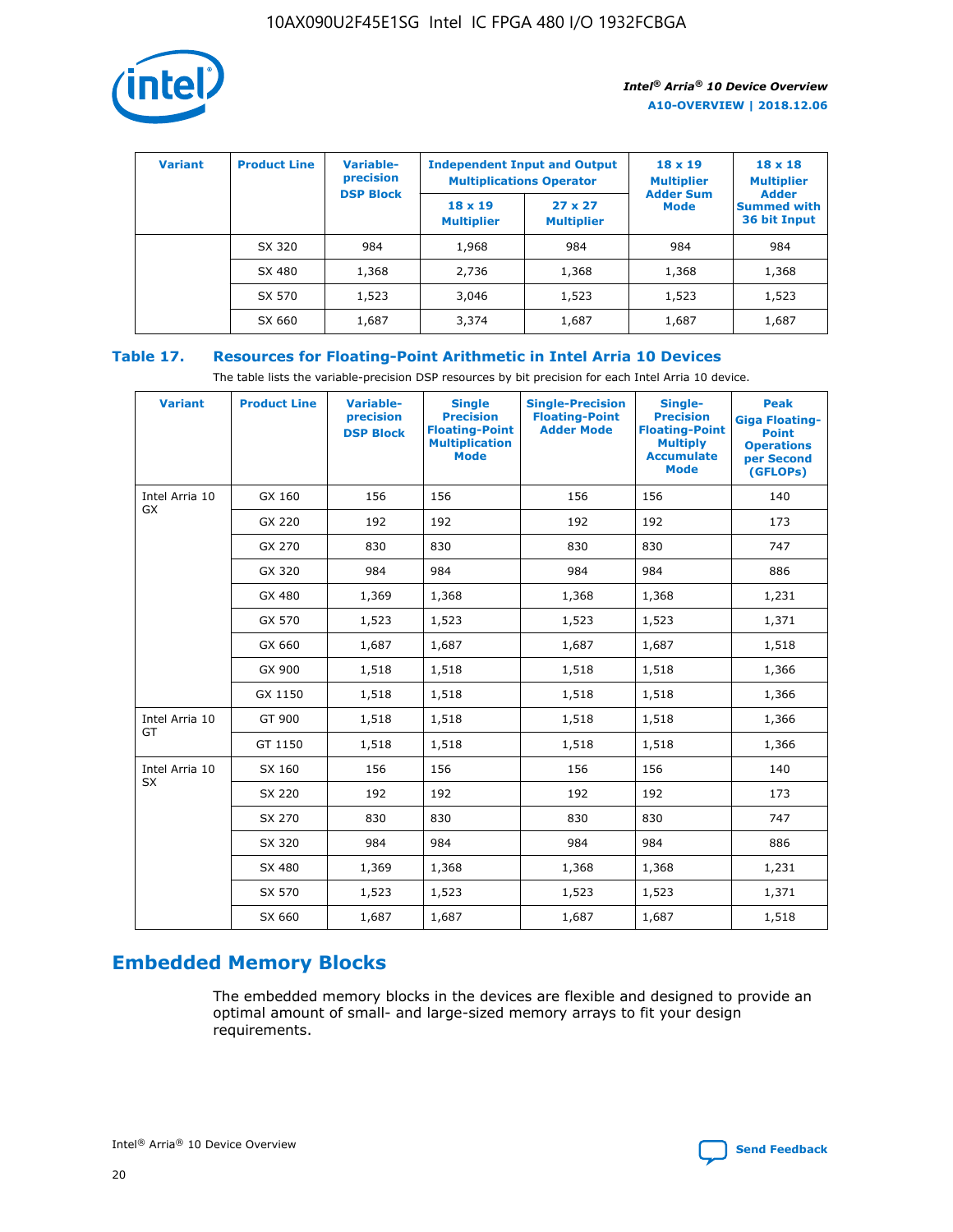

# **Types of Embedded Memory**

The Intel Arria 10 devices contain two types of memory blocks:

- 20 Kb M20K blocks—blocks of dedicated memory resources. The M20K blocks are ideal for larger memory arrays while still providing a large number of independent ports.
- 640 bit memory logic array blocks (MLABs)—enhanced memory blocks that are configured from dual-purpose logic array blocks (LABs). The MLABs are ideal for wide and shallow memory arrays. The MLABs are optimized for implementation of shift registers for digital signal processing (DSP) applications, wide and shallow FIFO buffers, and filter delay lines. Each MLAB is made up of ten adaptive logic modules (ALMs). In the Intel Arria 10 devices, you can configure these ALMs as ten 32 x 2 blocks, giving you one 32 x 20 simple dual-port SRAM block per MLAB.

# **Embedded Memory Capacity in Intel Arria 10 Devices**

|                   | <b>Product</b> |              | <b>M20K</b>         | <b>MLAB</b>  |                     | <b>Total RAM Bit</b> |
|-------------------|----------------|--------------|---------------------|--------------|---------------------|----------------------|
| <b>Variant</b>    | <b>Line</b>    | <b>Block</b> | <b>RAM Bit (Kb)</b> | <b>Block</b> | <b>RAM Bit (Kb)</b> | (Kb)                 |
| Intel Arria 10 GX | GX 160         | 440          | 8,800               | 1,680        | 1,050               | 9,850                |
|                   | GX 220         | 587          | 11,740              | 2,703        | 1,690               | 13,430               |
|                   | GX 270         | 750          | 15,000              | 3,922        | 2,452               | 17,452               |
|                   | GX 320         | 891          | 17,820              | 4,363        | 2,727               | 20,547               |
|                   | GX 480         | 1,431        | 28,620              | 6,662        | 4,164               | 32,784               |
|                   | GX 570         | 1,800        | 36,000              | 8,153        | 5,096               | 41,096               |
|                   | GX 660         | 2,131        | 42,620              | 9,260        | 5,788               | 48,408               |
|                   | GX 900         | 2,423        | 48,460              | 15,017       | 9,386               | 57,846               |
|                   | GX 1150        | 2,713        | 54,260              | 20,774       | 12,984              | 67,244               |
| Intel Arria 10 GT | GT 900         | 2,423        | 48,460              | 15,017       | 9,386               | 57,846               |
|                   | GT 1150        | 2,713        | 54,260              | 20,774       | 12,984              | 67,244               |
| Intel Arria 10 SX | SX 160         | 440          | 8,800               | 1,680        | 1,050               | 9,850                |
|                   | SX 220         | 587          | 11,740              | 2,703        | 1,690               | 13,430               |
|                   | SX 270         | 750          | 15,000              | 3,922        | 2,452               | 17,452               |
|                   | SX 320         | 891          | 17,820              | 4,363        | 2,727               | 20,547               |
|                   | SX 480         | 1,431        | 28,620              | 6,662        | 4,164               | 32,784               |
|                   | SX 570         | 1,800        | 36,000              | 8,153        | 5,096               | 41,096               |
|                   | SX 660         | 2,131        | 42,620              | 9,260        | 5,788               | 48,408               |

#### **Table 18. Embedded Memory Capacity and Distribution in Intel Arria 10 Devices**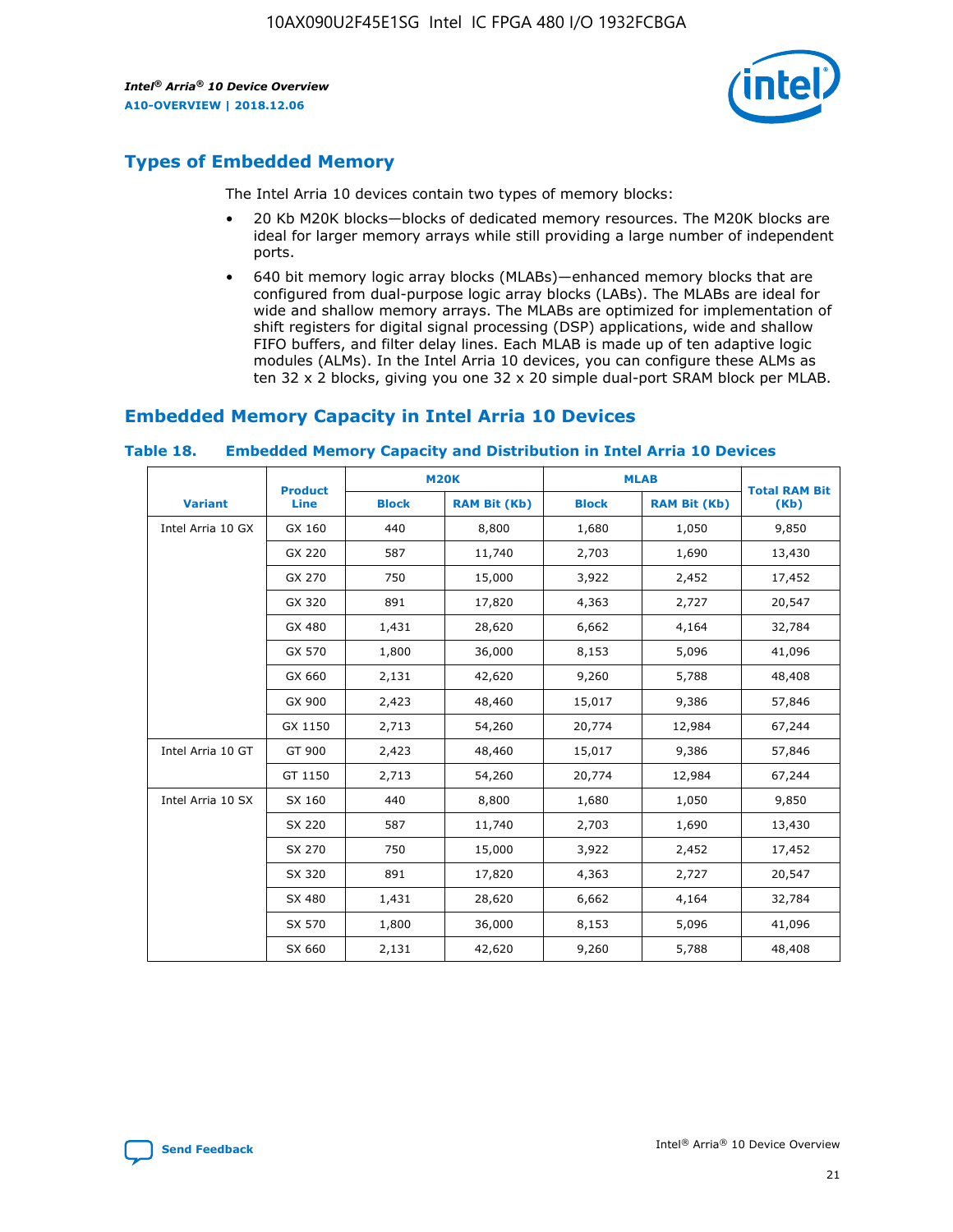

# **Embedded Memory Configurations for Single-port Mode**

#### **Table 19. Single-port Embedded Memory Configurations for Intel Arria 10 Devices**

This table lists the maximum configurations supported for single-port RAM and ROM modes.

| <b>Memory Block</b> | Depth (bits) | <b>Programmable Width</b> |
|---------------------|--------------|---------------------------|
| MLAB                | 32           | x16, x18, or x20          |
|                     | 64(10)       | x8, x9, x10               |
| M20K                | 512          | x40, x32                  |
|                     | 1K           | x20, x16                  |
|                     | 2K           | x10, x8                   |
|                     | 4K           | x5, x4                    |
|                     | 8K           | x2                        |
|                     | 16K          | x1                        |

# **Clock Networks and PLL Clock Sources**

The clock network architecture is based on Intel's global, regional, and peripheral clock structure. This clock structure is supported by dedicated clock input pins, fractional clock synthesis PLLs, and integer I/O PLLs.

# **Clock Networks**

The Intel Arria 10 core clock networks are capable of up to 800 MHz fabric operation across the full industrial temperature range. For the external memory interface, the clock network supports the hard memory controller with speeds up to 2,400 Mbps in a quarter-rate transfer.

To reduce power consumption, the Intel Quartus Prime software identifies all unused sections of the clock network and powers them down.

# **Fractional Synthesis and I/O PLLs**

Intel Arria 10 devices contain up to 32 fractional synthesis PLLs and up to 16 I/O PLLs that are available for both specific and general purpose uses in the core:

- Fractional synthesis PLLs—located in the column adjacent to the transceiver blocks
- I/O PLLs—located in each bank of the 48 I/Os

### **Fractional Synthesis PLLs**

You can use the fractional synthesis PLLs to:

- Reduce the number of oscillators that are required on your board
- Reduce the number of clock pins that are used in the device by synthesizing multiple clock frequencies from a single reference clock source

<sup>(10)</sup> Supported through software emulation and consumes additional MLAB blocks.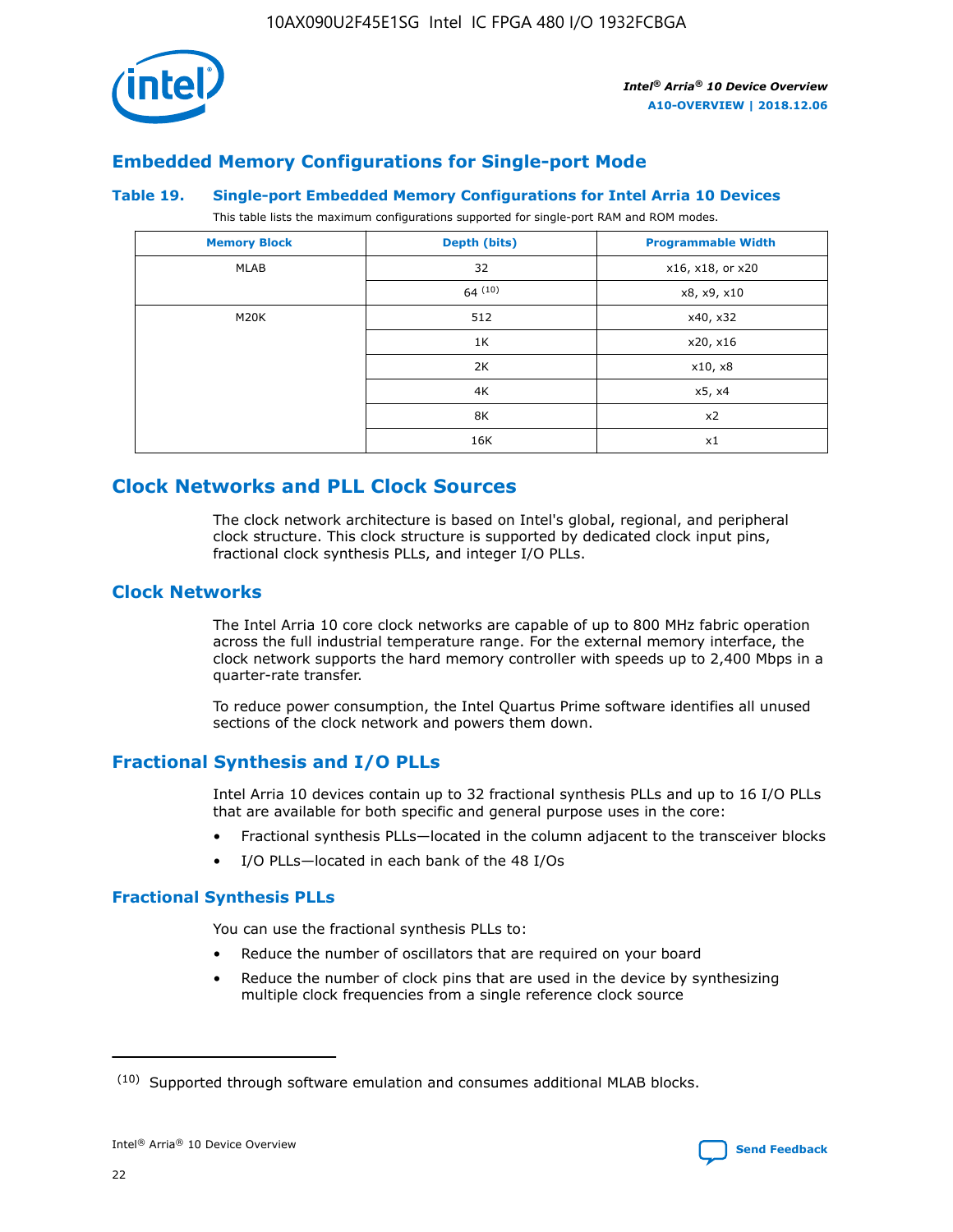10AX090U2F45E1SG Intel IC FPGA 480 I/O 1932FCBGA

*Intel® Arria® 10 Device Overview* **A10-OVERVIEW | 2018.12.06**



The fractional synthesis PLLs support the following features:

- Reference clock frequency synthesis for transceiver CMU and Advanced Transmit (ATX) PLLs
- Clock network delay compensation
- Zero-delay buffering
- Direct transmit clocking for transceivers
- Independently configurable into two modes:
	- Conventional integer mode equivalent to the general purpose PLL
	- Enhanced fractional mode with third order delta-sigma modulation
- PLL cascading

## **I/O PLLs**

The integer mode I/O PLLs are located in each bank of 48 I/Os. You can use the I/O PLLs to simplify the design of external memory and high-speed LVDS interfaces.

In each I/O bank, the I/O PLLs are adjacent to the hard memory controllers and LVDS SERDES. Because these PLLs are tightly coupled with the I/Os that need to use them, it makes it easier to close timing.

You can use the I/O PLLs for general purpose applications in the core such as clock network delay compensation and zero-delay buffering.

Intel Arria 10 devices support PLL-to-PLL cascading.

# **FPGA General Purpose I/O**

Intel Arria 10 devices offer highly configurable GPIOs. Each I/O bank contains 48 general purpose I/Os and a high-efficiency hard memory controller.

The following list describes the features of the GPIOs:

- Consist of 3 V I/Os for high-voltage application and LVDS I/Os for differential signaling
	- Up to two 3 V I/O banks, available in some devices, that support up to 3 V I/O standards
	- LVDS I/O banks that support up to 1.8 V I/O standards
- Support a wide range of single-ended and differential I/O interfaces
- LVDS speeds up to 1.6 Gbps
- Each LVDS pair of pins has differential input and output buffers, allowing you to configure the LVDS direction for each pair.
- Programmable bus hold and weak pull-up
- Programmable differential output voltage  $(V_{OD})$  and programmable pre-emphasis

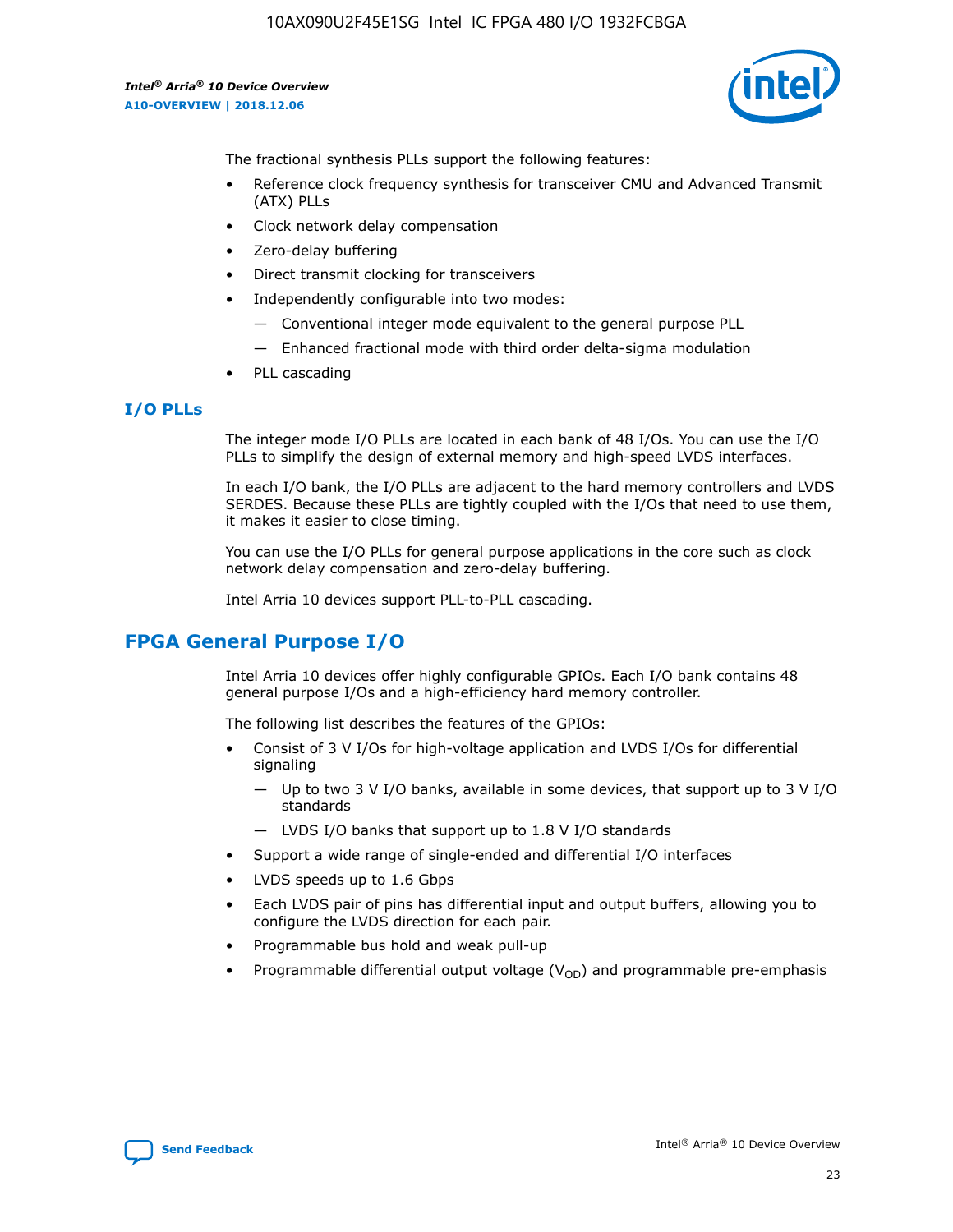

- Series (R<sub>S</sub>) and parallel (R<sub>T</sub>) on-chip termination (OCT) for all I/O banks with OCT calibration to limit the termination impedance variation
- On-chip dynamic termination that has the ability to swap between series and parallel termination, depending on whether there is read or write on a common bus for signal integrity
- Easy timing closure support using the hard read FIFO in the input register path, and delay-locked loop (DLL) delay chain with fine and coarse architecture

# **External Memory Interface**

Intel Arria 10 devices offer massive external memory bandwidth, with up to seven 32 bit DDR4 memory interfaces running at up to 2,400 Mbps. This bandwidth provides additional ease of design, lower power, and resource efficiencies of hardened highperformance memory controllers.

The memory interface within Intel Arria 10 FPGAs and SoCs delivers the highest performance and ease of use. You can configure up to a maximum width of 144 bits when using the hard or soft memory controllers. If required, you can bypass the hard memory controller and use a soft controller implemented in the user logic.

Each I/O contains a hardened DDR read/write path (PHY) capable of performing key memory interface functionality such as read/write leveling, FIFO buffering to lower latency and improve margin, timing calibration, and on-chip termination.

The timing calibration is aided by the inclusion of hard microcontrollers based on Intel's Nios® II technology, specifically tailored to control the calibration of multiple memory interfaces. This calibration allows the Intel Arria 10 device to compensate for any changes in process, voltage, or temperature either within the Intel Arria 10 device itself, or within the external memory device. The advanced calibration algorithms ensure maximum bandwidth and robust timing margin across all operating conditions.

In addition to parallel memory interfaces, Intel Arria 10 devices support serial memory technologies such as the Hybrid Memory Cube (HMC). The HMC is supported by the Intel Arria 10 high-speed serial transceivers which connect up to four HMC links, with each link running at data rates up to 15 Gbps.

#### **Related Information**

#### [External Memory Interface Spec Estimator](http://www.altera.com/technology/memory/estimator/mem-emif-index.html)

Provides a parametric tool that allows you to find and compare the performance of the supported external memory interfaces in IntelFPGAs.

# **Memory Standards Supported by Intel Arria 10 Devices**

The I/Os are designed to provide high performance support for existing and emerging external memory standards.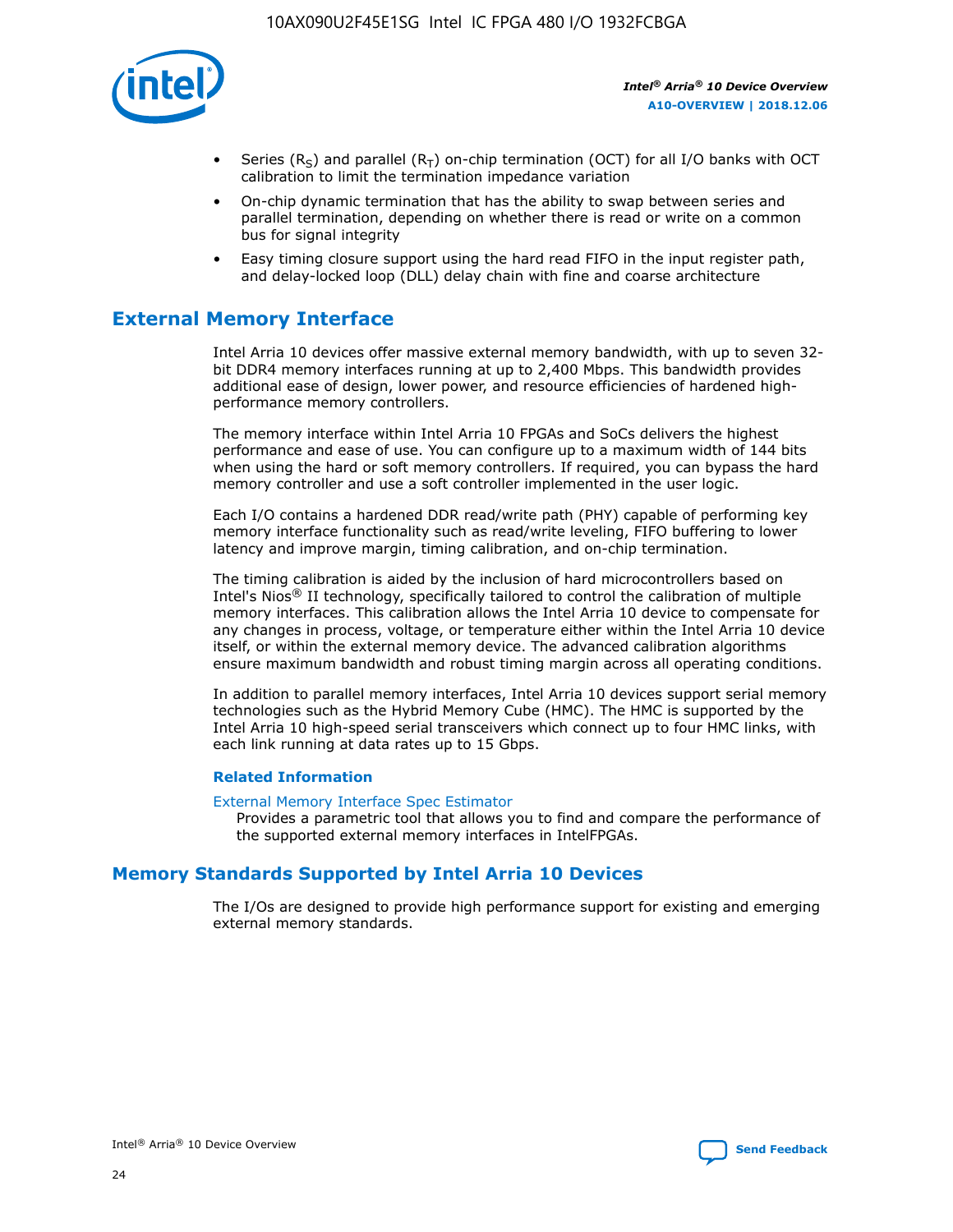

#### **Table 20. Memory Standards Supported by the Hard Memory Controller**

This table lists the overall capability of the hard memory controller. For specific details, refer to the External Memory Interface Spec Estimator and Intel Arria 10 Device Datasheet.

| <b>Memory Standard</b> | <b>Rate Support</b> | <b>Ping Pong PHY Support</b> | <b>Maximum Frequency</b><br>(MHz) |
|------------------------|---------------------|------------------------------|-----------------------------------|
| <b>DDR4 SDRAM</b>      | Quarter rate        | Yes                          | 1,067                             |
|                        |                     |                              | 1,200                             |
| DDR3 SDRAM             | Half rate           | Yes                          | 533                               |
|                        |                     |                              | 667                               |
|                        | Quarter rate        | Yes                          | 1,067                             |
|                        |                     |                              | 1,067                             |
| <b>DDR3L SDRAM</b>     | Half rate           | Yes                          | 533                               |
|                        |                     |                              | 667                               |
|                        | Quarter rate        | Yes                          | 933                               |
|                        |                     |                              | 933                               |
| LPDDR3 SDRAM           | Half rate           |                              | 533                               |
|                        | Quarter rate        |                              | 800                               |

#### **Table 21. Memory Standards Supported by the Soft Memory Controller**

| <b>Memory Standard</b>      | <b>Rate Support</b> | <b>Maximum Frequency</b><br>(MHz) |
|-----------------------------|---------------------|-----------------------------------|
| <b>RLDRAM 3 (11)</b>        | Quarter rate        | 1,200                             |
| ODR IV SRAM <sup>(11)</sup> | Quarter rate        | 1,067                             |
| <b>ODR II SRAM</b>          | Full rate           | 333                               |
|                             | Half rate           | 633                               |
| <b>ODR II+ SRAM</b>         | Full rate           | 333                               |
|                             | Half rate           | 633                               |
| <b>ODR II+ Xtreme SRAM</b>  | Full rate           | 333                               |
|                             | Half rate           | 633                               |

#### **Table 22. Memory Standards Supported by the HPS Hard Memory Controller**

The hard processor system (HPS) is available in Intel Arria 10 SoC devices only.

| <b>Memory Standard</b> | <b>Rate Support</b> | <b>Maximum Frequency</b><br>(MHz) |
|------------------------|---------------------|-----------------------------------|
| <b>DDR4 SDRAM</b>      | Half rate           | 1,200                             |
| <b>DDR3 SDRAM</b>      | Half rate           | 1,067                             |
| <b>DDR3L SDRAM</b>     | Half rate           | 933                               |

<sup>(11)</sup> Intel Arria 10 devices support this external memory interface using hard PHY with soft memory controller.

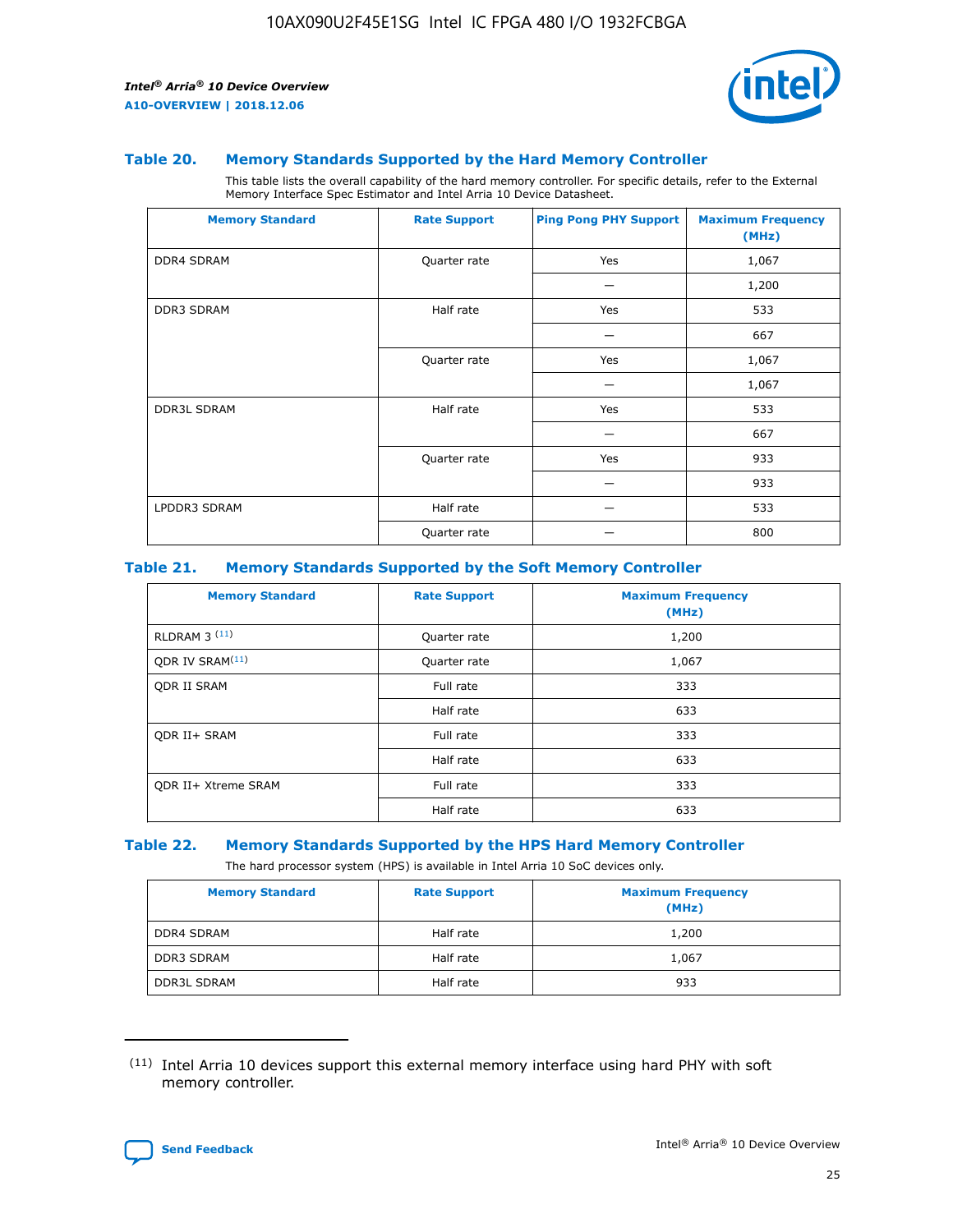

### **Related Information**

#### [Intel Arria 10 Device Datasheet](https://www.intel.com/content/www/us/en/programmable/documentation/mcn1413182292568.html#mcn1413182153340)

Lists the memory interface performance according to memory interface standards, rank or chip select configurations, and Intel Arria 10 device speed grades.

# **PCIe Gen1, Gen2, and Gen3 Hard IP**

Intel Arria 10 devices contain PCIe hard IP that is designed for performance and ease-of-use:

- Includes all layers of the PCIe stack—transaction, data link and physical layers.
- Supports PCIe Gen3, Gen2, and Gen1 Endpoint and Root Port in x1, x2, x4, or x8 lane configuration.
- Operates independently from the core logic—optional configuration via protocol (CvP) allows the PCIe link to power up and complete link training in less than 100 ms while the Intel Arria 10 device completes loading the programming file for the rest of the FPGA.
- Provides added functionality that makes it easier to support emerging features such as Single Root I/O Virtualization (SR-IOV) and optional protocol extensions.
- Provides improved end-to-end datapath protection using ECC.
- Supports FPGA configuration via protocol (CvP) using PCIe at Gen3, Gen2, or Gen1 speed.

#### **Related Information**

PCS Features on page 30

# **Enhanced PCS Hard IP for Interlaken and 10 Gbps Ethernet**

# **Interlaken Support**

The Intel Arria 10 enhanced PCS hard IP provides integrated Interlaken PCS supporting rates up to 25.8 Gbps per lane.

The Interlaken PCS is based on the proven functionality of the PCS developed for Intel's previous generation FPGAs, which demonstrated interoperability with Interlaken ASSP vendors and third-party IP suppliers. The Interlaken PCS is present in every transceiver channel in Intel Arria 10 devices.

#### **Related Information**

PCS Features on page 30

# **10 Gbps Ethernet Support**

The Intel Arria 10 enhanced PCS hard IP supports 10GBASE-R PCS compliant with IEEE 802.3 10 Gbps Ethernet (10GbE). The integrated hard IP support for 10GbE and the 10 Gbps transceivers save external PHY cost, board space, and system power.

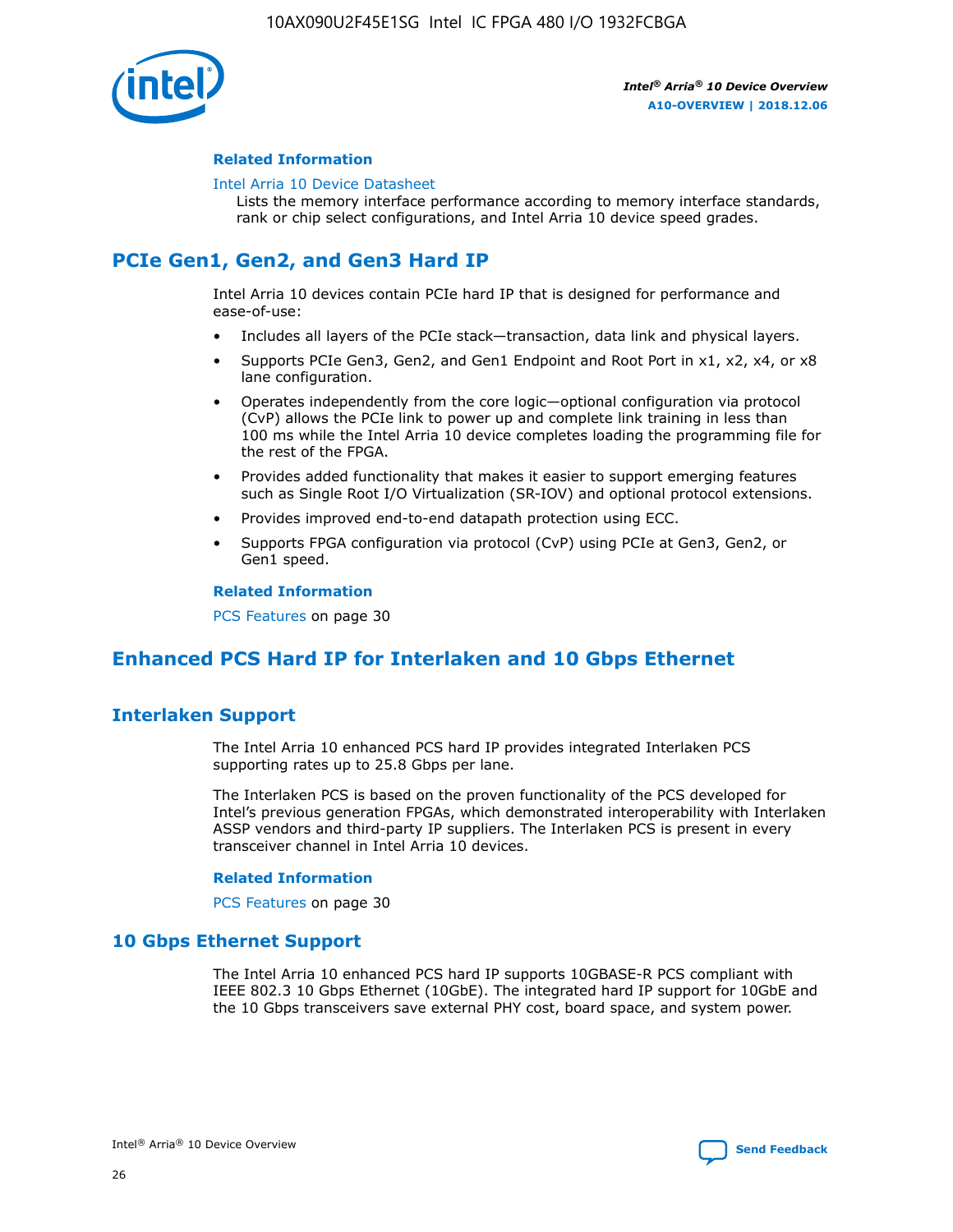

The scalable hard IP supports multiple independent 10GbE ports while using a single PLL for all the 10GBASE-R PCS instantiations, which saves on core logic resources and clock networks:

- Simplifies multiport 10GbE systems compared to XAUI interfaces that require an external XAUI-to-10G PHY.
- Incorporates Electronic Dispersion Compensation (EDC), which enables direct connection to standard 10 Gbps XFP and SFP+ pluggable optical modules.
- Supports backplane Ethernet applications and includes a hard 10GBASE-KR Forward Error Correction (FEC) circuit that you can use for 10 Gbps and 40 Gbps applications.

The 10 Gbps Ethernet PCS hard IP and 10GBASE-KR FEC are present in every transceiver channel.

#### **Related Information**

PCS Features on page 30

# **Low Power Serial Transceivers**

Intel Arria 10 FPGAs and SoCs include lowest power transceivers that deliver high bandwidth, throughput and low latency.

Intel Arria 10 devices deliver the industry's lowest power consumption per transceiver channel:

- 12.5 Gbps transceivers at as low as 242 mW
- 10 Gbps transceivers at as low as 168 mW
- 6 Gbps transceivers at as low as 117 mW

Intel Arria 10 transceivers support various data rates according to application:

- Chip-to-chip and chip-to-module applications—from 1 Gbps up to 25.8 Gbps
- Long reach and backplane applications—from 1 Gbps up to 12.5 with advanced adaptive equalization
- Critical power sensitive applications—from 1 Gbps up to 11.3 Gbps using lower power modes

The combination of 20 nm process technology and architectural advances provide the following benefits:

- Significant reduction in die area and power consumption
- Increase of up to two times in transceiver I/O density compared to previous generation devices while maintaining optimal signal integrity
- Up to 72 total transceiver channels—you can configure up to 6 of these channels to run as fast as 25.8 Gbps
- All channels feature continuous data rate support up to the maximum rated speed

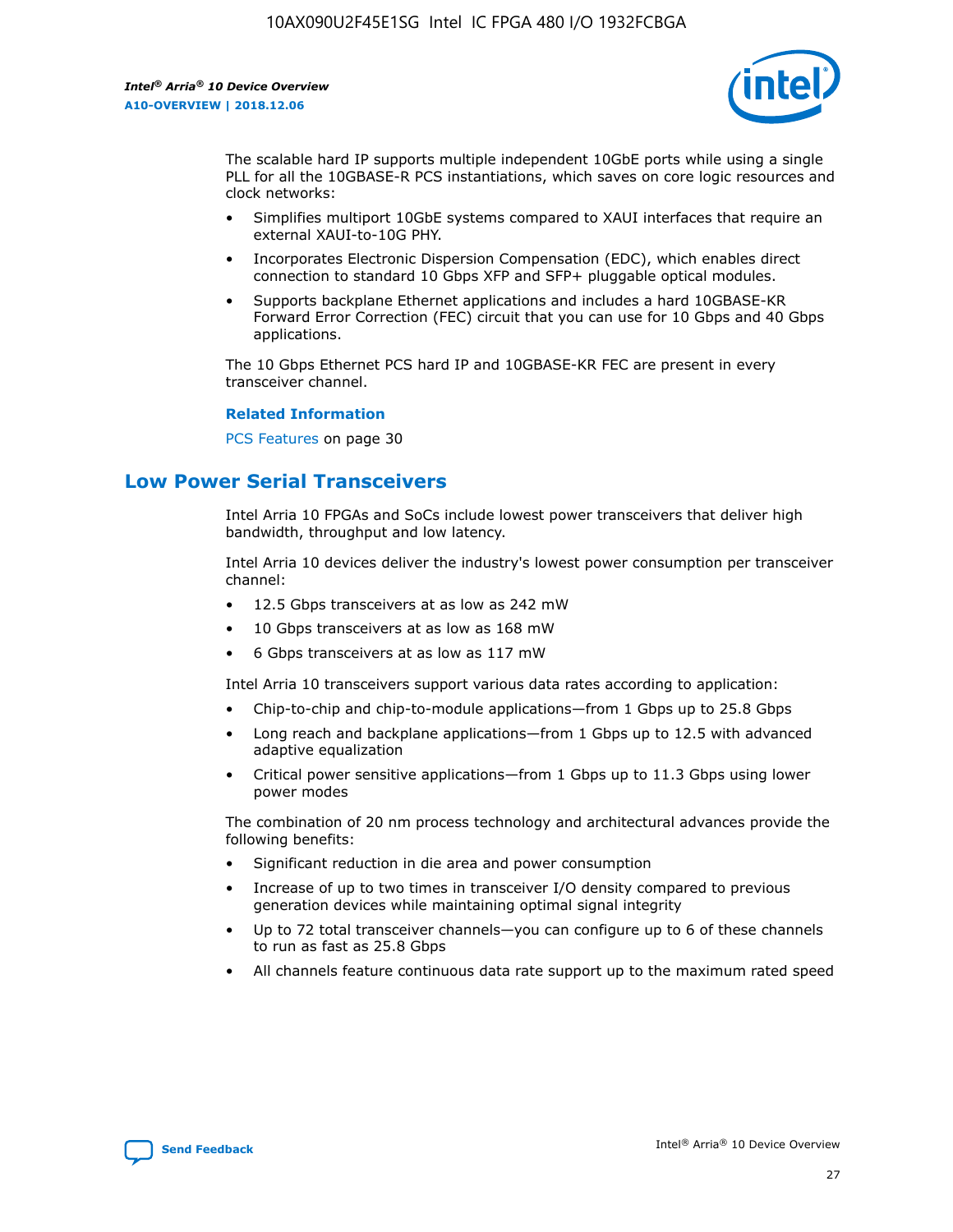



## **Figure 6. Intel Arria 10 Transceiver Block Architecture**

# **Transceiver Channels**

All transceiver channels feature a dedicated Physical Medium Attachment (PMA) and a hardened Physical Coding Sublayer (PCS).

- The PMA provides primary interfacing capabilities to physical channels.
- The PCS typically handles encoding/decoding, word alignment, and other preprocessing functions before transferring data to the FPGA core fabric.

A transceiver channel consists of a PMA and a PCS block. Most transceiver banks have 6 channels. There are some transceiver banks that contain only 3 channels.

A wide variety of bonded and non-bonded data rate configurations is possible using a highly configurable clock distribution network. Up to 80 independent transceiver data rates can be configured.

The following figures are graphical representations of top views of the silicon die, which correspond to reverse views for flip chip packages. Different Intel Arria 10 devices may have different floorplans than the ones shown in the figures.

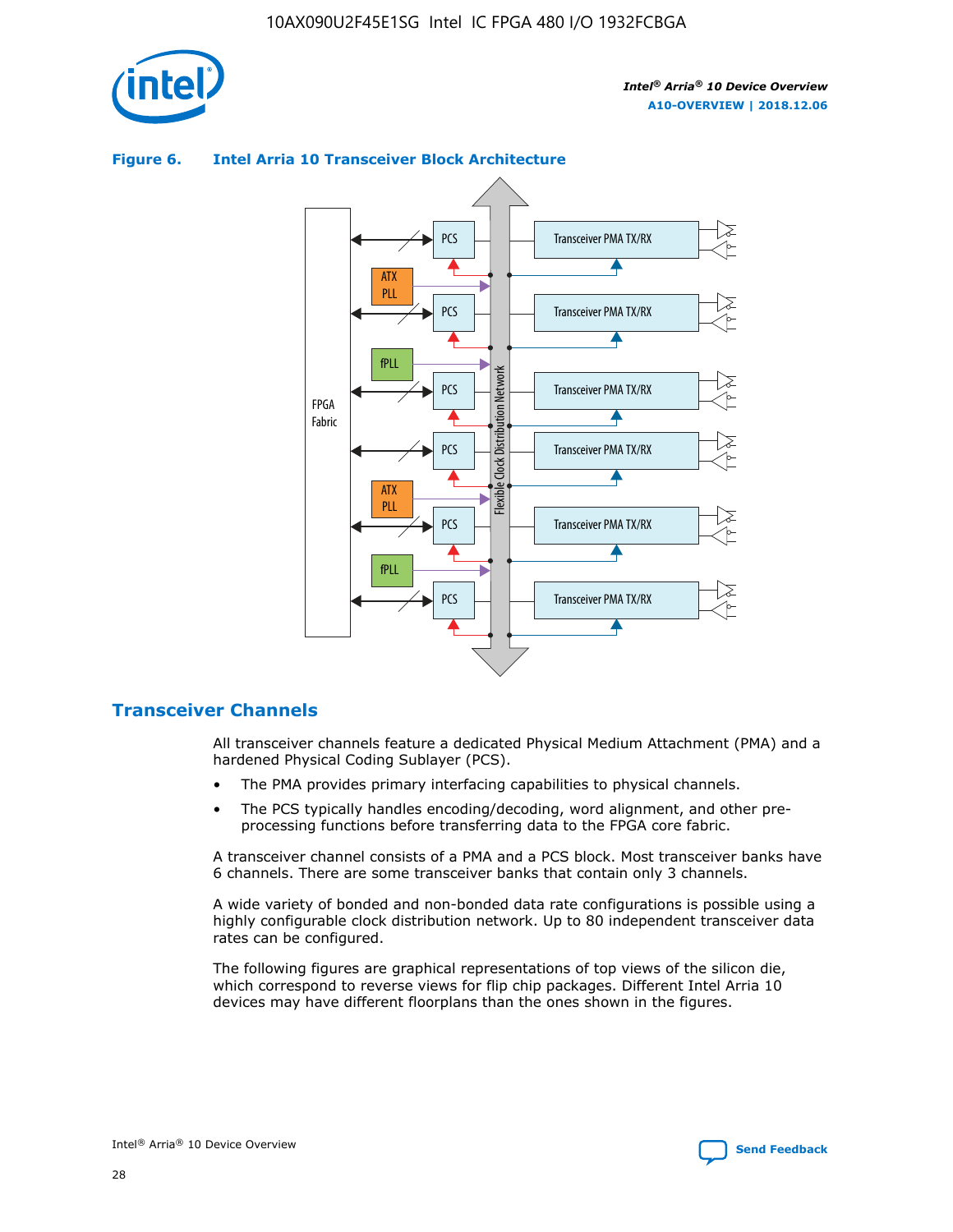

## **Figure 7. Device Chip Overview for Intel Arria 10 GX and GT Devices**





# **PMA Features**

Intel Arria 10 transceivers provide exceptional signal integrity at data rates up to 25.8 Gbps. Clocking options include ultra-low jitter ATX PLLs (LC tank based), clock multiplier unit (CMU) PLLs, and fractional PLLs.

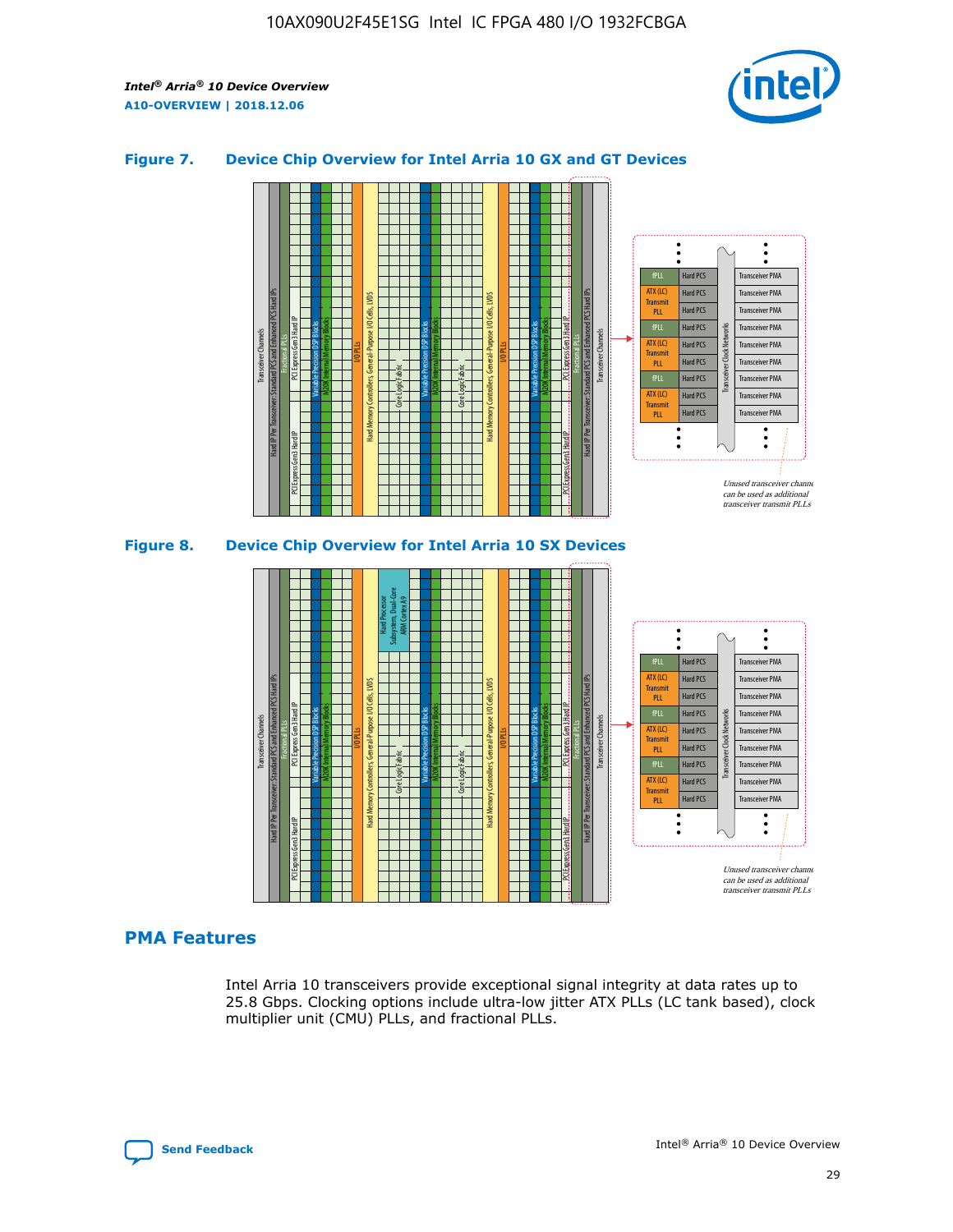

Each transceiver channel contains a channel PLL that can be used as the CMU PLL or clock data recovery (CDR) PLL. In CDR mode, the channel PLL recovers the receiver clock and data in the transceiver channel. Up to 80 independent data rates can be configured on a single Intel Arria 10 device.

## **Table 23. PMA Features of the Transceivers in Intel Arria 10 Devices**

| <b>Feature</b>                                             | <b>Capability</b>                                                                                                                                                                                                             |
|------------------------------------------------------------|-------------------------------------------------------------------------------------------------------------------------------------------------------------------------------------------------------------------------------|
| Chip-to-Chip Data Rates                                    | 1 Gbps to 17.4 Gbps (Intel Arria 10 GX devices)<br>1 Gbps to 25.8 Gbps (Intel Arria 10 GT devices)                                                                                                                            |
| <b>Backplane Support</b>                                   | Drive backplanes at data rates up to 12.5 Gbps                                                                                                                                                                                |
| Optical Module Support                                     | SFP+/SFP, XFP, CXP, QSFP/QSFP28, CFP/CFP2/CFP4                                                                                                                                                                                |
| Cable Driving Support                                      | SFP+ Direct Attach, PCI Express over cable, eSATA                                                                                                                                                                             |
| Transmit Pre-Emphasis                                      | 4-tap transmit pre-emphasis and de-emphasis to compensate for system channel loss                                                                                                                                             |
| Continuous Time Linear<br>Equalizer (CTLE)                 | Dual mode, high-gain, and high-data rate, linear receive equalization to compensate for<br>system channel loss                                                                                                                |
| Decision Feedback Equalizer<br>(DFE)                       | 7-fixed and 4-floating tap DFE to equalize backplane channel loss in the presence of<br>crosstalk and noisy environments                                                                                                      |
| Variable Gain Amplifier                                    | Optimizes the signal amplitude prior to the CDR sampling and operates in fixed and<br>adaptive modes                                                                                                                          |
| Altera Digital Adaptive<br>Parametric Tuning (ADAPT)       | Fully digital adaptation engine to automatically adjust all link equalization parameters-<br>including CTLE, DFE, and variable gain amplifier blocks—that provide optimal link margin<br>without intervention from user logic |
| Precision Signal Integrity<br>Calibration Engine (PreSICE) | Hardened calibration controller to quickly calibrate all transceiver control parameters on<br>power-up, which provides the optimal signal integrity and jitter performance                                                    |
| Advanced Transmit (ATX)<br><b>PLL</b>                      | Low jitter ATX (LC tank based) PLLs with continuous tuning range to cover a wide range of<br>standard and proprietary protocols                                                                                               |
| <b>Fractional PLLs</b>                                     | On-chip fractional frequency synthesizers to replace on-board crystal oscillators and reduce<br>system cost                                                                                                                   |
| Digitally Assisted Analog<br><b>CDR</b>                    | Superior jitter tolerance with fast lock time                                                                                                                                                                                 |
| Dynamic Partial<br>Reconfiguration                         | Allows independent control of the Avalon memory-mapped interface of each transceiver<br>channel for the highest transceiver flexibility                                                                                       |
| Multiple PCS-PMA and PCS-<br>PLD interface widths          | 8-, 10-, 16-, 20-, 32-, 40-, or 64-bit interface widths for flexibility of deserialization width,<br>encoding, and reduced latency                                                                                            |

# **PCS Features**

This table summarizes the Intel Arria 10 transceiver PCS features. You can use the transceiver PCS to support a wide range of protocols ranging from 1 Gbps to 25.8 Gbps.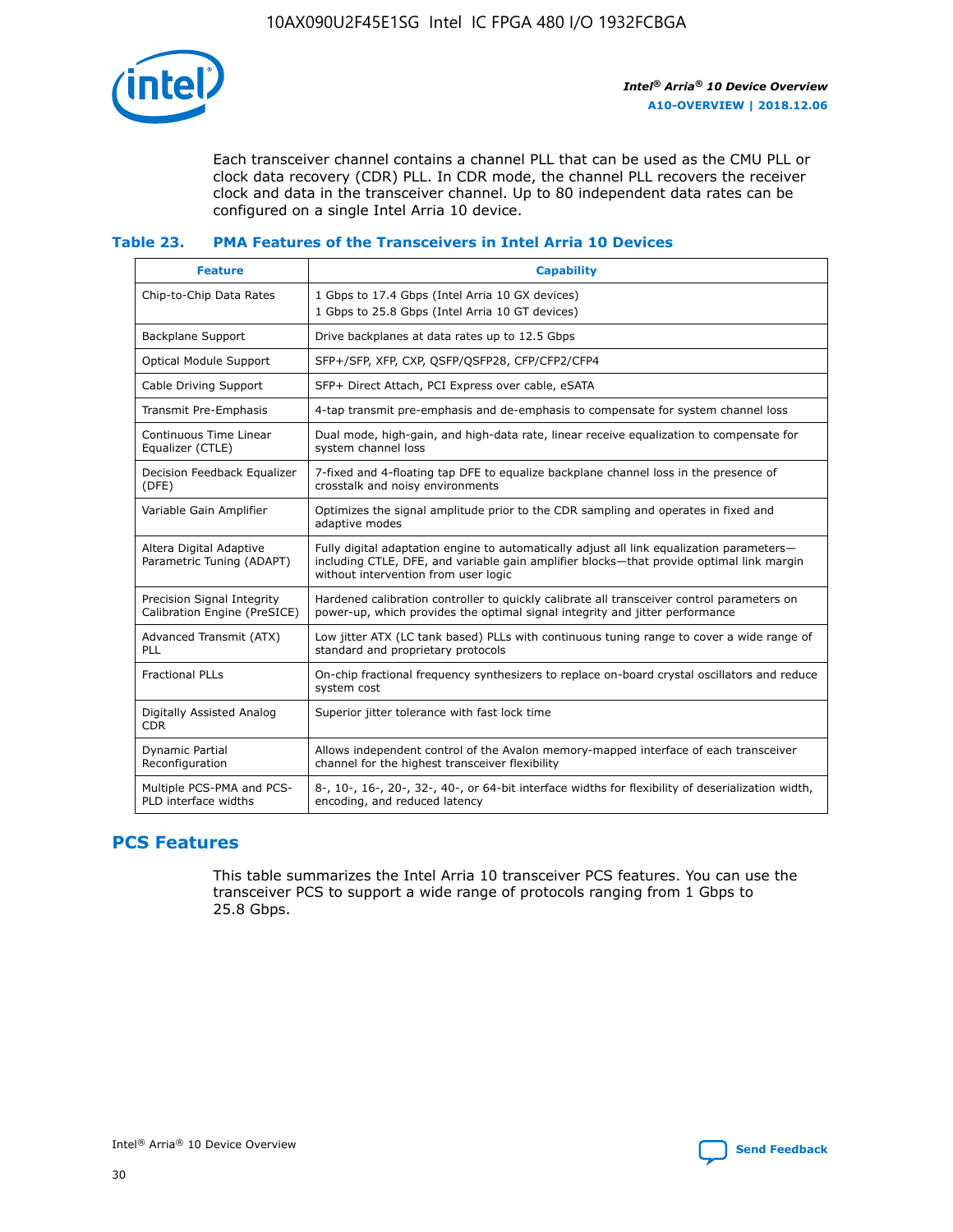

| <b>PCS</b>    | <b>Description</b>                                                                                                                                                                                                                                                                                                                                                                                             |
|---------------|----------------------------------------------------------------------------------------------------------------------------------------------------------------------------------------------------------------------------------------------------------------------------------------------------------------------------------------------------------------------------------------------------------------|
| Standard PCS  | Operates at a data rate up to 12 Gbps<br>Supports protocols such as PCI-Express, CPRI 4.2+, GigE, IEEE 1588 in Hard PCS<br>Implements other protocols using Basic/Custom (Standard PCS) transceiver<br>configuration rules.                                                                                                                                                                                    |
| Enhanced PCS  | Performs functions common to most serial data industry standards, such as word<br>alignment, encoding/decoding, and framing, before data is sent or received off-chip<br>through the PMA<br>• Handles data transfer to and from the FPGA fabric<br>Handles data transfer internally to and from the PMA<br>Provides frequency compensation<br>Performs channel bonding for multi-channel low skew applications |
| PCIe Gen3 PCS | Supports the seamless switching of Data and Clock between the Gen1, Gen2, and Gen3<br>data rates<br>Provides support for PIPE 3.0 features<br>Supports the PIPE interface with the Hard IP enabled, as well as with the Hard IP<br>bypassed                                                                                                                                                                    |

#### **Related Information**

- PCIe Gen1, Gen2, and Gen3 Hard IP on page 26
- Interlaken Support on page 26
- 10 Gbps Ethernet Support on page 26

# **PCS Protocol Support**

This table lists some of the protocols supported by the Intel Arria 10 transceiver PCS. For more information about the blocks in the transmitter and receiver data paths, refer to the related information.

| <b>Protocol</b>                                 | <b>Data Rate</b><br>(Gbps) | <b>Transceiver IP</b>       | <b>PCS Support</b>                      |
|-------------------------------------------------|----------------------------|-----------------------------|-----------------------------------------|
| PCIe Gen3 x1, x2, x4, x8                        | 8.0                        | Native PHY (PIPE)           | Standard PCS and PCIe<br>Gen3 PCS       |
| PCIe Gen2 x1, x2, x4, x8                        | 5.0                        | Native PHY (PIPE)           | <b>Standard PCS</b>                     |
| PCIe Gen1 x1, x2, x4, x8                        | 2.5                        | Native PHY (PIPE)           | Standard PCS                            |
| 1000BASE-X Gigabit Ethernet                     | 1.25                       | Native PHY                  | <b>Standard PCS</b>                     |
| 1000BASE-X Gigabit Ethernet with<br>IEEE 1588v2 | 1.25                       | Native PHY                  | Standard PCS                            |
| 10GBASE-R                                       | 10.3125                    | Native PHY                  | <b>Enhanced PCS</b>                     |
| 10GBASE-R with IEEE 1588v2                      | 10.3125                    | Native PHY                  | <b>Enhanced PCS</b>                     |
| 10GBASE-R with KR FEC                           | 10.3125                    | Native PHY                  | <b>Enhanced PCS</b>                     |
| 10GBASE-KR and 1000BASE-X                       | 10.3125                    | 1G/10GbE and 10GBASE-KR PHY | Standard PCS and<br><b>Enhanced PCS</b> |
| Interlaken (CEI-6G/11G)                         | 3.125 to 17.4              | Native PHY                  | <b>Enhanced PCS</b>                     |
| SFI-S/SFI-5.2                                   | 11.2                       | Native PHY                  | <b>Enhanced PCS</b>                     |
| $10G$ SDI                                       | 10.692                     | Native PHY                  | <b>Enhanced PCS</b>                     |
|                                                 |                            |                             | continued                               |

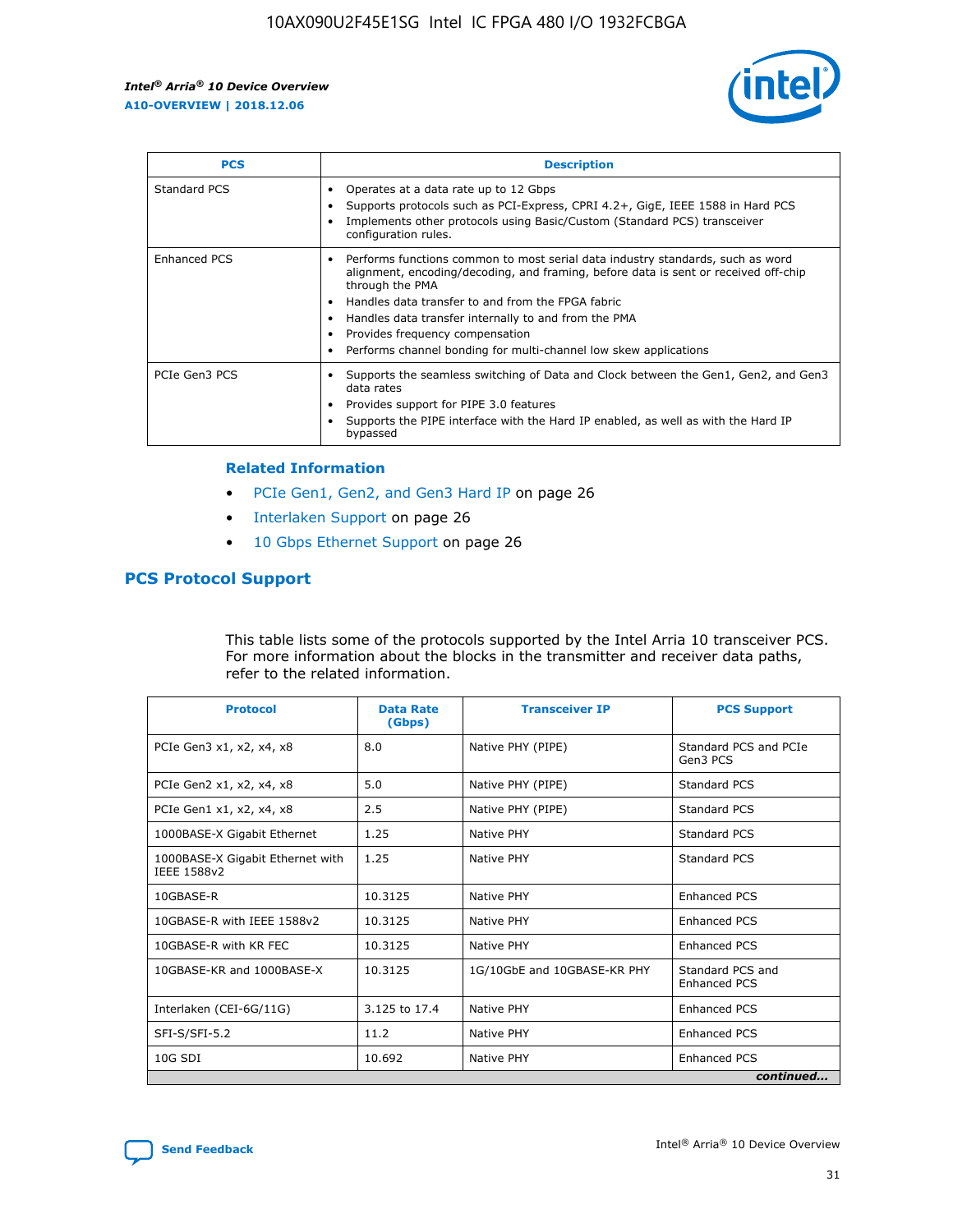

| <b>Protocol</b>      | <b>Data Rate</b><br>(Gbps) | <b>Transceiver IP</b> | <b>PCS Support</b> |
|----------------------|----------------------------|-----------------------|--------------------|
| CPRI 6.0 (64B/66B)   | 0.6144 to<br>10.1376       | Native PHY            | Enhanced PCS       |
| CPRI 4.2 (8B/10B)    | 0.6144 to<br>9.8304        | Native PHY            | Standard PCS       |
| OBSAI RP3 v4.2       | 0.6144 to 6.144            | Native PHY            | Standard PCS       |
| SD-SDI/HD-SDI/3G-SDI | $0.143(12)$ to<br>2.97     | Native PHY            | Standard PCS       |

# **Related Information**

#### [Intel Arria 10 Transceiver PHY User Guide](https://www.intel.com/content/www/us/en/programmable/documentation/nik1398707230472.html#nik1398707091164)

Provides more information about the supported transceiver protocols and PHY IP, the PMA architecture, and the standard, enhanced, and PCIe Gen3 PCS architecture.

# **SoC with Hard Processor System**

Each SoC device combines an FPGA fabric and a hard processor system (HPS) in a single device. This combination delivers the flexibility of programmable logic with the power and cost savings of hard IP in these ways:

- Reduces board space, system power, and bill of materials cost by eliminating a discrete embedded processor
- Allows you to differentiate the end product in both hardware and software, and to support virtually any interface standard
- Extends the product life and revenue through in-field hardware and software updates

 $(12)$  The 0.143 Gbps data rate is supported using oversampling of user logic that you must implement in the FPGA fabric.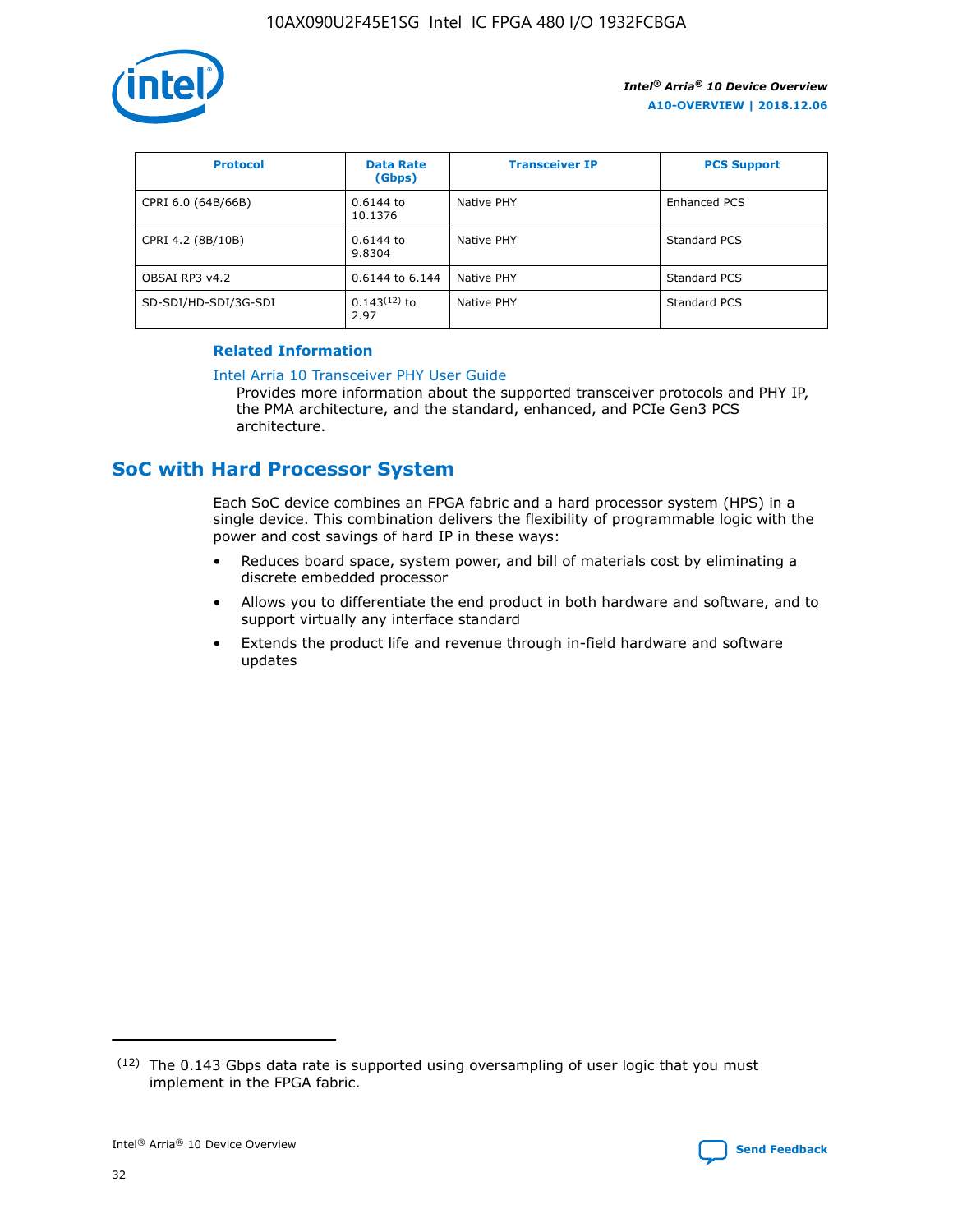

#### **Figure 9. HPS Block Diagram**

This figure shows a block diagram of the HPS with the dual ARM Cortex-A9 MPCore processor.



# **Key Advantages of 20-nm HPS**

The 20-nm HPS strikes a balance between enabling maximum software compatibility with 28-nm SoCs while still improving upon the 28-nm HPS architecture. These improvements address the requirements of the next generation target markets such as wireless and wireline communications, compute and storage equipment, broadcast and military in terms of performance, memory bandwidth, connectivity via backplane and security.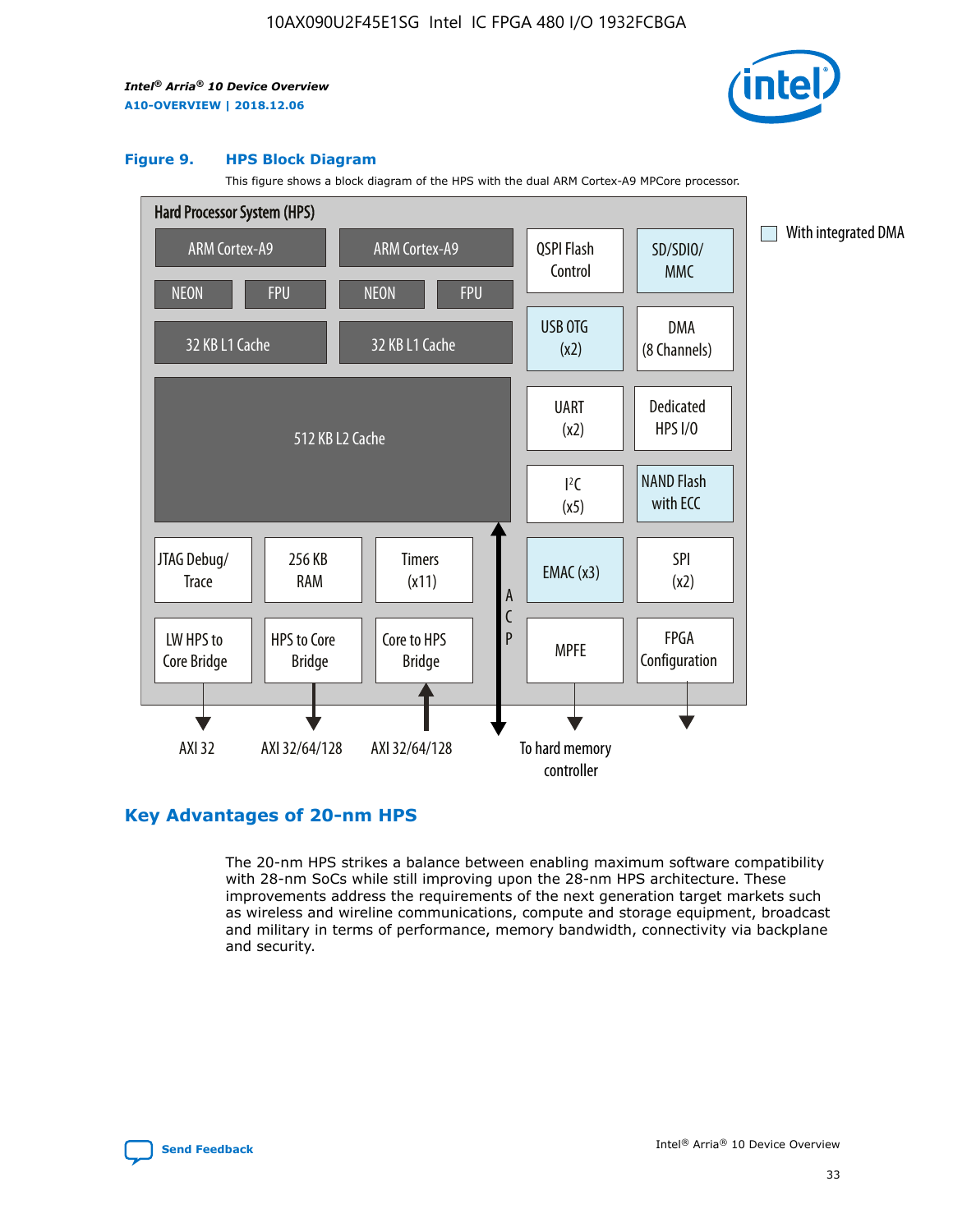

## **Table 24. Improvements in 20 nm HPS**

This table lists the key improvements of the 20 nm HPS compared to the 28 nm HPS.

| Advantages/<br><b>Improvements</b>                          | <b>Description</b>                                                                                                                                                                                                                                                                                                                                                                                                                                                                                                                                                                                                                                                                                                                                                                                                                                                                                                                   |
|-------------------------------------------------------------|--------------------------------------------------------------------------------------------------------------------------------------------------------------------------------------------------------------------------------------------------------------------------------------------------------------------------------------------------------------------------------------------------------------------------------------------------------------------------------------------------------------------------------------------------------------------------------------------------------------------------------------------------------------------------------------------------------------------------------------------------------------------------------------------------------------------------------------------------------------------------------------------------------------------------------------|
| Increased performance and<br>overdrive capability           | While the nominal processor frequency is 1.2 GHz, the 20 nm HPS offers an "overdrive"<br>feature which enables a higher processor operating frequency. This requires a higher supply<br>voltage value that is unique to the HPS and may require a separate requlator.                                                                                                                                                                                                                                                                                                                                                                                                                                                                                                                                                                                                                                                                |
| Increased processor memory<br>bandwidth and DDR4<br>support | Up to 64-bit DDR4 memory at 2,400 Mbps support is available for the processor. The hard<br>memory controller for the HPS comprises a multi-port front end that manages connections<br>to a single port memory controller. The multi-port front end allows logic core and the HPS<br>to share ports and thereby the available bandwidth of the memory controller.                                                                                                                                                                                                                                                                                                                                                                                                                                                                                                                                                                     |
| Flexible I/O sharing                                        | An advanced I/O pin muxing scheme allows improved sharing of I/O between the HPS and<br>the core logic. The following types of I/O are available for SoC:<br>17 dedicated I/Os-physically located inside the HPS block and are not accessible to<br>logic within the core. The 17 dedicated I/Os are used for HPS clock, resets, and<br>interfacing with boot devices, QSPI, and SD/MMC.<br>48 direct shared I/O-located closest to the HPS block and are ideal for high speed HPS<br>peripherals such as EMAC, USB, and others. There is one bank of 48 I/Os that supports<br>direct sharing where the 48 I/Os can be shared 12 I/Os at a time.<br>Standard (shared) I/O-all standard I/Os can be shared by the HPS peripherals and any<br>$\bullet$<br>logic within the core. For designs where more than 48 I/Os are required to fully use all<br>the peripherals in the HPS, these I/Os can be connected through the core logic. |
| <b>EMAC</b> core                                            | Three EMAC cores are available in the HPS. The EMAC cores enable an application to<br>support two redundant Ethernet connections; for example, backplane, or two EMAC cores<br>for managing IEEE 1588 time stamp information while allowing a third EMAC core for debug<br>and configuration. All three EMACs can potentially share the same time stamps, simplifying<br>the 1588 time stamping implementation. A new serial time stamp interface allows core<br>logic to access and read the time stamp values. The integrated EMAC controllers can be<br>connected to external Ethernet PHY through the provided MDIO or I <sup>2</sup> C interface.                                                                                                                                                                                                                                                                               |
| On-chip memory                                              | The on-chip memory is updated to 256 KB support and can support larger data sets and<br>real time algorithms.                                                                                                                                                                                                                                                                                                                                                                                                                                                                                                                                                                                                                                                                                                                                                                                                                        |
| <b>ECC</b> enhancements                                     | Improvements in L2 Cache ECC management allow identification of errors down to the<br>address level. ECC enhancements also enable improved error injection and status reporting<br>via the introduction of new memory mapped access to syndrome and data signals.                                                                                                                                                                                                                                                                                                                                                                                                                                                                                                                                                                                                                                                                    |
| HPS to FPGA Interconnect<br>Backbone                        | Although the HPS and the Logic Core can operate independently, they are tightly coupled<br>via a high-bandwidth system interconnect built from high-performance ARM AMBA AXI bus<br>bridges. IP bus masters in the FPGA fabric have access to HPS bus slaves via the FPGA-to-<br>HPS interconnect. Similarly, HPS bus masters have access to bus slaves in the core fabric<br>via the HPS-to-FPGA bridge. Both bridges are AMBA AXI-3 compliant and support<br>simultaneous read and write transactions. Up to three masters within the core fabric can<br>share the HPS SDRAM controller with the processor. Additionally, the processor can be used<br>to configure the core fabric under program control via a dedicated 32-bit configuration port.                                                                                                                                                                               |
| FPGA configuration and HPS<br>booting                       | The FPGA fabric and HPS in the SoCs are powered independently. You can reduce the clock<br>frequencies or gate the clocks to reduce dynamic power.<br>You can configure the FPGA fabric and boot the HPS independently, in any order, providing<br>you with more design flexibility.                                                                                                                                                                                                                                                                                                                                                                                                                                                                                                                                                                                                                                                 |
| Security                                                    | New security features have been introduced for anti-tamper management, secure boot,<br>encryption (AES), and authentication (SHA).                                                                                                                                                                                                                                                                                                                                                                                                                                                                                                                                                                                                                                                                                                                                                                                                   |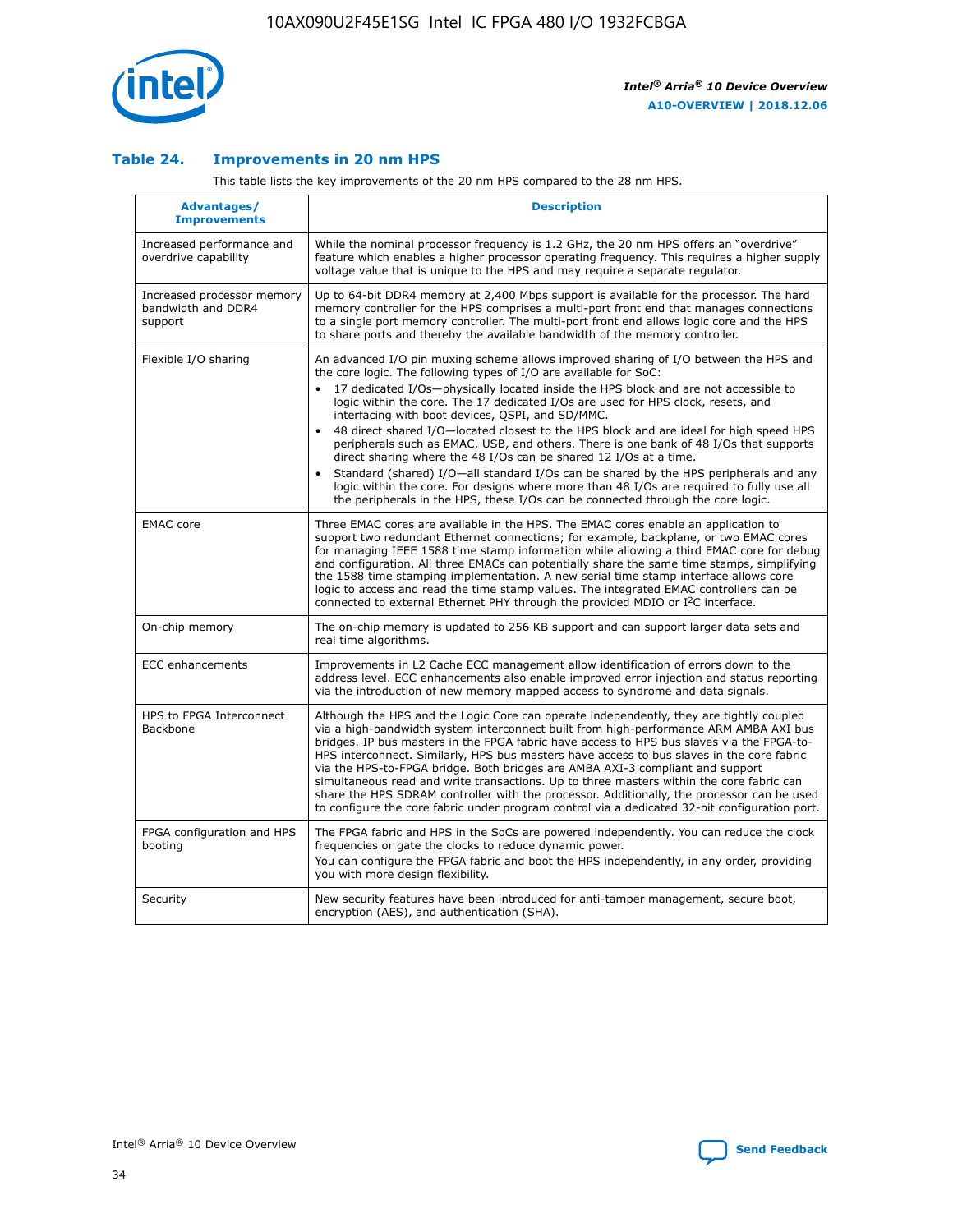

# **Features of the HPS**

The HPS has the following features:

- 1.2-GHz, dual-core ARM Cortex-A9 MPCore processor with up to 1.5-GHz via overdrive
	- ARMv7-A architecture that runs 32-bit ARM instructions, 16-bit and 32-bit Thumb instructions, and 8-bit Java byte codes in Jazelle style
	- Superscalar, variable length, out-of-order pipeline with dynamic branch prediction
	- Instruction Efficiency 2.5 MIPS/MHz, which provides total performance of 7500 MIPS at 1.5 GHz
- Each processor core includes:
	- 32 KB of L1 instruction cache, 32 KB of L1 data cache
	- Single- and double-precision floating-point unit and NEON media engine
	- CoreSight debug and trace technology
	- Snoop Control Unit (SCU) and Acceleration Coherency Port (ACP)
- 512 KB of shared L2 cache
- 256 KB of scratch RAM
- Hard memory controller with support for DDR3, DDR4 and optional error correction code (ECC) support
- Multiport Front End (MPFE) Scheduler interface to the hard memory controller
- 8-channel direct memory access (DMA) controller
- QSPI flash controller with SIO, DIO, QIO SPI Flash support
- NAND flash controller (ONFI 1.0 or later) with DMA and ECC support, updated to support 8 and 16-bit Flash devices and new command DMA to offload CPU for fast power down recovery
- Updated SD/SDIO/MMC controller to eMMC 4.5 with DMA with CE-ATA digital command support
- 3 10/100/1000 Ethernet media access control (MAC) with DMA
- 2 USB On-the-Go (OTG) controllers with DMA
- $\bullet$  5 I<sup>2</sup>C controllers (3 can be used by EMAC for MIO to external PHY)
- 2 UART 16550 Compatible controllers
- 4 serial peripheral interfaces (SPI) (2 Master, 2 Slaves)
- 62 programmable general-purpose I/Os, which includes 48 direct share I/Os that allows the HPS peripherals to connect directly to the FPGA I/Os
- 7 general-purpose timers
- 4 watchdog timers
- Anti-tamper, Secure Boot, Encryption (AES) and Authentication (SHA)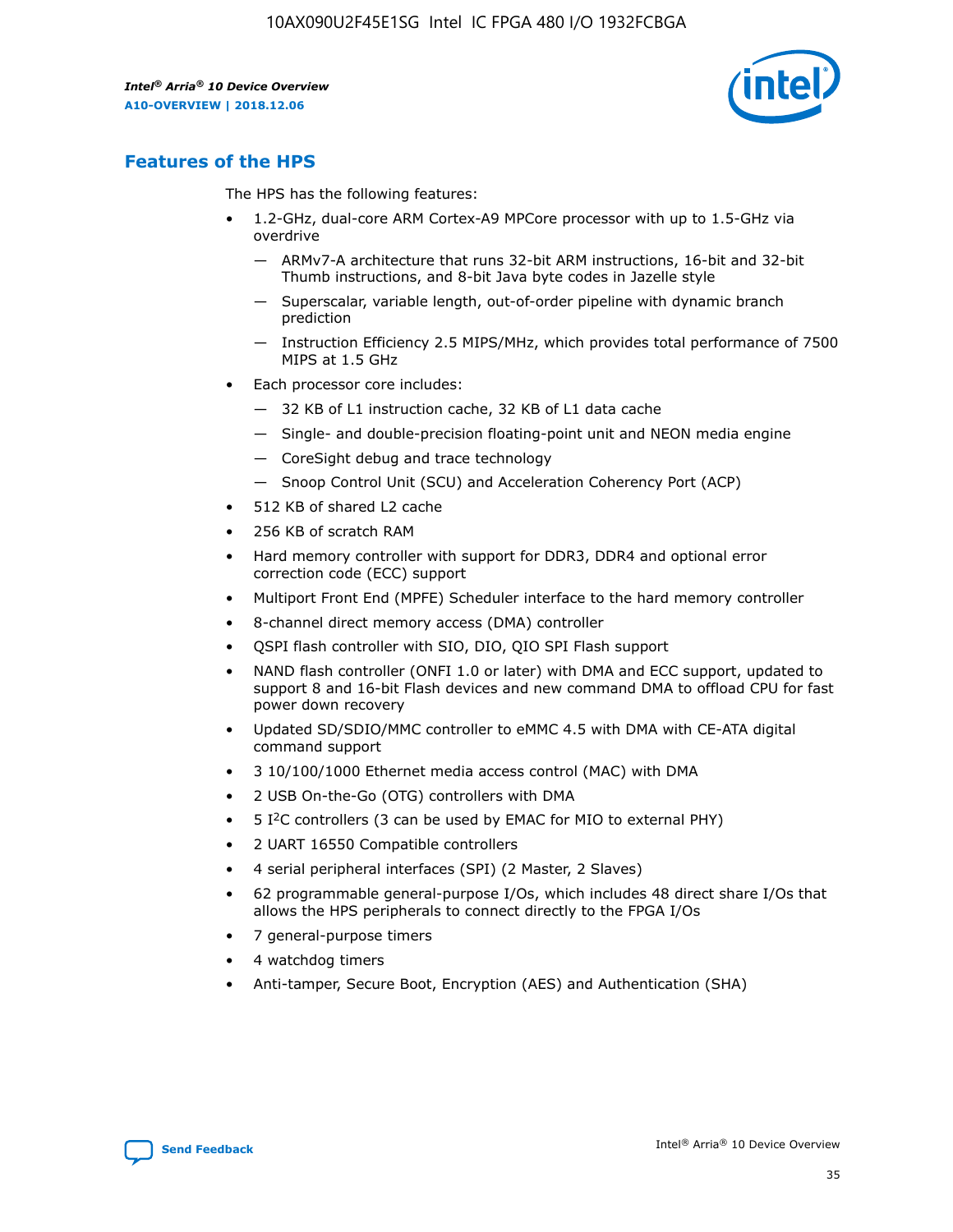

# **System Peripherals and Debug Access Port**

Each Ethernet MAC, USB OTG, NAND flash controller, and SD/MMC controller module has an integrated DMA controller. For modules without an integrated DMA controller, an additional DMA controller module provides up to eight channels of high-bandwidth data transfers. Peripherals that communicate off-chip are multiplexed with other peripherals at the HPS pin level. This allows you to choose which peripherals interface with other devices on your PCB.

The debug access port provides interfaces to industry standard JTAG debug probes and supports ARM CoreSight debug and core traces to facilitate software development.

#### **HPS–FPGA AXI Bridges**

The HPS–FPGA bridges, which support the Advanced Microcontroller Bus Architecture (AMBA) Advanced eXtensible Interface (AXI™) specifications, consist of the following bridges:

- FPGA-to-HPS AMBA AXI bridge—a high-performance bus supporting 32, 64, and 128 bit data widths that allows the FPGA fabric to issue transactions to slaves in the HPS.
- HPS-to-FPGA Avalon/AMBA AXI bridge—a high-performance bus supporting 32, 64, and 128 bit data widths that allows the HPS to issue transactions to slaves in the FPGA fabric.
- Lightweight HPS-to-FPGA AXI bridge—a lower latency 32 bit width bus that allows the HPS to issue transactions to soft peripherals in the FPGA fabric. This bridge is primarily used for control and status register (CSR) accesses to peripherals in the FPGA fabric.

The HPS–FPGA AXI bridges allow masters in the FPGA fabric to communicate with slaves in the HPS logic, and vice versa. For example, the HPS-to-FPGA AXI bridge allows you to share memories instantiated in the FPGA fabric with one or both microprocessors in the HPS, while the FPGA-to-HPS AXI bridge allows logic in the FPGA fabric to access the memory and peripherals in the HPS.

Each HPS–FPGA bridge also provides asynchronous clock crossing for data transferred between the FPGA fabric and the HPS.

#### **HPS SDRAM Controller Subsystem**

The HPS SDRAM controller subsystem contains a multiport SDRAM controller and DDR PHY that are shared between the FPGA fabric (through the FPGA-to-HPS SDRAM interface), the level 2 (L2) cache, and the level 3 (L3) system interconnect. The FPGA-to-HPS SDRAM interface supports AMBA AXI and Avalon® Memory-Mapped (Avalon-MM) interface standards, and provides up to six individual ports for access by masters implemented in the FPGA fabric.

The HPS SDRAM controller supports up to 3 masters (command ports), 3x 64-bit read data ports and 3x 64-bit write data ports.

To maximize memory performance, the SDRAM controller subsystem supports command and data reordering, deficit round-robin arbitration with aging, and high-priority bypass features.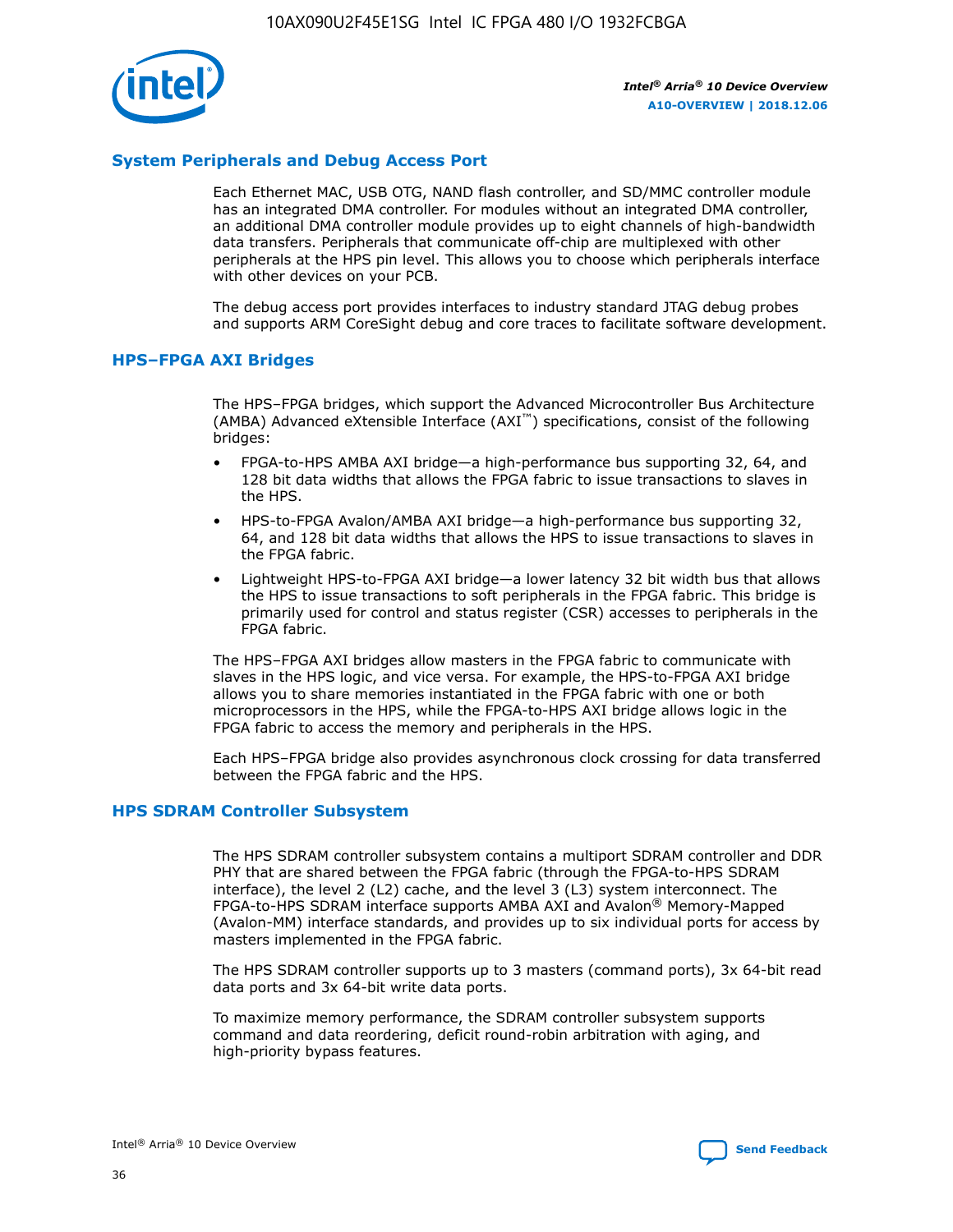

# **FPGA Configuration and HPS Booting**

The FPGA fabric and HPS in the SoC FPGA must be powered at the same time. You can reduce the clock frequencies or gate the clocks to reduce dynamic power.

Once powered, the FPGA fabric and HPS can be configured independently thus providing you with more design flexibility:

- You can boot the HPS independently. After the HPS is running, the HPS can fully or partially reconfigure the FPGA fabric at any time under software control. The HPS can also configure other FPGAs on the board through the FPGA configuration controller.
- Configure the FPGA fabric first, and then boot the HPS from memory accessible to the FPGA fabric.

## **Hardware and Software Development**

For hardware development, you can configure the HPS and connect your soft logic in the FPGA fabric to the HPS interfaces using the Platform Designer system integration tool in the Intel Quartus Prime software.

For software development, the ARM-based SoC FPGA devices inherit the rich software development ecosystem available for the ARM Cortex-A9 MPCore processor. The software development process for Intel SoC FPGAs follows the same steps as those for other SoC devices from other manufacturers. Support for Linux\*, VxWorks\*, and other operating systems are available for the SoC FPGAs. For more information on the operating systems support availability, contact the Intel FPGA sales team.

You can begin device-specific firmware and software development on the Intel SoC FPGA Virtual Target. The Virtual Target is a fast PC-based functional simulation of a target development system—a model of a complete development board. The Virtual Target enables the development of device-specific production software that can run unmodified on actual hardware.

# **Dynamic and Partial Reconfiguration**

The Intel Arria 10 devices support dynamic and partial reconfiguration. You can use dynamic and partial reconfiguration simultaneously to enable seamless reconfiguration of both the device core and transceivers.

# **Dynamic Reconfiguration**

You can reconfigure the PMA and PCS blocks while the device continues to operate. This feature allows you to change the data rates, protocol, and analog settings of a channel in a transceiver bank without affecting on-going data transfer in other transceiver banks. This feature is ideal for applications that require dynamic multiprotocol or multirate support.

# **Partial Reconfiguration**

Using partial reconfiguration, you can reconfigure some parts of the device while keeping the device in operation.

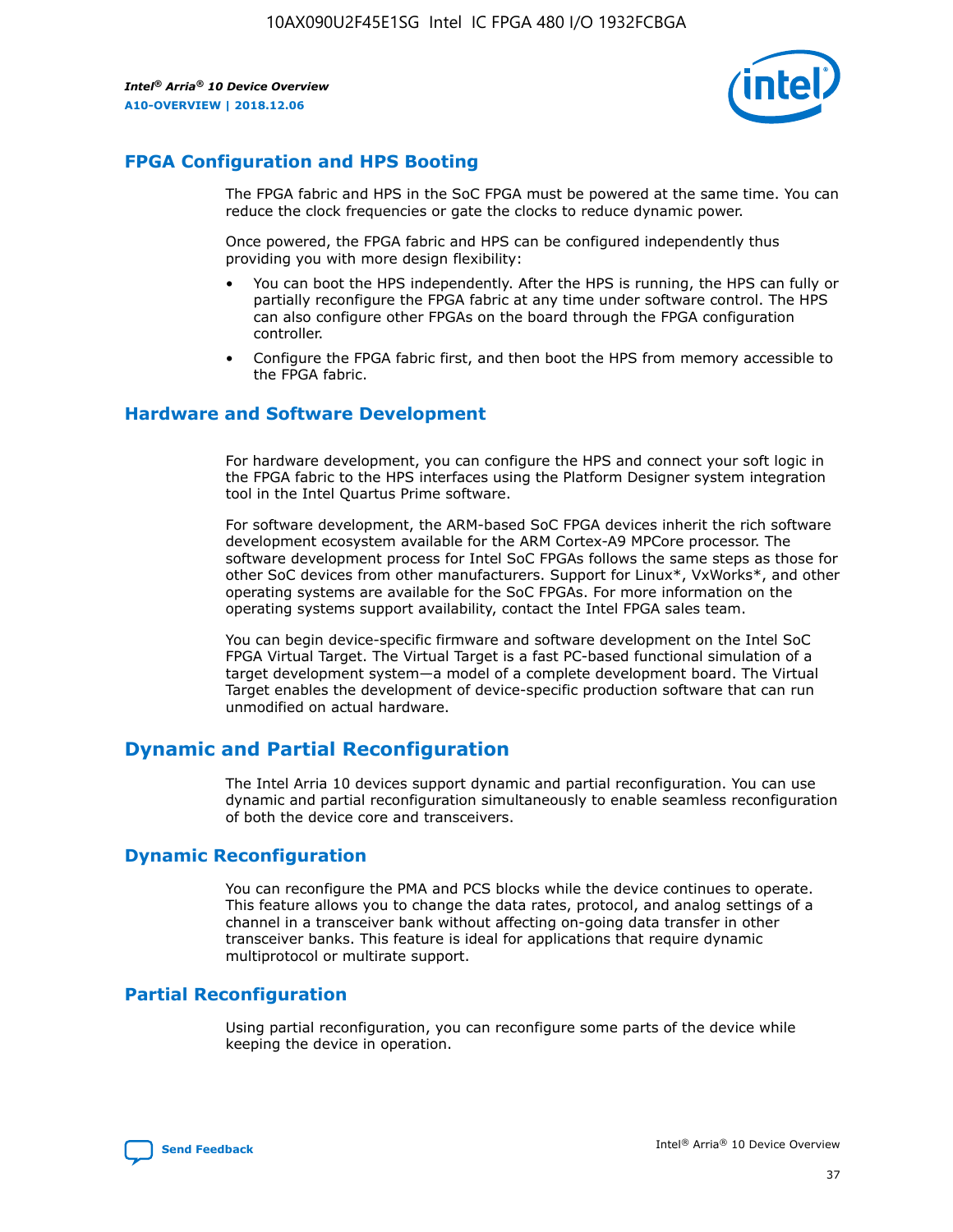

Instead of placing all device functions in the FPGA fabric, you can store some functions that do not run simultaneously in external memory and load them only when required. This capability increases the effective logic density of the device, and lowers cost and power consumption.

In the Intel solution, you do not have to worry about intricate device architecture to perform a partial reconfiguration. The partial reconfiguration capability is built into the Intel Quartus Prime design software, making such time-intensive task simple.

Intel Arria 10 devices support partial reconfiguration in the following configuration options:

- Using an internal host:
	- All supported configuration modes where the FPGA has access to external memory devices such as serial and parallel flash memory.
	- Configuration via Protocol [CvP (PCIe)]
- Using an external host—passive serial (PS), fast passive parallel (FPP) x8, FPP x16, and FPP x32 I/O interface.

# **Enhanced Configuration and Configuration via Protocol**

## **Table 25. Configuration Schemes and Features of Intel Arria 10 Devices**

Intel Arria 10 devices support 1.8 V programming voltage and several configuration schemes.

| <b>Scheme</b>                                                          | <b>Data</b><br><b>Width</b> | <b>Max Clock</b><br>Rate<br>(MHz) | <b>Max Data</b><br>Rate<br>(Mbps)<br>(13) | <b>Decompression</b> | <b>Design</b><br>Security <sup>(1</sup><br>4) | <b>Partial</b><br><b>Reconfiguration</b><br>(15) | <b>Remote</b><br><b>System</b><br><b>Update</b> |
|------------------------------------------------------------------------|-----------------------------|-----------------------------------|-------------------------------------------|----------------------|-----------------------------------------------|--------------------------------------------------|-------------------------------------------------|
| <b>JTAG</b>                                                            | 1 bit                       | 33                                | 33                                        |                      |                                               | Yes(16)                                          |                                                 |
| Active Serial (AS)<br>through the<br>EPCO-L<br>configuration<br>device | 1 bit,<br>4 bits            | 100                               | 400                                       | Yes                  | Yes                                           | Yes(16)                                          | Yes                                             |
| Passive serial (PS)<br>through CPLD or<br>external<br>microcontroller  | 1 bit                       | 100                               | 100                                       | Yes                  | Yes                                           | Yes <sup>(16)</sup>                              | Parallel<br>Flash<br>Loader<br>(PFL) IP<br>core |
|                                                                        |                             |                                   |                                           |                      |                                               |                                                  | continued                                       |

<sup>(13)</sup> Enabling either compression or design security features affects the maximum data rate. Refer to the Intel Arria 10 Device Datasheet for more information.

<sup>(14)</sup> Encryption and compression cannot be used simultaneously.

 $(15)$  Partial reconfiguration is an advanced feature of the device family. If you are interested in using partial reconfiguration, contact Intel for support.

 $(16)$  Partial configuration can be performed only when it is configured as internal host.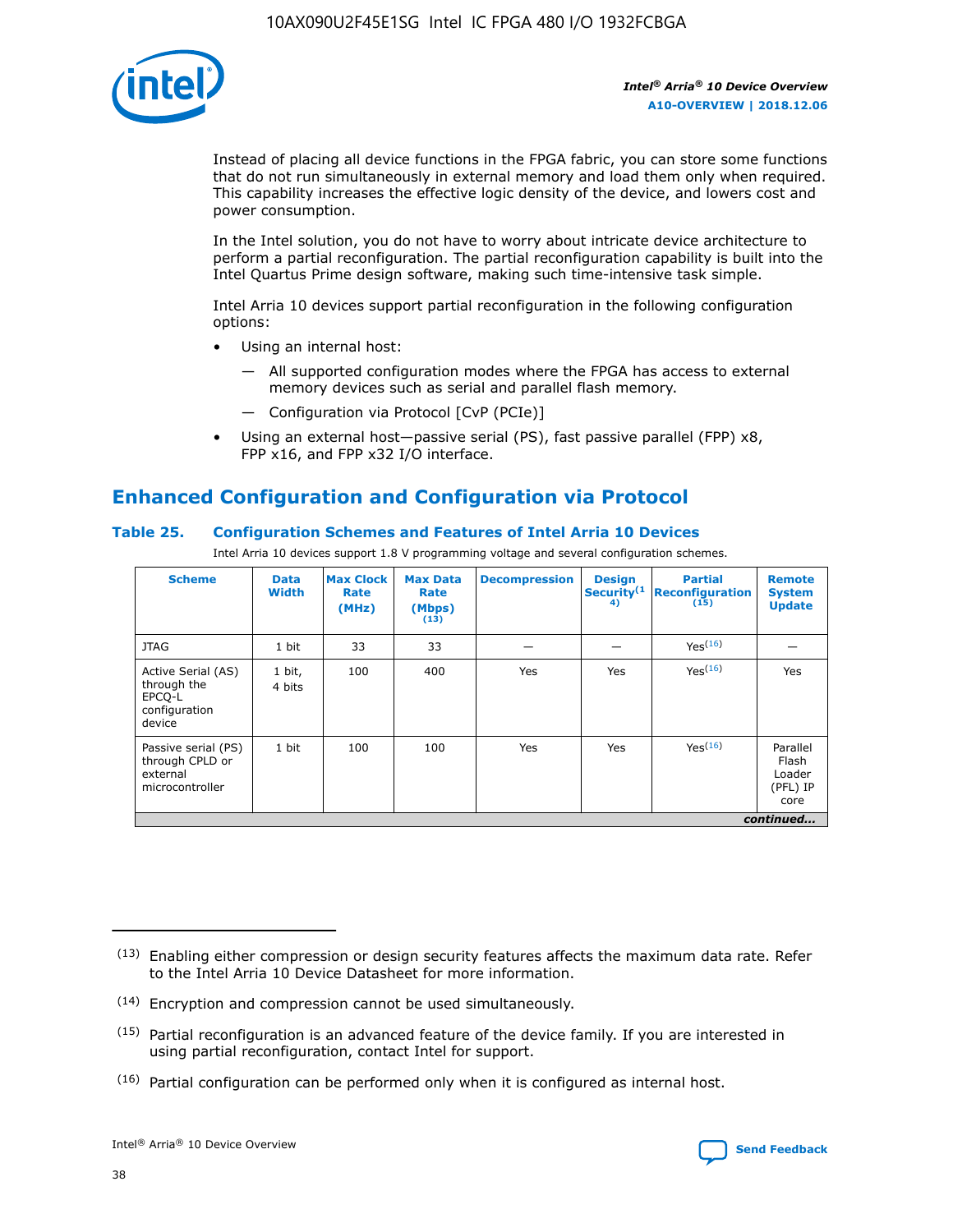

| <b>Scheme</b>                                    | <b>Data</b><br><b>Width</b> | <b>Max Clock</b><br>Rate<br>(MHz) | <b>Max Data</b><br>Rate<br>(Mbps)<br>(13) | <b>Decompression</b> | <b>Design</b><br>Security <sup>(1</sup><br>4) | <b>Partial</b><br><b>Reconfiguration</b><br>(15) | <b>Remote</b><br><b>System</b><br><b>Update</b> |
|--------------------------------------------------|-----------------------------|-----------------------------------|-------------------------------------------|----------------------|-----------------------------------------------|--------------------------------------------------|-------------------------------------------------|
| Fast passive                                     | 8 bits                      | 100                               | 3200                                      | Yes                  | Yes                                           | Yes(17)                                          | PFL IP                                          |
| parallel (FPP)<br>through CPLD or                | 16 bits                     |                                   |                                           | Yes                  | Yes                                           |                                                  | core                                            |
| external<br>microcontroller                      | 32 bits                     |                                   |                                           | Yes                  | Yes                                           |                                                  |                                                 |
| Configuration via                                | 16 bits                     | 100                               | 3200                                      | Yes                  | Yes                                           | Yes <sup>(17)</sup>                              |                                                 |
| <b>HPS</b>                                       | 32 bits                     |                                   |                                           | Yes                  | Yes                                           |                                                  |                                                 |
| Configuration via<br>Protocol [CvP<br>$(PCIe^*)$ | x1, x2,<br>x4, x8<br>lanes  |                                   | 8000                                      | Yes                  | Yes                                           | Yes(16)                                          |                                                 |

You can configure Intel Arria 10 devices through PCIe using Configuration via Protocol (CvP). The Intel Arria 10 CvP implementation conforms to the PCIe 100 ms power-up-to-active time requirement.

#### **Related Information**

[Configuration via Protocol \(CvP\) Implementation in Intel FPGAs User Guide](https://www.intel.com/content/www/us/en/programmable/documentation/dsu1441819344145.html#dsu1442269728522) Provides more information about the CvP configuration scheme.

# **SEU Error Detection and Correction**

Intel Arria 10 devices offer robust and easy-to-use single-event upset (SEU) error detection and correction circuitry.

The detection and correction circuitry includes protection for Configuration RAM (CRAM) programming bits and user memories. The CRAM is protected by a continuously running CRC error detection circuit with integrated ECC that automatically corrects one or two errors and detects higher order multi-bit errors. When more than two errors occur, correction is available through reloading of the core programming file, providing a complete design refresh while the FPGA continues to operate.

The physical layout of the Intel Arria 10 CRAM array is optimized to make the majority of multi-bit upsets appear as independent single-bit or double-bit errors which are automatically corrected by the integrated CRAM ECC circuitry. In addition to the CRAM protection, the M20K memory blocks also include integrated ECC circuitry and are layout-optimized for error detection and correction. The MLAB does not have ECC.

(14) Encryption and compression cannot be used simultaneously.

<sup>(17)</sup> Supported at a maximum clock rate of 100 MHz.



 $(13)$  Enabling either compression or design security features affects the maximum data rate. Refer to the Intel Arria 10 Device Datasheet for more information.

 $(15)$  Partial reconfiguration is an advanced feature of the device family. If you are interested in using partial reconfiguration, contact Intel for support.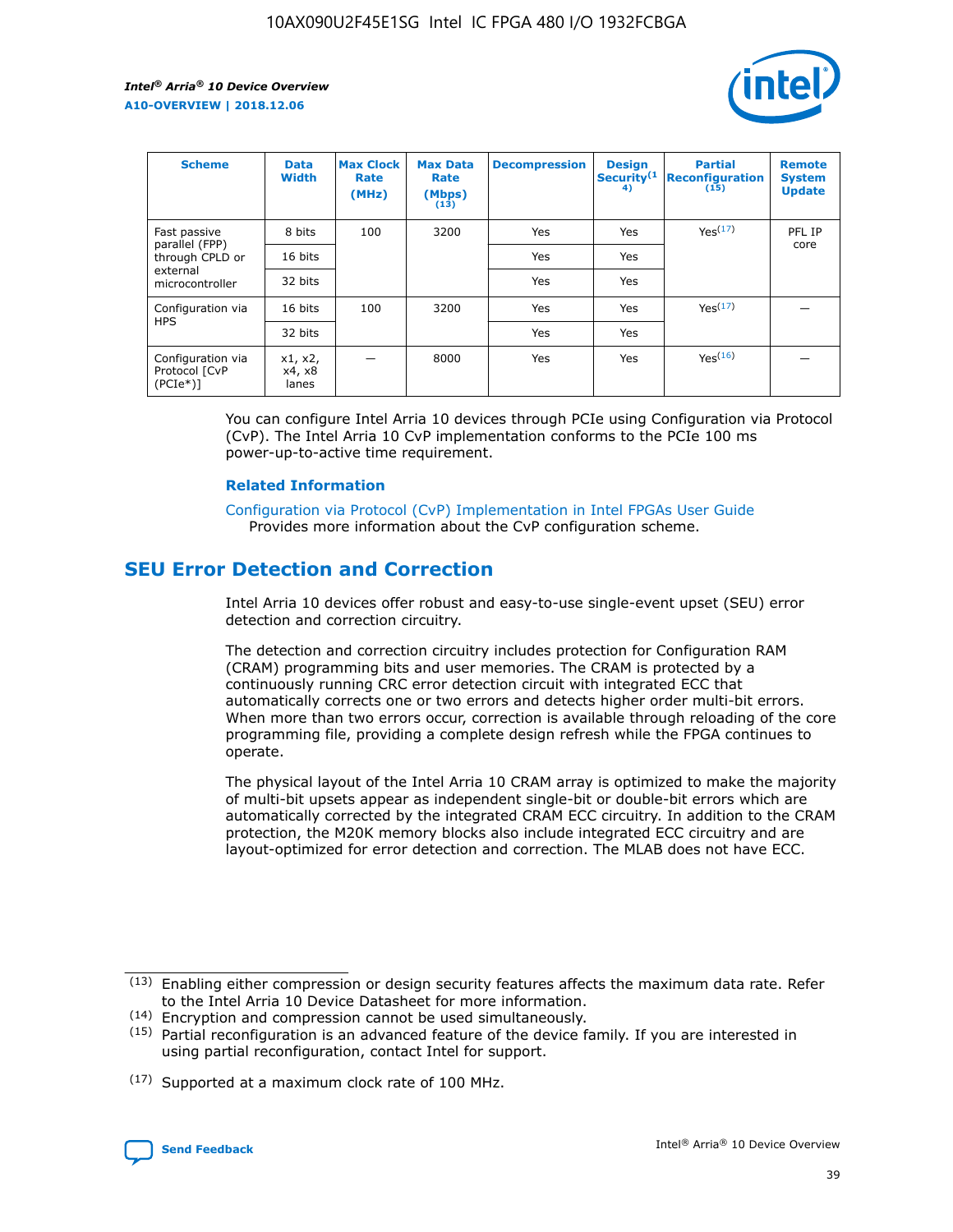

# **Power Management**

Intel Arria 10 devices leverage the advanced 20 nm process technology, a low 0.9 V core power supply, an enhanced core architecture, and several optional power reduction techniques to reduce total power consumption by as much as 40% compared to Arria V devices and as much as 60% compared to Stratix V devices.

The optional power reduction techniques in Intel Arria 10 devices include:

- **SmartVID**—a code is programmed into each device during manufacturing that allows a smart regulator to operate the device at lower core  $V_{CC}$  while maintaining performance
- **Programmable Power Technology**—non-critical timing paths are identified by the Intel Quartus Prime software and the logic in these paths is biased for low power instead of high performance
- **Low Static Power Options**—devices are available with either standard static power or low static power while maintaining performance

Furthermore, Intel Arria 10 devices feature Intel's industry-leading low power transceivers and include a number of hard IP blocks that not only reduce logic resources but also deliver substantial power savings compared to soft implementations. In general, hard IP blocks consume up to 90% less power than the equivalent soft logic implementations.

# **Incremental Compilation**

The Intel Quartus Prime software incremental compilation feature reduces compilation time and helps preserve performance to ease timing closure. The incremental compilation feature enables the partial reconfiguration flow for Intel Arria 10 devices.

Incremental compilation supports top-down, bottom-up, and team-based design flows. This feature facilitates modular, hierarchical, and team-based design flows where different designers compile their respective design sections in parallel. Furthermore, different designers or IP providers can develop and optimize different blocks of the design independently. These blocks can then be imported into the top level project.

# **Document Revision History for Intel Arria 10 Device Overview**

| <b>Document</b><br><b>Version</b> | <b>Changes</b>                                                                                                                                                                                                                                                              |
|-----------------------------------|-----------------------------------------------------------------------------------------------------------------------------------------------------------------------------------------------------------------------------------------------------------------------------|
| 2018.12.06                        | Added links to Intel Arria 10 device errata documents.<br>Removed automotive temperature option from the Intel Arria 10 GX devices.<br>Removed -3 fabric speed grade from the Intel Arria 10 GT devices.<br>Updated power options for the Intel Arria 10 GX and GT devices. |
| 2018.04.09                        | Updated the lowest $V_{CC}$ from 0.83 V to 0.82 V in the topic listing a summary of the device features.                                                                                                                                                                    |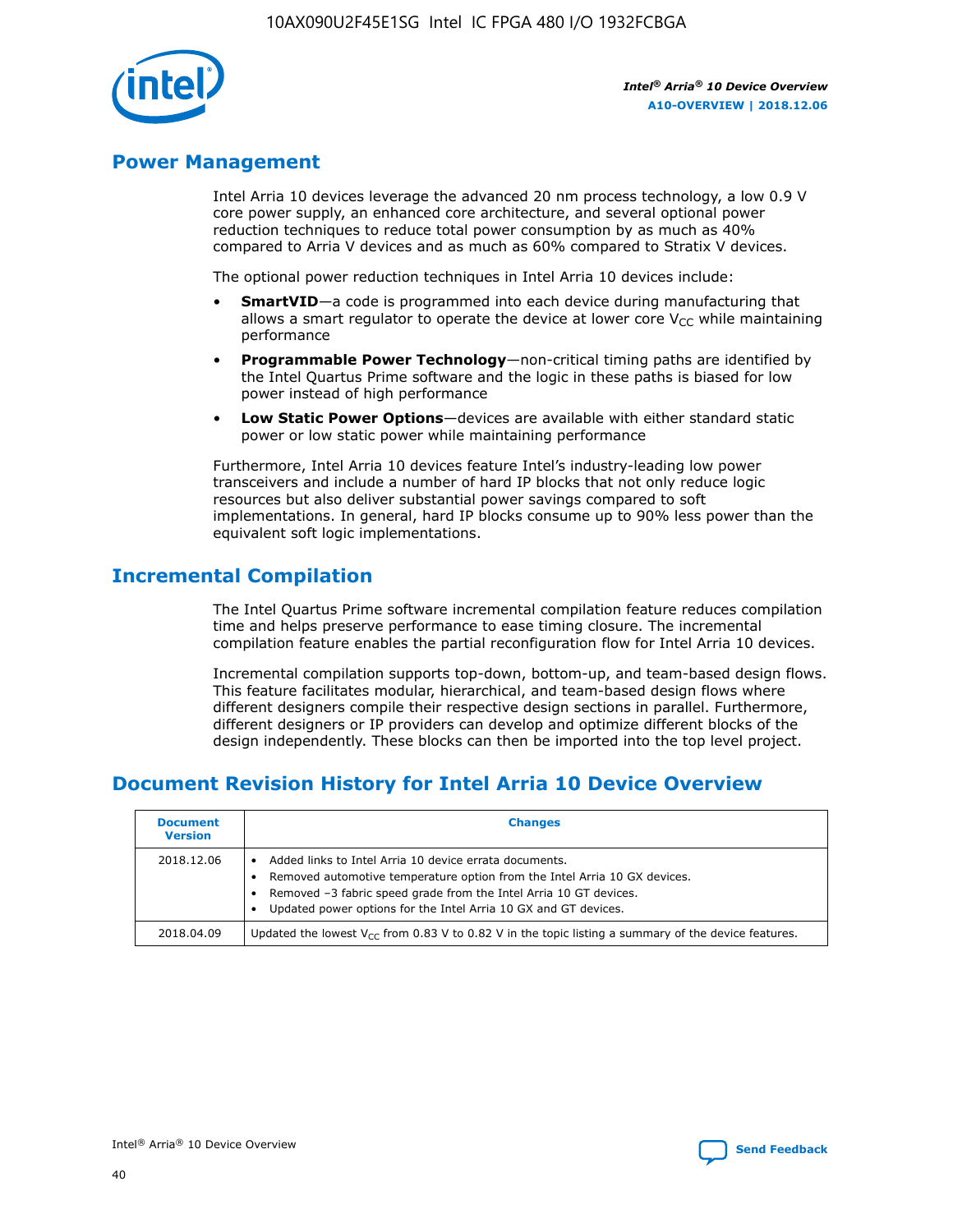

| <b>Date</b>    | <b>Version</b> | <b>Changes</b>                                                                                                                                                                                                                                                                                                                                                                                                                                                                                                                                                                                                                                                                                                                                                                                                                                                                                                                                               |
|----------------|----------------|--------------------------------------------------------------------------------------------------------------------------------------------------------------------------------------------------------------------------------------------------------------------------------------------------------------------------------------------------------------------------------------------------------------------------------------------------------------------------------------------------------------------------------------------------------------------------------------------------------------------------------------------------------------------------------------------------------------------------------------------------------------------------------------------------------------------------------------------------------------------------------------------------------------------------------------------------------------|
| January 2018   | 2018.01.17     | Updated the maximum data rate for HPS (Intel Arria 10 SX devices<br>external memory interface DDR3 controller from 2,166 Mbps to 2,133<br>Mbps.<br>Updated maximum frequency supported for half rate QDRII and QDRII<br>+ SRAM to 633 MHz in Memory Standards Supported by the Soft<br>Memory Controller table.<br>Updated transceiver backplane capability to 12.5 Gbps.<br>Removed transceiver speed grade 5 in Sample Ordering Core and<br>Available Options for Intel Arria 10 GX Devices figure.<br>Removed package code 40, low static power, SmartVID, industrial, and<br>military operating temperature support from Sample Ordering Core and<br>Available Options for Intel Arria 10 GT Devices figure.<br>Updated short reach transceiver rate for Intel Arria 10 GT devices to<br>25.8 Gbps.<br>Removed On-Die Instrumentation - EyeQ and Jitter Margin Tool<br>support from PMA Features of the Transceivers in Intel Arria 10 Devices<br>table. |
| September 2017 | 2017.09.20     | Updated the maximum speed of the DDR4 external memory interface from<br>1,333 MHz/2,666 Mbps to 1,200 MHz/2,400 Mbps.                                                                                                                                                                                                                                                                                                                                                                                                                                                                                                                                                                                                                                                                                                                                                                                                                                        |
| July 2017      | 2017.07.13     | Corrected the automotive temperature range in the figure showing the<br>available options for the Intel Arria 10 GX devices from "-40°C to 100°C"<br>to "-40°C to 125°C".                                                                                                                                                                                                                                                                                                                                                                                                                                                                                                                                                                                                                                                                                                                                                                                    |
| July 2017      | 2017.07.06     | Added automotive temperature option to Intel Arria 10 GX device family.                                                                                                                                                                                                                                                                                                                                                                                                                                                                                                                                                                                                                                                                                                                                                                                                                                                                                      |
| May 2017       | 2017.05.08     | Corrected protocol names with "1588" to "IEEE 1588v2".<br>$\bullet$<br>Updated the vertical migration table to remove vertical migration<br>$\bullet$<br>between Intel Arria 10 GX and Intel Arria 10 SX device variants.<br>Removed all "Preliminary" marks.<br>$\bullet$                                                                                                                                                                                                                                                                                                                                                                                                                                                                                                                                                                                                                                                                                   |
| March 2017     | 2017.03.15     | Removed the topic about migration from Intel Arria 10 to Intel Stratix<br>$\bullet$<br>10 devices.<br>Rebranded as Intel.<br>$\bullet$                                                                                                                                                                                                                                                                                                                                                                                                                                                                                                                                                                                                                                                                                                                                                                                                                       |
| October 2016   | 2016.10.31     | Removed package F36 from Intel Arria 10 GX devices.<br>Updated Intel Arria 10 GT sample ordering code and maximum GX<br>$\bullet$<br>transceiver count. Intel Arria 10 GT devices are available only in the<br>SF45 package option with a maximum of 72 transceivers.                                                                                                                                                                                                                                                                                                                                                                                                                                                                                                                                                                                                                                                                                        |
| May 2016       | 2016.05.02     | Updated the FPGA Configuration and HPS Booting topic.<br>$\bullet$<br>Remove V <sub>CC</sub> PowerManager from the Summary of Features, Power<br>Management and Arria 10 Device Variants and packages topics. This<br>feature is no longer supported in Arria 10 devices.<br>Removed LPDDR3 from the Memory Standards Supported by the HPS<br>Hard Memory Controller table in the Memory Standards Supported by<br>Intel Arria 10 Devices topic. This standard is only supported by the<br><b>FPGA</b><br>Removed transceiver speed grade 5 from the Device Variants and<br>Packages topic for Arria 10 GX and SX devices.                                                                                                                                                                                                                                                                                                                                   |
| February 2016  | 2016.02.11     | Changed the maximum Arria 10 GT datarate to 25.8 Gbps and the<br>$\bullet$<br>minimum datarate to 1 Gbps globally.<br>Revised the state for Core clock networks in the Summary of Features<br>$\bullet$<br>topic.<br>Changed the transceiver parameters in the "Summary of Features for<br>$\bullet$<br>Arria 10 Devices" table.<br>Changed the transceiver parameters in the "Maximum Resource Counts<br>for Arria 10 GT Devices" table.<br>Changed the package availability for GT devices in the "Package Plan<br>for Arria 10 GT Devices" table.<br>Changed the package configurations for GT devices in the "Migration"<br>Capability Across Arria 10 Product Lines" figure.<br>continued                                                                                                                                                                                                                                                               |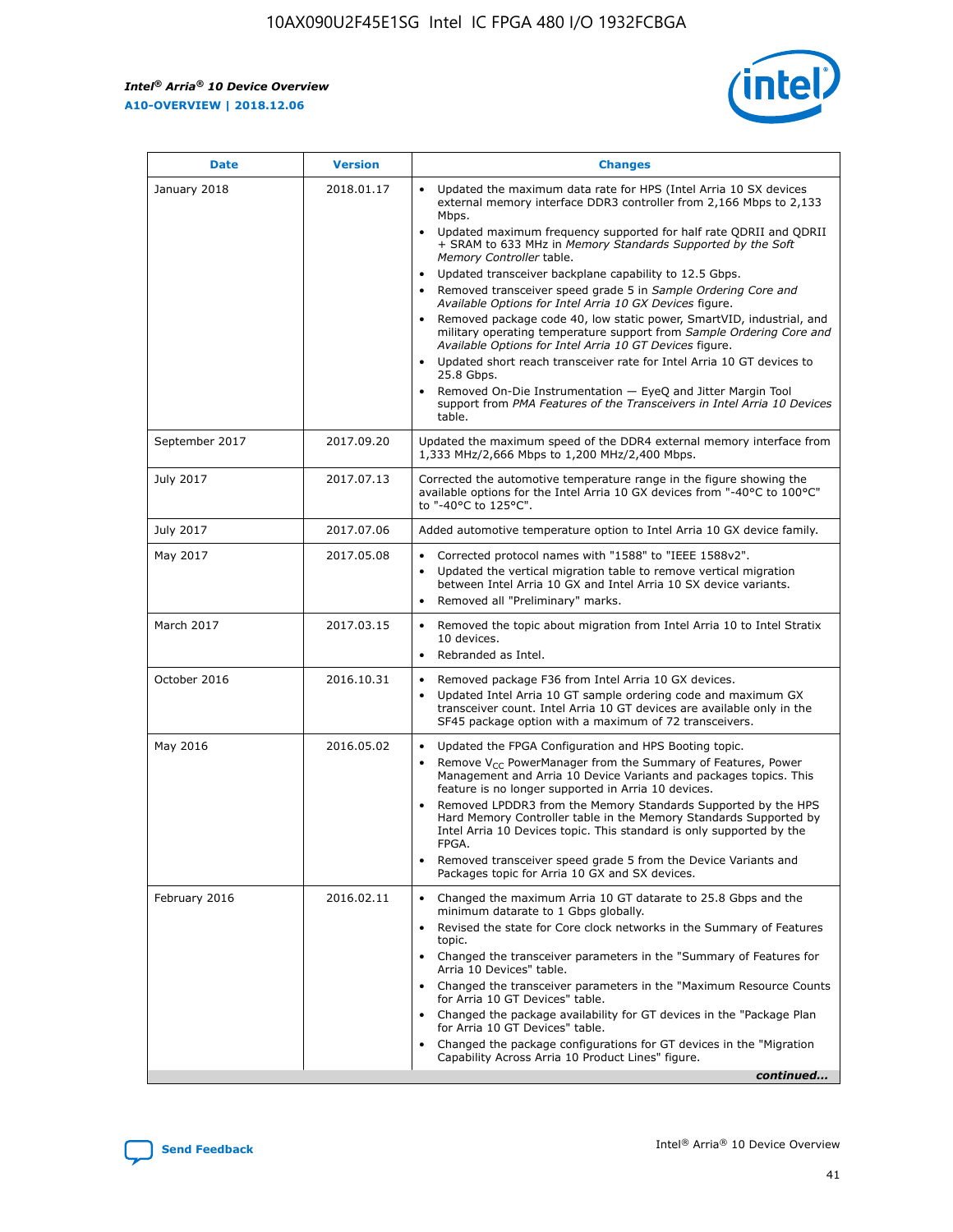

| <b>Date</b>   | <b>Version</b> | <b>Changes</b>                                                                                                                                                               |
|---------------|----------------|------------------------------------------------------------------------------------------------------------------------------------------------------------------------------|
|               |                | Changed transceiver parameters in the "Low Power Serial Transceivers"<br>$\bullet$<br>section.                                                                               |
|               |                | • Changed the transceiver descriptions in the "Device Variants for the<br>Arria 10 Device Family" table.                                                                     |
|               |                | • Changed the "Sample Ordering Code and Available Options for Arria 10<br>GT Devices" figure.                                                                                |
|               |                | Changed the datarates for GT devices in the "PMA Features" section.                                                                                                          |
|               |                | Changed the datarates for GT devices in the "PCS Features" section.<br>$\bullet$                                                                                             |
| December 2015 | 2015.12.14     | Updated the number of M20K memory blocks for Arria 10 GX 660 from<br>2133 to 2131 and corrected the total RAM bit from 48,448 Kb to<br>48,408 Kb.                            |
|               |                | Corrected the number of DSP blocks for Arria 10 GX 660 from 1688 to<br>$\bullet$<br>1687 in the table listing floating-point arithmetic resources.                           |
| November 2015 | 2015.11.02     | Updated the maximum resources for Arria 10 GX 220, GX 320, GX 480,<br>GX 660, SX 220, SX 320, SX 480, and SX 660.                                                            |
|               |                | Updated resource count for Arria 10 GX 320, GX 480, GX 660, SX 320,<br>SX 480, a SX 660 devices in Number of Multipliers in Intel Arria 10<br><b>Devices</b> table.          |
|               |                | Updated the available options for Arria 10 GX, GT, and SX.<br>$\bullet$                                                                                                      |
|               |                | Changed instances of Quartus II to Quartus Prime.<br>$\bullet$                                                                                                               |
| June 2015     | 2015.06.15     | Corrected label for Intel Arria 10 GT product lines in the vertical migration<br>figure.                                                                                     |
| May 2015      | 2015.05.15     | Corrected the DDR3 half rate and quarter rate maximum frequencies in the<br>table that lists the memory standards supported by the Intel Arria 10 hard<br>memory controller. |
| May 2015      | 2015.05.04     | • Added support for 13.5G JESD204b in the Summary of Features table.                                                                                                         |
|               |                | Added a link to Arria 10 GT Channel Usage in the Arria 10 GT Package<br>$\bullet$<br>Plan topic.                                                                             |
|               |                | • Added a note to the table, Maximum Resource Counts for Arria 10 GT<br>devices.                                                                                             |
|               |                | • Updated the power requirements of the transceivers in the Low Power<br>Serial Transceivers topic.                                                                          |
| January 2015  | 2015.01.23     | • Added floating point arithmetic features in the Summary of Features<br>table.                                                                                              |
|               |                | • Updated the total embedded memory from 38.38 megabits (Mb) to<br>65.6 Mb.                                                                                                  |
|               |                | • Updated the table that lists the memory standards supported by Intel<br>Arria 10 devices.                                                                                  |
|               |                | Removed support for DDR3U, LPDDR3 SDRAM, RLDRAM 2, and DDR2.                                                                                                                 |
|               |                | Moved RLDRAM 3 support from hard memory controller to soft memory<br>controller. RLDRAM 3 support uses hard PHY with soft memory<br>controller.                              |
|               |                | Added soft memory controller support for QDR IV.                                                                                                                             |
|               |                | Updated the maximum resource count table to include the number of<br>hard memory controllers available in each device variant.                                               |
|               |                | Updated the transceiver PCS data rate from 12.5 Gbps to 12 Gbps.                                                                                                             |
|               |                | Updated the max clock rate of PS, FPP x8, FPP x16, and Configuration<br>via HPS from 125 MHz to 100 MHz.                                                                     |
|               |                | Added a feature for fractional synthesis PLLs: PLL cascading.                                                                                                                |
|               |                | Updated the HPS programmable general-purpose I/Os from 54 to 62.<br>$\bullet$                                                                                                |
|               |                | continued                                                                                                                                                                    |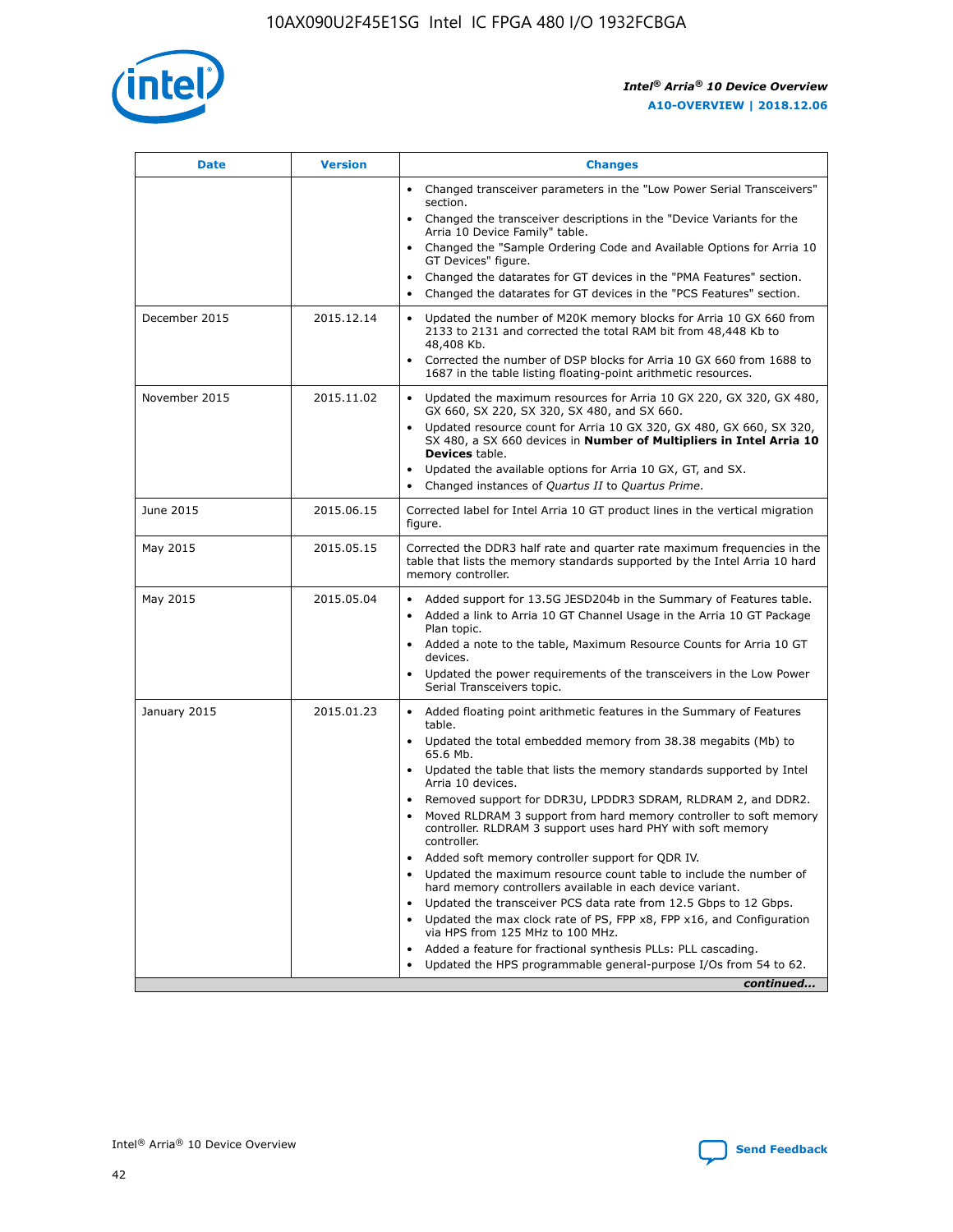

| <b>Date</b>    | <b>Version</b> | <b>Changes</b>                                                                                                                                                                                                                                                                                                                                                                                                                                                                                                                                      |
|----------------|----------------|-----------------------------------------------------------------------------------------------------------------------------------------------------------------------------------------------------------------------------------------------------------------------------------------------------------------------------------------------------------------------------------------------------------------------------------------------------------------------------------------------------------------------------------------------------|
| September 2014 | 2014.09.30     | Corrected the 3 V I/O and LVDS I/O counts for F35 and F36 packages<br>$\bullet$<br>of Arria 10 GX.<br>Corrected the 3 V I/O, LVDS I/O, and transceiver counts for the NF40<br>$\bullet$<br>package of the Arria GX 570 and 660.<br>Removed 3 V I/O, LVDS I/O, and transceiver counts for the NF40<br>$\bullet$<br>package of the Arria GX 900 and 1150. The NF40 package is not<br>available for Arria 10 GX 900 and 1150.                                                                                                                          |
| August 2014    | 2014.08.18     | Updated Memory (Kb) M20K maximum resources for Arria 10 GX 660<br>devices from 42,660 to 42,620.<br>Added GPIO columns consisting of LVDS I/O Bank and 3V I/O Bank in<br>$\bullet$<br>the Package Plan table.<br>Added how to use memory interface clock frequency higher than 533<br>$\bullet$<br>MHz in the I/O vertical migration.<br>Added information to clarify that RLDRAM3 support uses hard PHY with<br>$\bullet$<br>soft memory controller.<br>Added variable precision DSP blocks support for floating-point<br>$\bullet$<br>arithmetic. |
| June 2014      | 2014.06.19     | Updated number of dedicated I/Os in the HPS block to 17.                                                                                                                                                                                                                                                                                                                                                                                                                                                                                            |
| February 2014  | 2014.02.21     | Updated transceiver speed grade options for GT devices in Figure 2.                                                                                                                                                                                                                                                                                                                                                                                                                                                                                 |
| February 2014  | 2014.02.06     | Updated data rate for Arria 10 GT devices from 28.1 Gbps to 28.3 Gbps.                                                                                                                                                                                                                                                                                                                                                                                                                                                                              |
| December 2013  | 2013.12.10     | Updated the HPS memory standards support from LPDDR2 to LPDDR3.<br>Updated HPS block diagram to include dedicated HPS I/O and FPGA<br>$\bullet$<br>Configuration blocks as well as repositioned SD/SDIO/MMC, DMA, SPI<br>and NAND Flash with ECC blocks.                                                                                                                                                                                                                                                                                            |
| December 2013  | 2013.12.02     | Initial release.                                                                                                                                                                                                                                                                                                                                                                                                                                                                                                                                    |